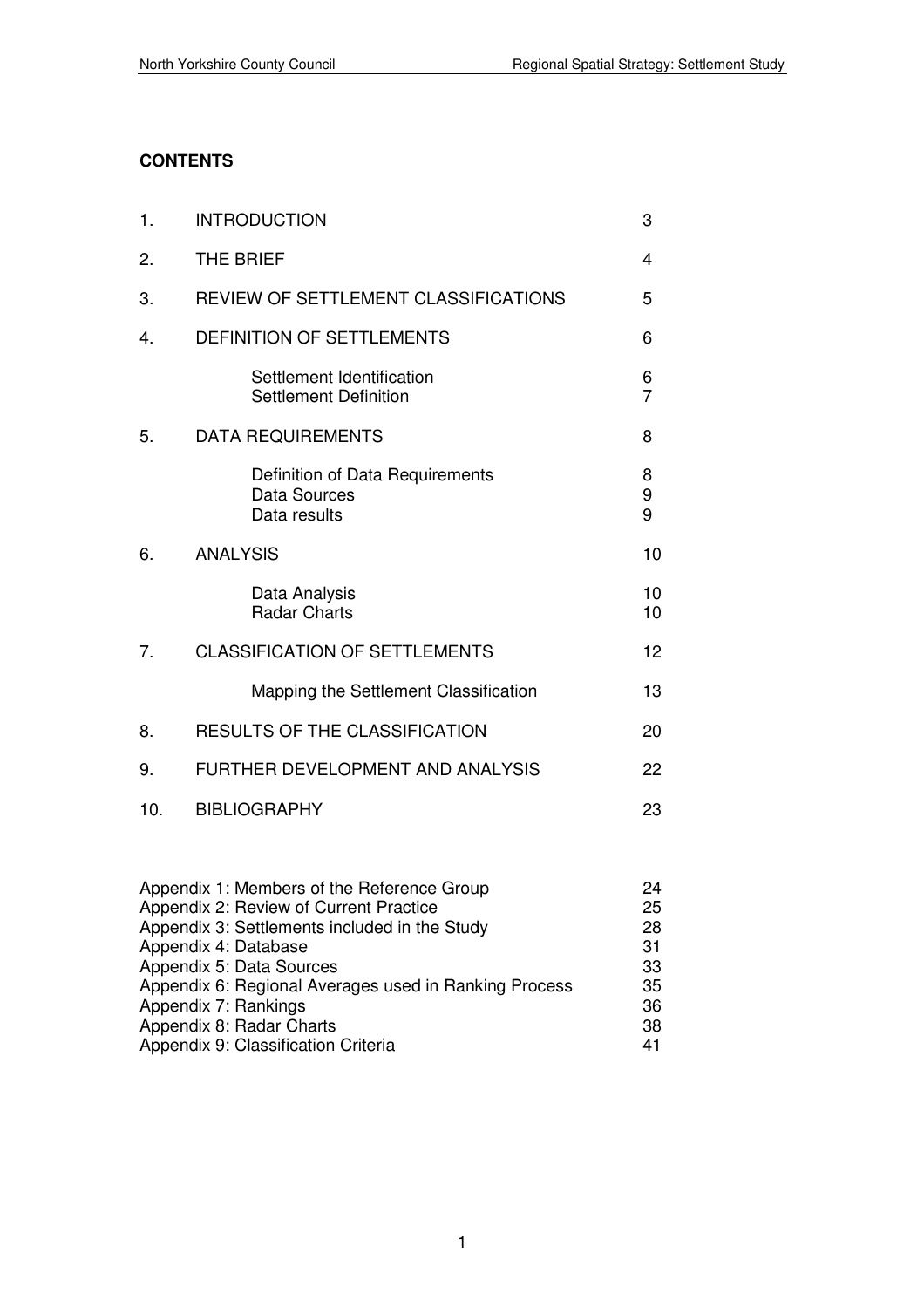### **PROJECT TEAM**

Simon Smales Malcolm Spittle Colin Bainbridge Chris Dickinson Andrea Lloyd Linda McKenzie Paula Rushby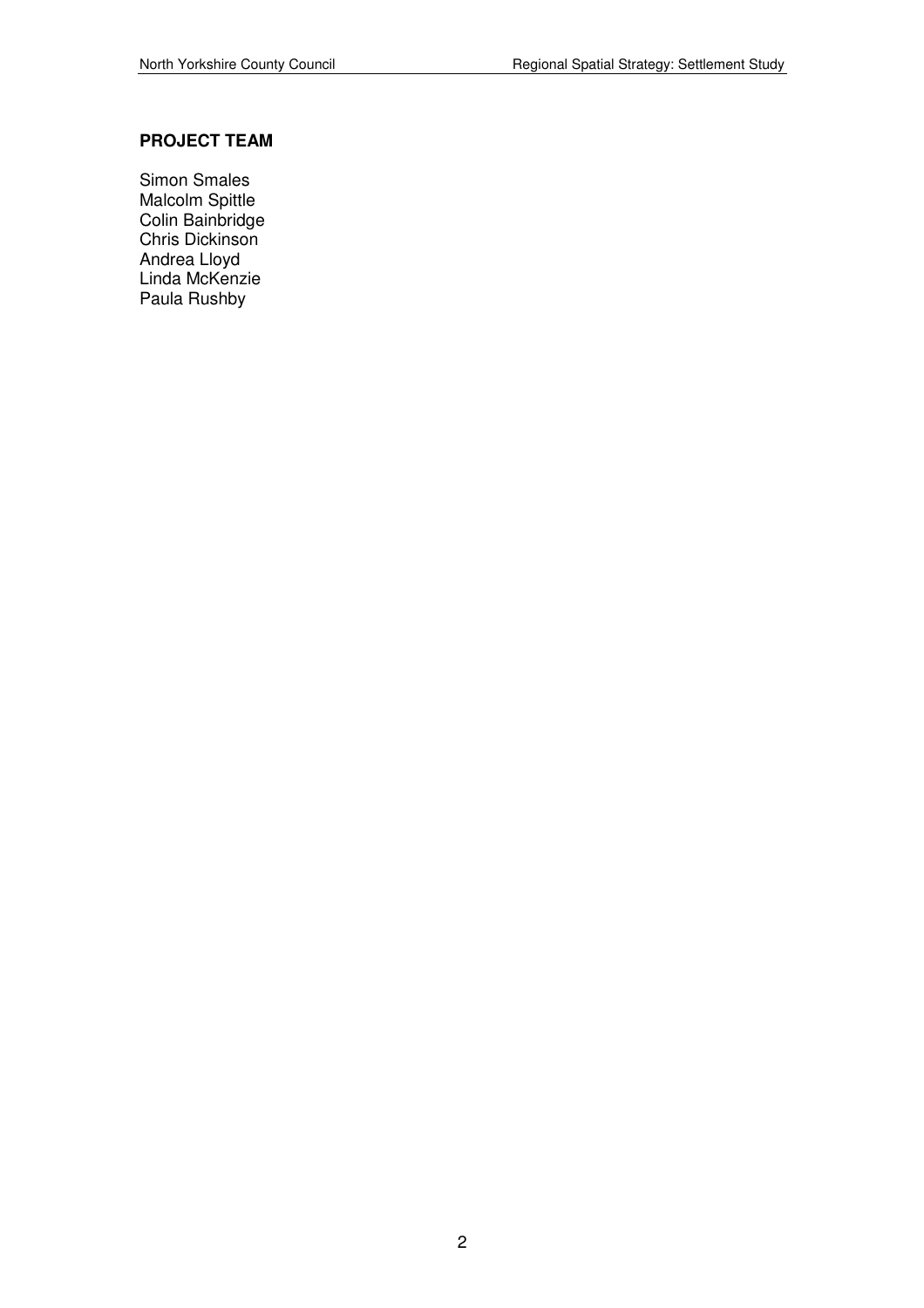#### **1. INTRODUCTION**

- 1.1 The Yorkshire and Humber Assembly are currently preparing Regional Spatial Strategy (RSS) for Yorkshire and the Humber in line with the Government's proposals for reforming the development plan system and the guidance in draft PPS11.
- 1.2 In line with this guidance the Assembly published a Project Plan in January 2004 setting out the issues and principles that will underpin the preparation of RSS. The Plan identifies a number of key issues and topic areas that are likely to be addressed in the drafting of RSS, including strategic patterns of development. The need for RSS to include a coherent settlement strategy covering the whole region is specifically identified in the Plan.
- 1.3 In addressing this requirement the Assembly identified the lack of a settlement database in the region as a serious constraint to policy formulation. At the same time Yorkshire Forward was beginning to examine ways to develop its Renaissance Market Towns Programme.
- 1.4 These two factors resulted in North Yorkshire County Council being commissioned by the Assembly to undertake a Regional Settlement Study to establish an information base for the development of the settlement strategy in RSS and the future of the Renaissance Market Towns Programme.
- 1.5 This report sets out the methodology adopted in the preparation of the study, identifies a functional classification of settlements in the region and highlights areas where further work would contribute to the better understanding of their roles and relationships.
- 1.6 The report is supplemented by a CD. This includes the data collected, the relevant analyses and maps. It also provides for the data to be updated and extended and for further analysis as required. The CD also includes detailed instructions on its use.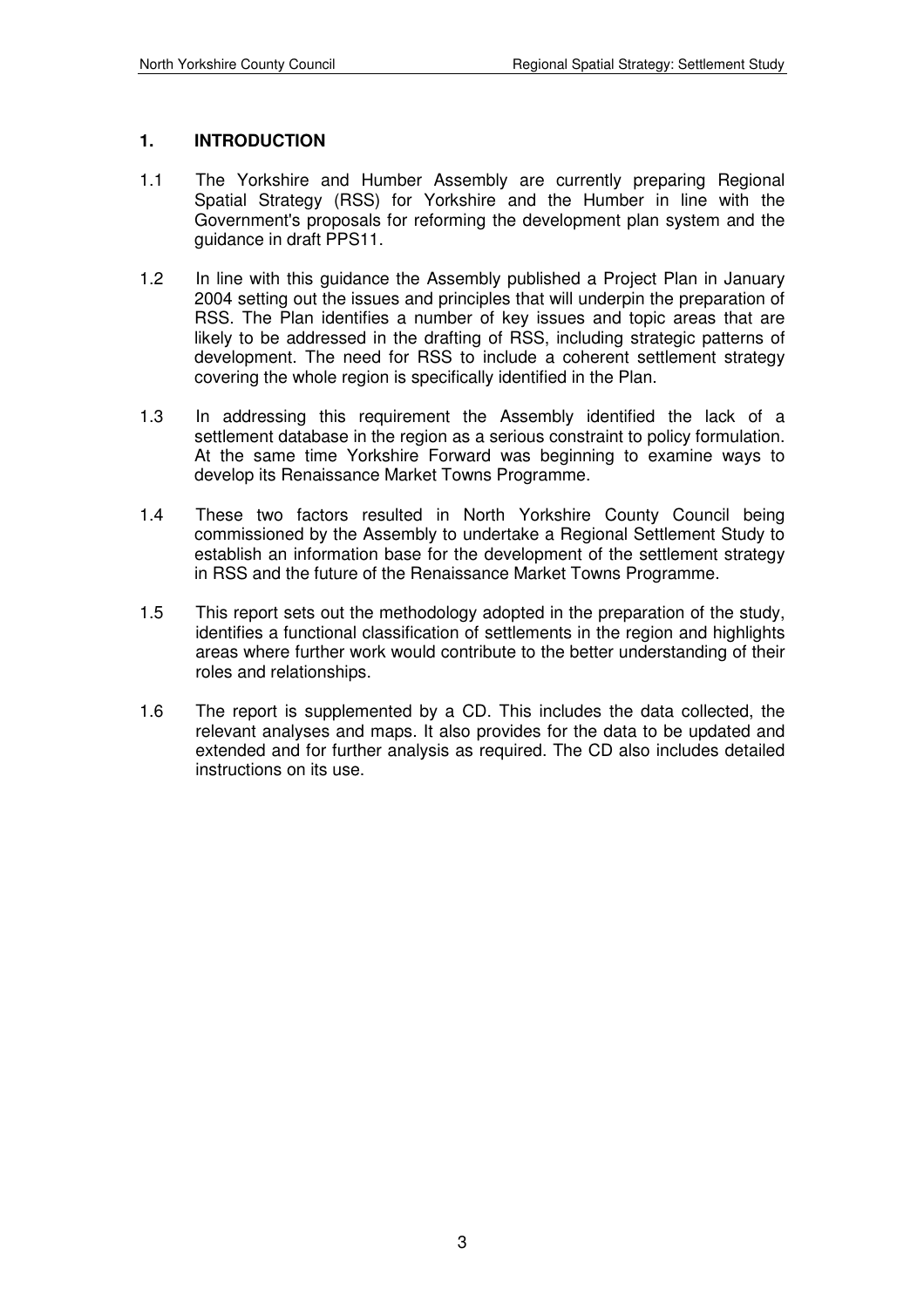### **2. THE BRIEF**

- 2.1 The brief for the County Council was issued jointly by the Assembly and Yorkshire Forward. It sets out the four aims of the project. These are:
	- to identify, map and collate key information for all settlements in the Yorkshire and Humberside region;
	- to develop criteria for the functional classification of settlements in the region, including the definition of market towns;
	- to develop and utilise critieria for prioritising the market towns to be included in the Market Towns Renaissance programme; and
	- to suggest how the information collected could be further analysed and applied (alongside that collated through Urban Capacity Studies and the Regional Employment Land Survey) to help develop the settlement strategy of the RSS
- 2.2 The brief highlighted the need for close links between the development of the regional settlement strategy and the work that contributed to this and the subregional studies being undertaken within the region; the Leeds City Region and the South Yorkshire Spatial Study.
- 2.3 The timetable for the study indicated that the work was to be completed by March 2004
- 2.4 The project was managed by a Reference Group which considered and advised on initial findings and progress reports. The Group included representatives of the Assembly, Yorkshire Forward, the Countryside Agency and local authority representatives of the four sub-regions (see Appendix 1). The Group also included links through its membership to the two sub-regional studies.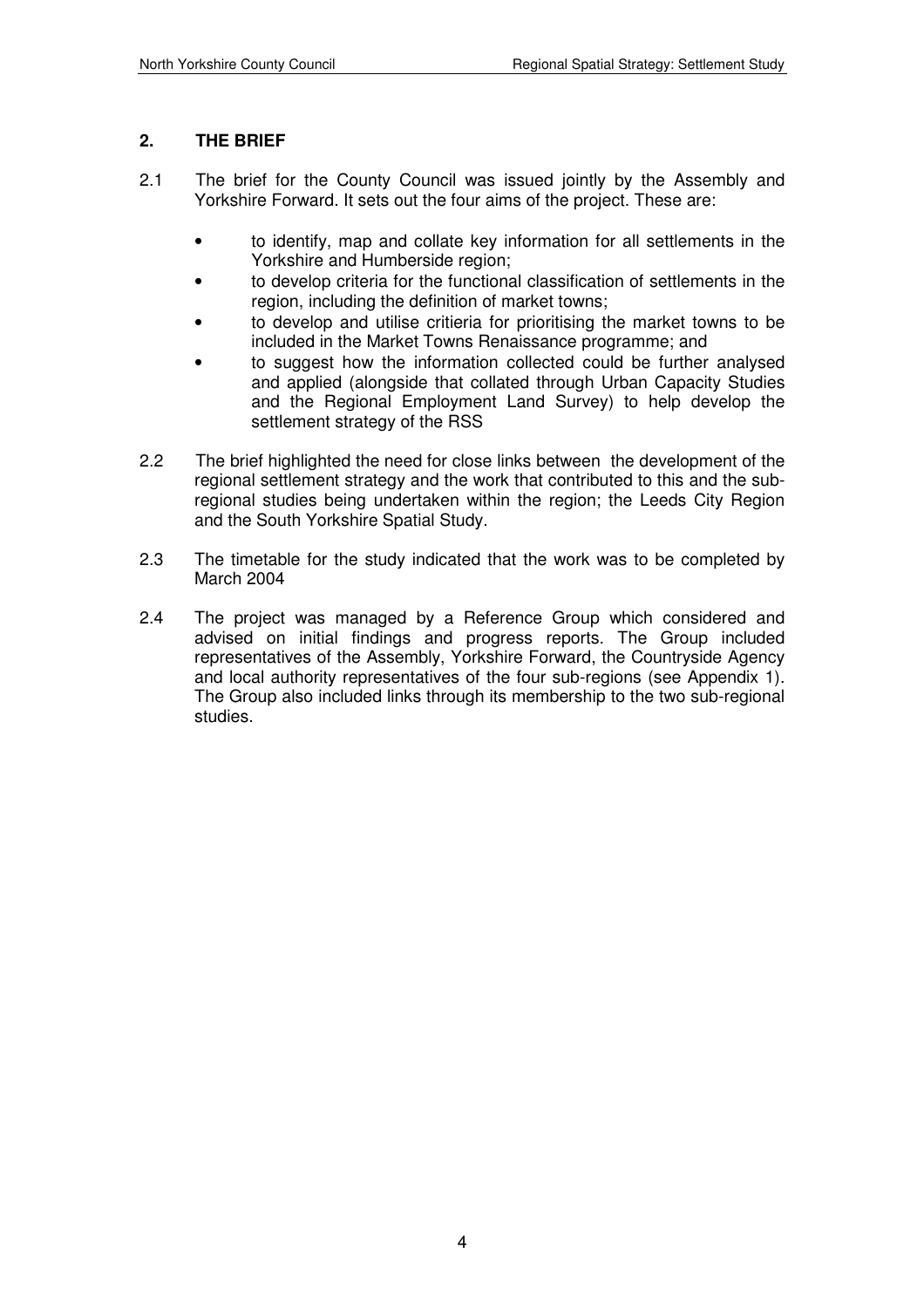### **3. REVIEW OF SETTLEMENT CLASSIFICATIONS**

- 3.1 The initial stage of the study involved a review of the settlement databases and approaches to the functional classification of settlements developed elsewhere by national, regional and local organisations as part of the wider planning process.
- 3.2 In terms of the databases these demonstrated a broad similarity of approach with demography, service provision , accessibility, employment and the economy as recurring themes. Where differences from this pattern occurred they tended to reflect the specific purposes for which individual studies had been undertaken. In some instances the studies have also involved some form of scoring, ranking or weighting of factors. Again, these tended to be related to specific objectives of the studies.
- 3.3 It became clear at an early stage of this work that relatively little work has been undertaken on the functional classification of settlements. Most of the studies that have been undertaken have been for specific purposes related to policy development and this is reflected in both the way in which settlements have been classified and the data collected.
- 3.4 The most significant studies are briefly outlined in Appendix 2. This is not comprehensive, but represents the main approaches that have been adopted elsewhere at the national, regional and local levels. Further information on these and other studies are set out in the bibliography.
- 3.5 The project team has also considered other studies currently in progress elsewhere, including work being undertaken for ODPM, with a view to the links that could be established in terms of data and methodologies.
- 3.6 Best practice from other studies has been adopted where this has been relevant.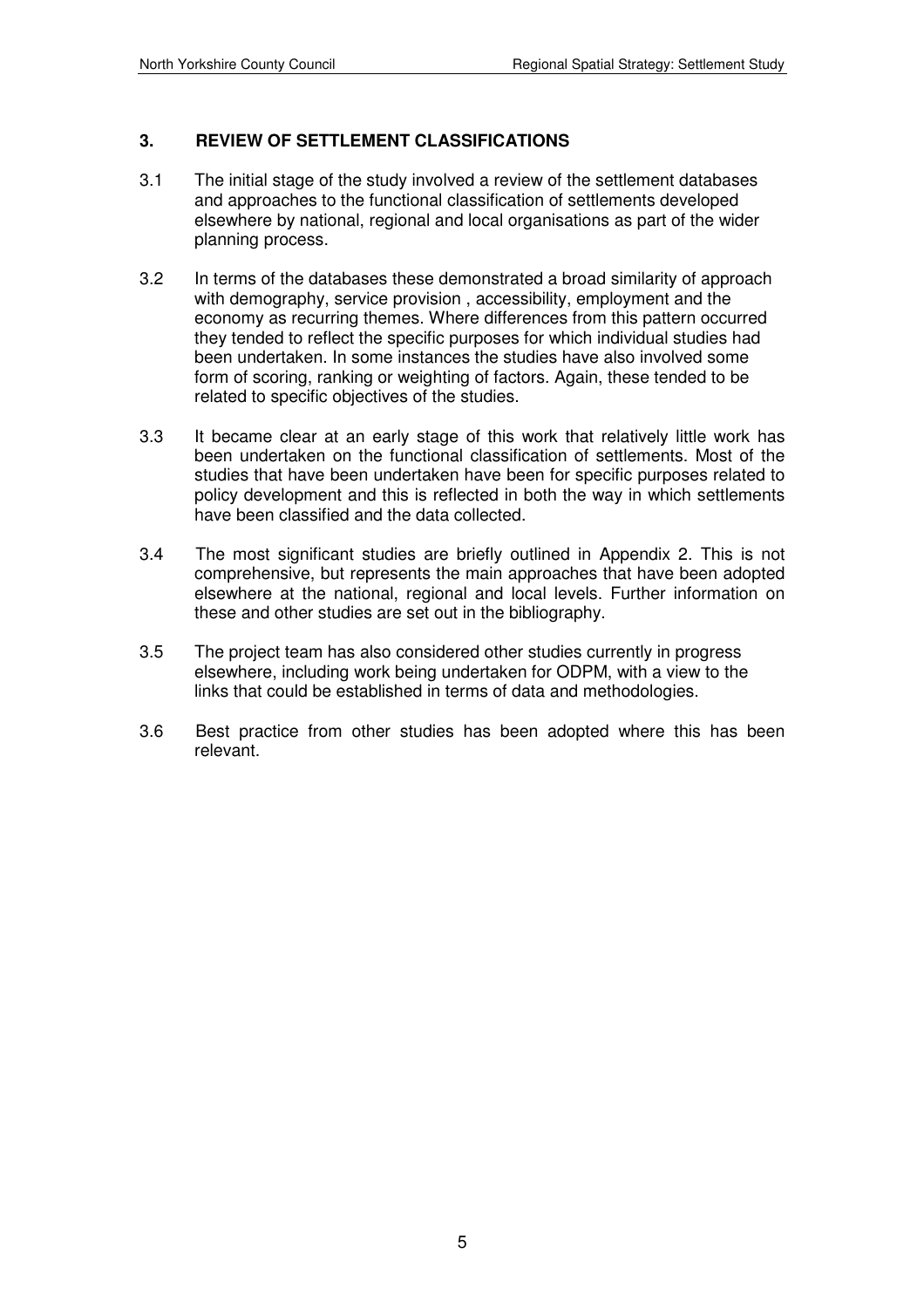### **4. DEFINITION OF SETTLEMENTS**

- 4.1 In terms of settlements two issues needed to be addressed in the preparation of the study:
	- the identification of which settlements would be included in the study; and
	- how those settlements were to be defined in terms of their boundaries.

#### **Settlement Identification**

- 4.2 The project brief requires the study to identify, map and collate key information for all settlements in the region. The scale of this exercise, linked to the timescale for the study suggested that there was a need to focus the work on a more clearly defined range of settlements.
- 4.3 The brief qualifies the reference to all settlements by indicating that, as a guide, this would most likely cover those with a population of above 3,000, although this was not an exclusionary figure.
- 4.4 The adoption of this lower threshold of 3,000 population was endorsed by the Reference Group and broadly supported in discussions with authorities from across the region. It has, however, been applied flexibly so that settlements below the 3,000 threshold have been included where the settlement was seen to have an important local role in providing services to a wider catchment area. Conversely settlements just above the threshold have been excluded where they perform no such function.
- 4.5 In identifying the settlements to be included in the study the project team have been advised by individual authorities, but have sought to ensure consistency of approach across the region.
- 4.6 In relation to the larger settlements in the region it was noted that:
	- the study is intended to inform the development of a settlement strategy which will provide the framework for decisions on the smaller towns in the region rather than the main regional centres. This tended to suggest a need to focus away from the largest settlements;
	- data collection and collation for the main regional centres would dominate the study at the expense of other settlements; and
	- there had been no support from local authorities for their inclusion in the study
- 4.7 It was therefore agreed with the Reference Group that the four largest centres in the region, Bradford, Hull, Leeds and Sheffield, would be excluded from the study.
- 4.8 A total of 233 settlements have been included in the study. These are listed in Appendix 3.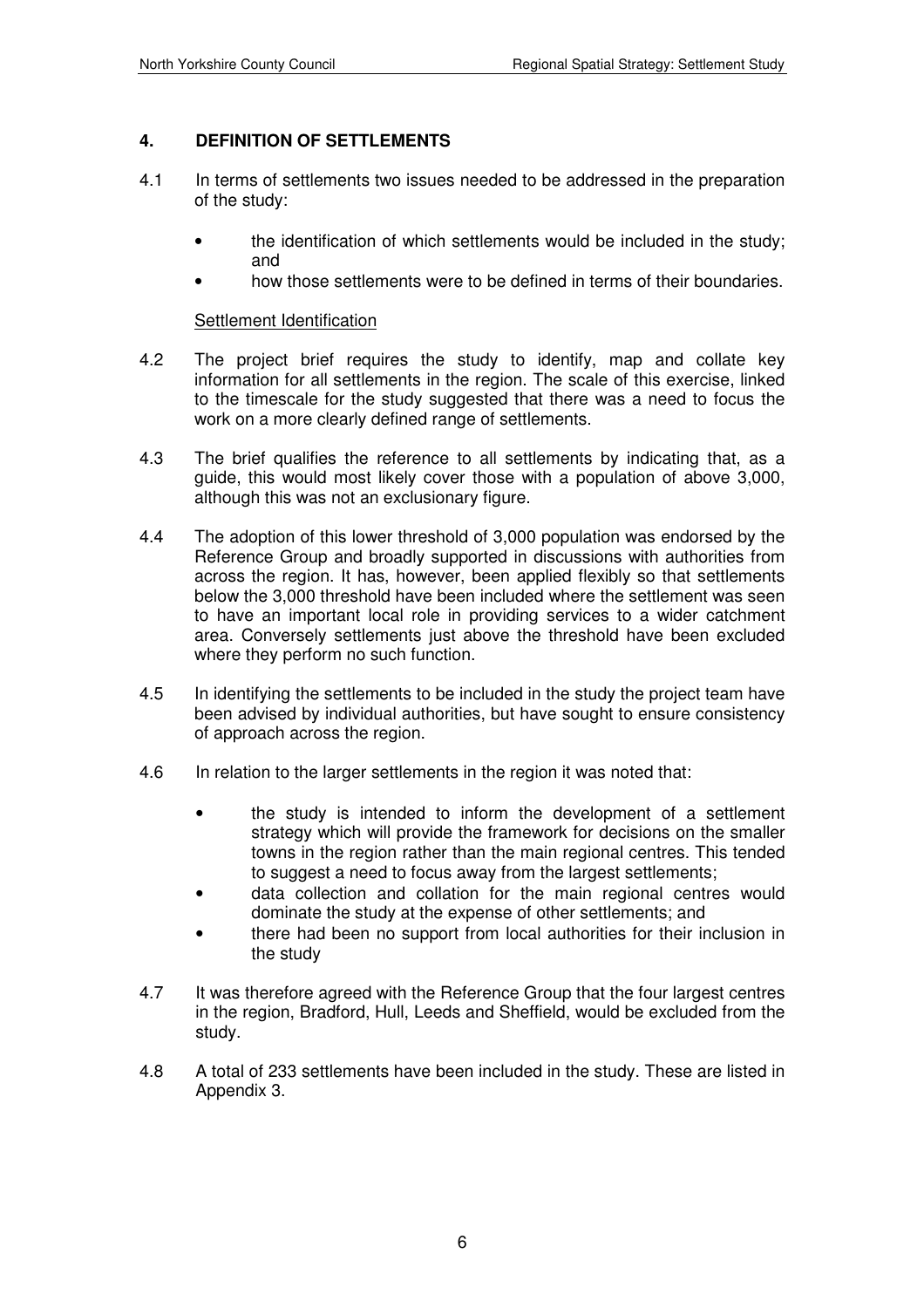#### Settlement Definition

- 4.9 The second stage of the study involved the definition of settlements in terms of their boundaries. This represented an important part of the work since it provided the basis for detailed data collection.
- 4.10 Wherever possible the project team relied on guidance from local authorities. This was particularly important in South and West Yorkshire where the settlement pattern is complex and settlement boundaries are, in many instances, less clearly defined.
- 4.11 The definition of settlement boundaries enabled the collection of:
	- area-based data
	- address point data
- 4.12 In terms of area-based statistical data, the settlement boundaries represented a significant problem. Most published demographic, economic and social data is only available for wards, parishes, Census output areas or postcode sectors. This presented two problems:
	- the boundaries of these statistical areas do not necessarily equate to settlement boundaries - many smaller settlements, for example, represent only part of a larger ward, while in other instances wards include parts of more than one settlement; and
	- the boundaries of these areas change over time many ward boundaries in the region were redrawn during 2003, and the 2001 Census output areas differ from the 1991 Census enumeration districts. This has made it difficult to quantify trends and identify changes over time.
- 4.13 In the absence of settlement-specific data sources on a wide range of key factors, a 'best-fit' approach was adopted.
- 4.14 The problems of adopting a 'best fit' approach are acknowledged. In some instances the relationship between settlements and wards/postcode sectors is poor. Excluding these data sources, however, would have seriously limited the scope of the study. The project team were able to benefit from work that had already been undertaken by a number of authorities. Nevertheless, this represented a major area of work. Further work to refine these boundaries may enable closer fits to be achieved in the future.
- 4.15 The definition of each settlement in terms of wards, Census output areas and postcode sectors is set out on the CD in Excel spreadsheet format which accompanies this report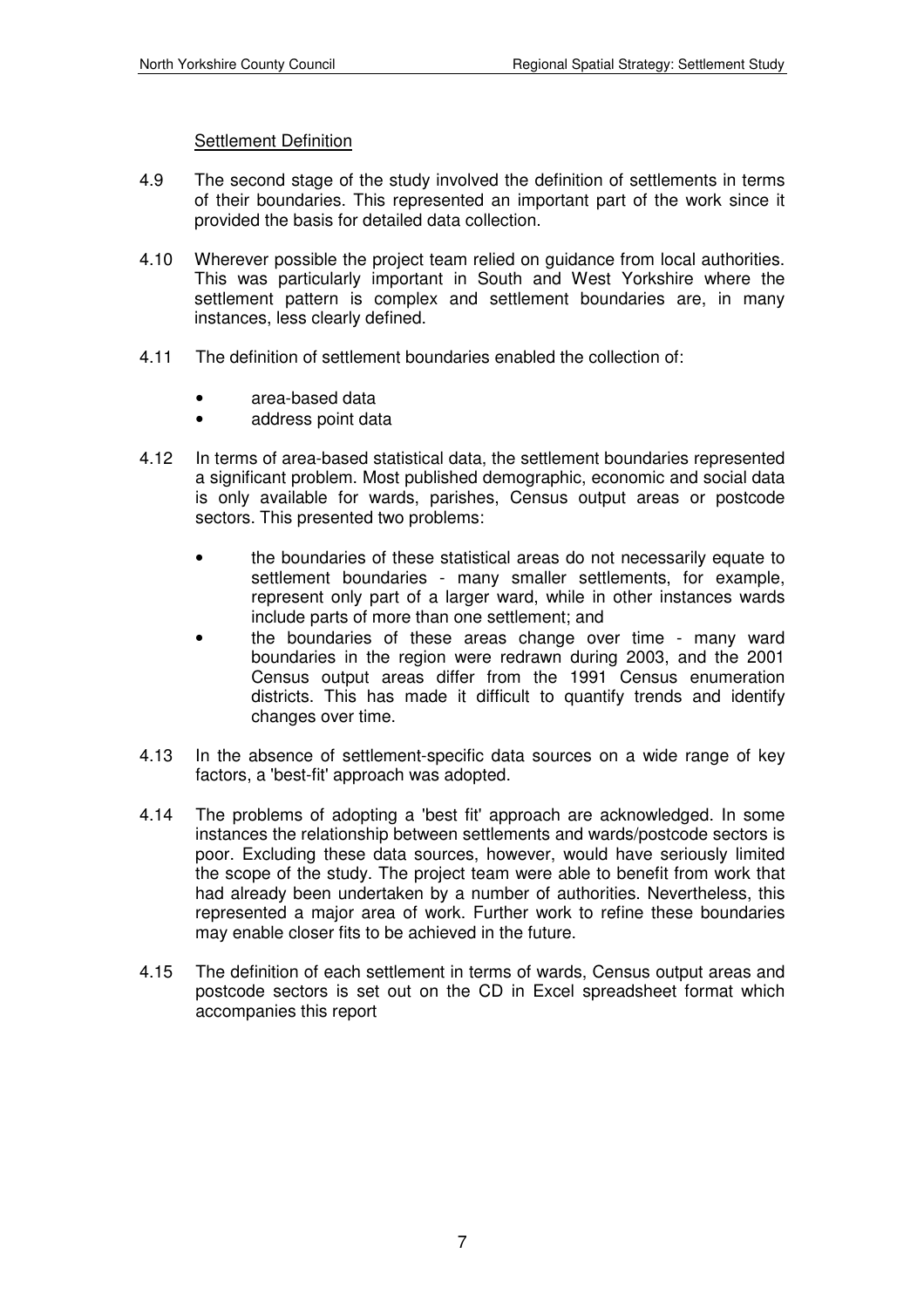### **5. DATA REQUIREMENTS**

#### Definition of Data Requirements

- 5.1 The project brief refers to the collection of key information which will inform both the functional classification of settlements and, ultimately, the development of the settlement strategy In this context a number of factors provided the parameters for defining the key information that was to be collected:
	- the need to accommodate the wide range of settlements across the region which differ significantly in terms of size, function, relationships and characteristics;
	- the need to collect data which would inform the functional classification of settlements;
	- ensure that the data collected was relevant a considerable volume of data is available, particularly from the internet and it was important to avoid collecting data for its own sake;
	- ease of collection maximum use was to be made of published or existing data sources, minimising the need for surveys and approaches to individual authorities;
	- ease of monitoring if the database is to inform the development of the settlement strategy in RSS it will also need to be capable of being monitored and reviewed. This again suggested a need to avoid timeconsuming surveys and to rely on published data;
	- the need for consistency across the region. Individual authorities hold a substantial amount of data on settlements in their areas, some of which is monitored on a regular basis, others collected for specific studies or on a one-off basis. This introduces difficulties in terms of consistency of definitions, and base dates;
	- the timescale for the project does not allow for extensive surveys.
- 5.2 An initial schedule of likely data requirements was discussed at the start of the study at a series of sub-regional meetings with local authorities. This was subsequently refined and amended to take account of;
	- the comments and suggestions of local authorities and the Reference Group;
	- further work on potential data sources; and
	- on-going work on the functional classification of settlements
- 5.3 The final schedule of data collected is set out at Appendix 4. The data is in six main sections - demographic, employment/economy, housing, services, transport and deprivation. A total of 70 data sets covering 48 factors have been collected for each settlement.
- 5.4 In the course of the study a number of further areas of information were suggested either as an alternative or in addition to the data referred to in the Appendix. Perhaps the most significant area of data that it has not been possible to include in the study relates to flows and inter-relationships. Although the project brief refers to the collection of data on interdependencies, hinterlands and travel to work areas, it became clear at a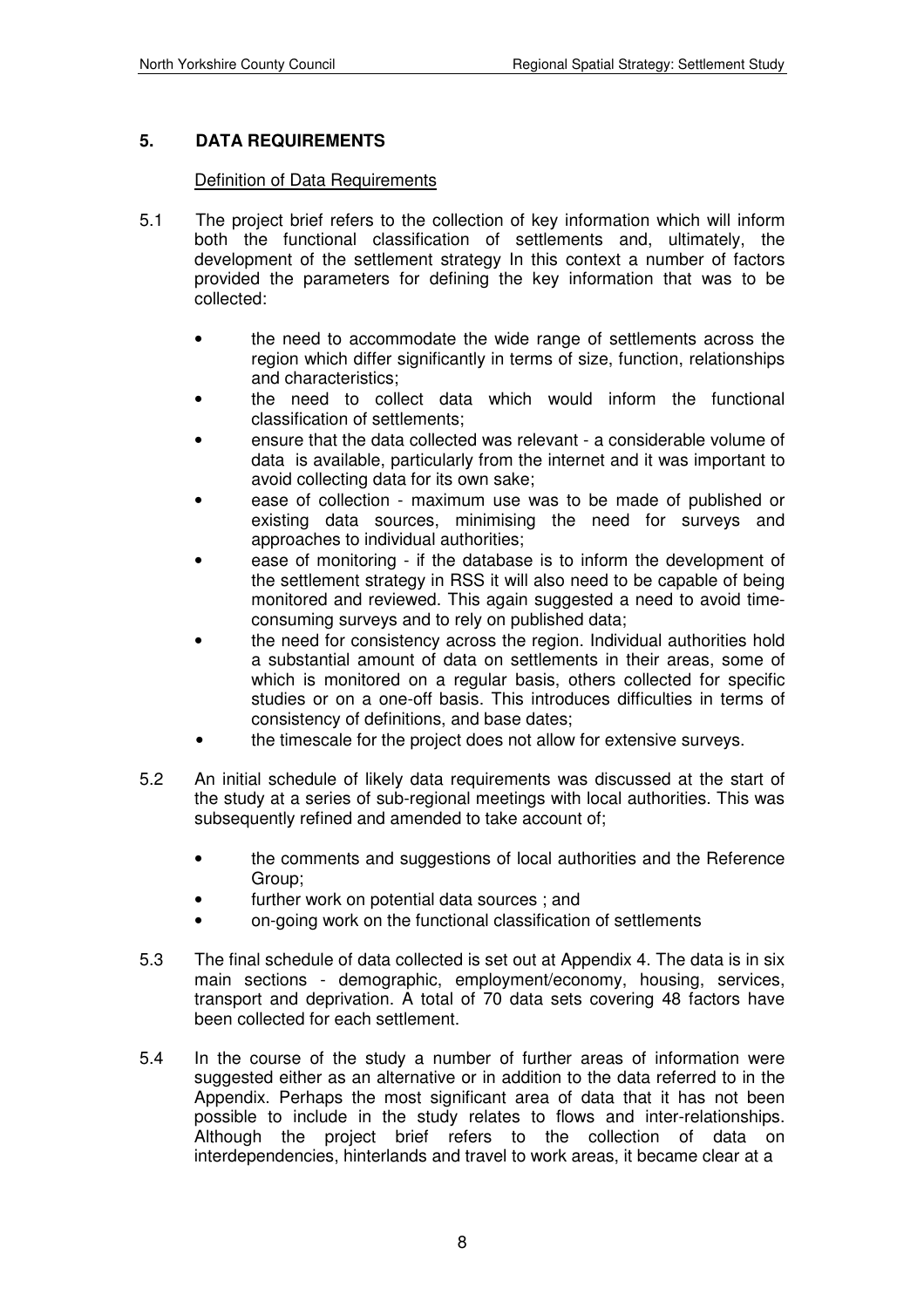very early stage that information on such factors was not readily available across the region or could not be collected within the project's timescale. This represents an important omission which further work may wish to address.

5.5 Other suggestions were not pursued when it became apparent that the information could not be readily obtained.

#### Data Sources

- 5.6 As indicated in paragraph 4.2, in defining the data requirements account was taken of the need to maximise the use of published data and to minimise the demands on local authorities and other organisations. The internet provided a invaluable tool for accessing information and this was used as a prime source throughout the study, particularly in relation to service availability.
- 5.7 Yorkshire Futures also provided extensive ward level data from a range of sources.
- 5.8 One important area where there is an absence of readily available and comprehensive data is in relation to retailing. While some authorities across the region hold considerable levels of retailing information collected either as part of the development plan process or to deal with specific issues, it is not comprehensive and there are problems of consistency. The Regional Assembly therefore purchased the Goad-Experian retailing data. This covers the 53 largest town centres and out of-town centres in the region. It does not:
	- deal with all settlements in the study; and
	- does not provide information for retailing services outside town centres.
- 5.9 Nevertheless, this has provided an important supplementary source of information on floorspace, the numbers of retail units and catchment areas.
- 5.10 A schedule of the source for each data set is at Appendix 5.

#### Data Results

- 5.11 As part of the project, copies of the draft data sets and definition of each settlement's boundaries were circulated in Excel spreadsheet format to local authorities for comment for those settlements in their areas before being finalised. Suggested amendments and corrections have been incorporated wherever possible.
- 5.12 The data sets for each of the 233 settlements in the study is set out on the accompanying CD in Excel spreadsheet format.
- 5.13 The data can be amended and updated as appropriate. Additional data sets can be added.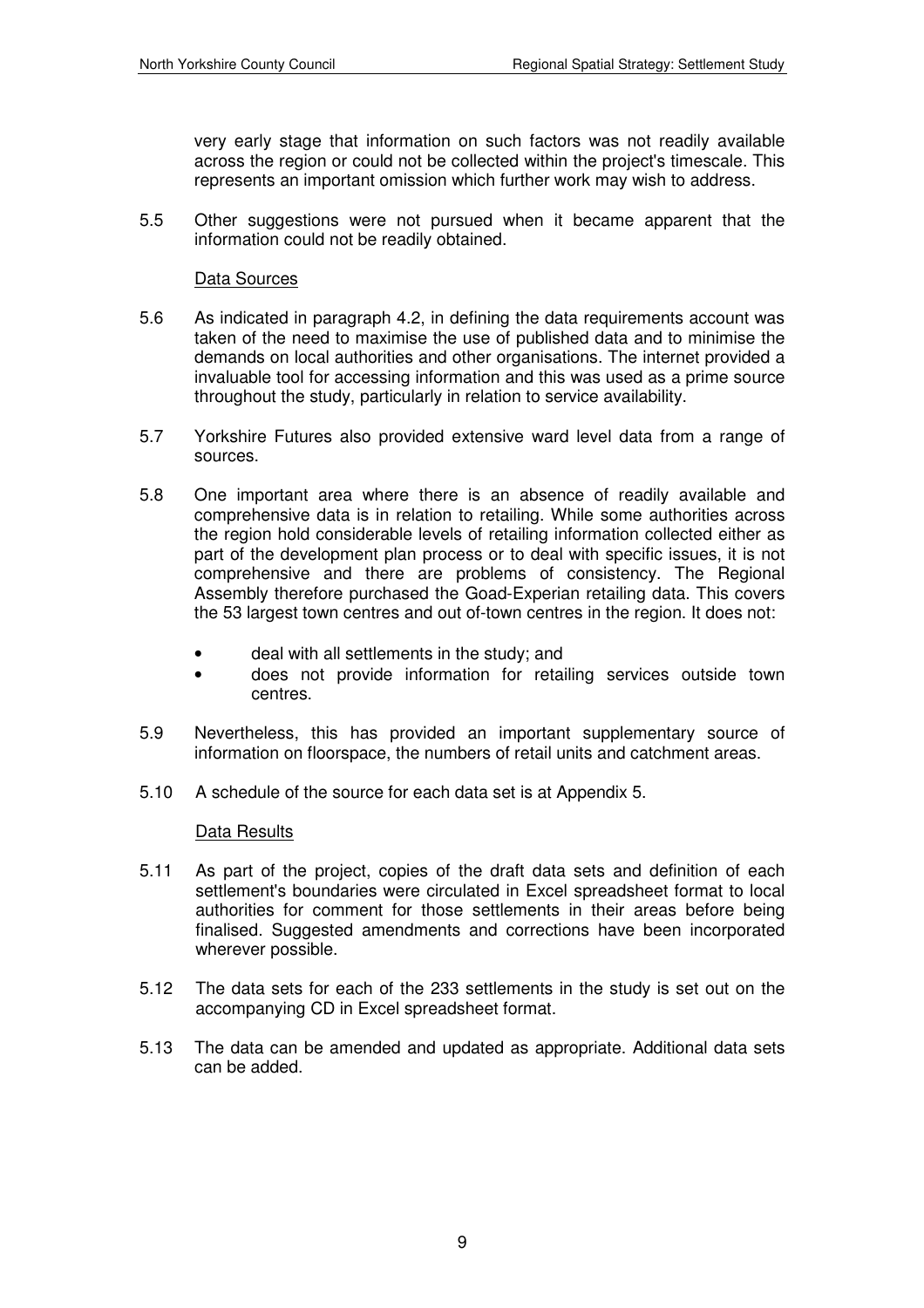### **6. ANALYSIS**

#### Data Analysis

- 6.1 Analysis of the 70 data sets was designed to:
	- draw out key features unique to particular settlements that provide a better understanding of how each functions within the region;
	- inform the functional classification of settlements; and
	- identify a pattern of settlement characteristics which will allow ready comparison.
- 6.2 With this in mind the study initially adopted a ranking approach which measured a settlement's performance in relation to each factor:
	- for the 27 statistical data sets relating primarily to demography, employment/economy, housing, transport and deprivation, performance has been measured against the regional average. A schedule of the relevant data sets is set out at Appendix 6. The ranking for each factor is on a scale of 0 -10 and is based on the deviation from the regional average. The regional average always represents 5 on the scale. The higher that a settlement scores the more it is out performing the region, the lower it scores the more poorly it is performing;
	- this approach was, however, unsuitable for those factors dealing with the availability of services for which there was no regional average against which to measure performance. Individual factors were therefore grouped into six categories dealing with retail services, financial and professional services, health, education, leisure and public services. For each category a simple ranking system was developed which sought to measure both the range and scale of services in each settlement on a scale of 0 to 10, with 0 representing the absence of services. Details of the rankings for each of these six categories is set out at Appendix 7.

#### Radar Charts

- 6.3 To assist in analysing the data and to provide a means of comparison between settlements, the study has used the opportunity to represent the data graphically using radar charts. These have the advantage of enabling significant numbers of variables to be displayed in a clear visual format and can be prepared separately for each settlement.
- 6.4 In the radar charts, each variable or category has its own axis radiating from the centre point. Lines connect the values on each axis. On each axis of the chart, points are plotted on a scale of 0 - 10 to indicate the ranking for each of the factors in the study. These rankings for each factor have been assessed as outlined in paragraph 6.2.
- 6.5 Given the timescale of the study it has not been possible to prepare individual charts all 233 settlements. Examples have, however, been included for information at Appendix 8 for Mexborough, Northallerton and Otley. These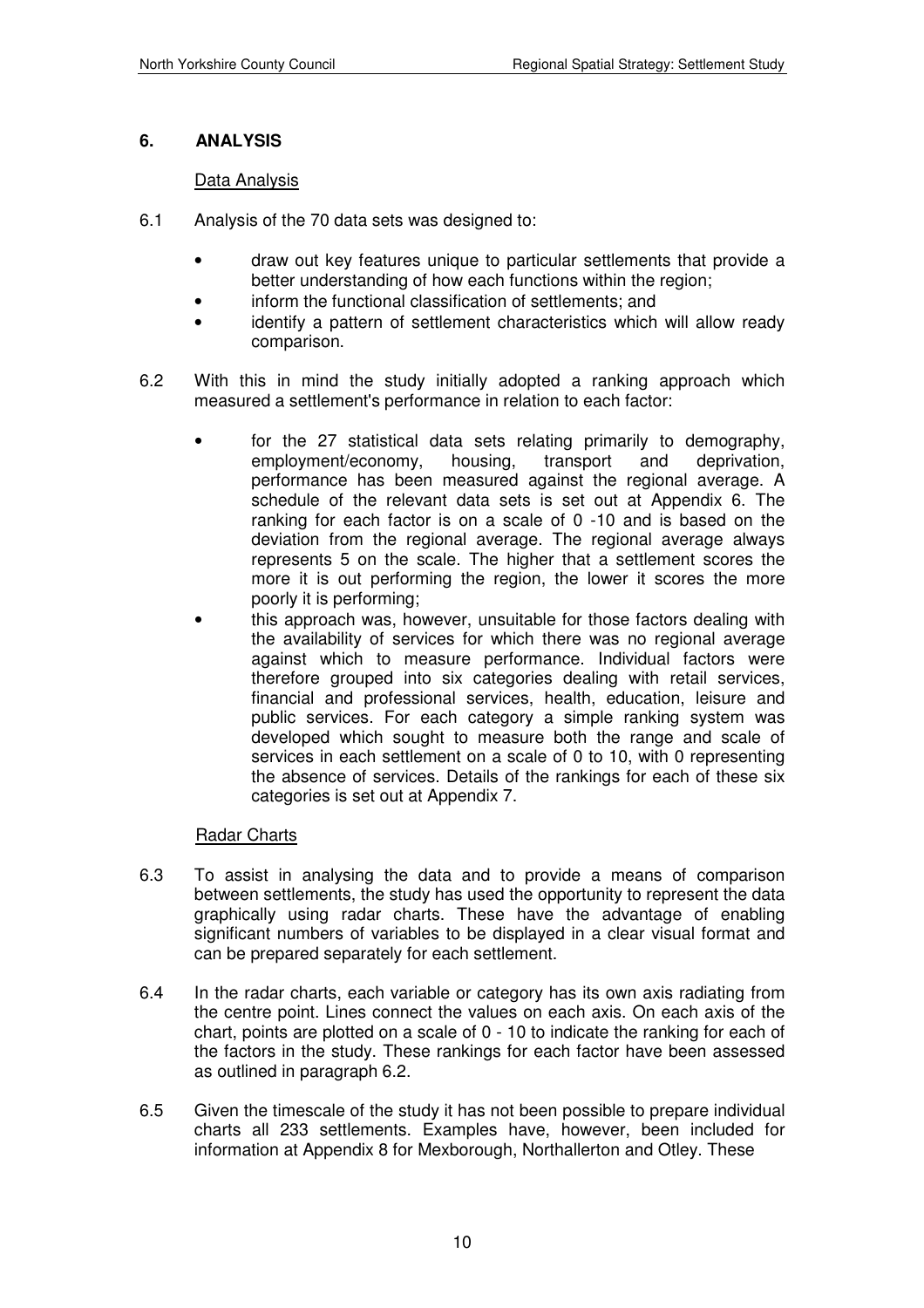settlements are broadly similar in population, but represent a range of settlement characteristics. The charts at Appendix 8 graphically represent 14 factors. The regional average is shown on the charts, where appropriate, at point 5 on each axis.

6.6 The accompanying CD sets out the methodology for producing the radar charts. These can be prepared by the user and recipient of the CD for all the settlements and can display any of the factors used in the study. The methodology offers the opportunity to highlight specific issues of importance for each local area and the towns included in the study.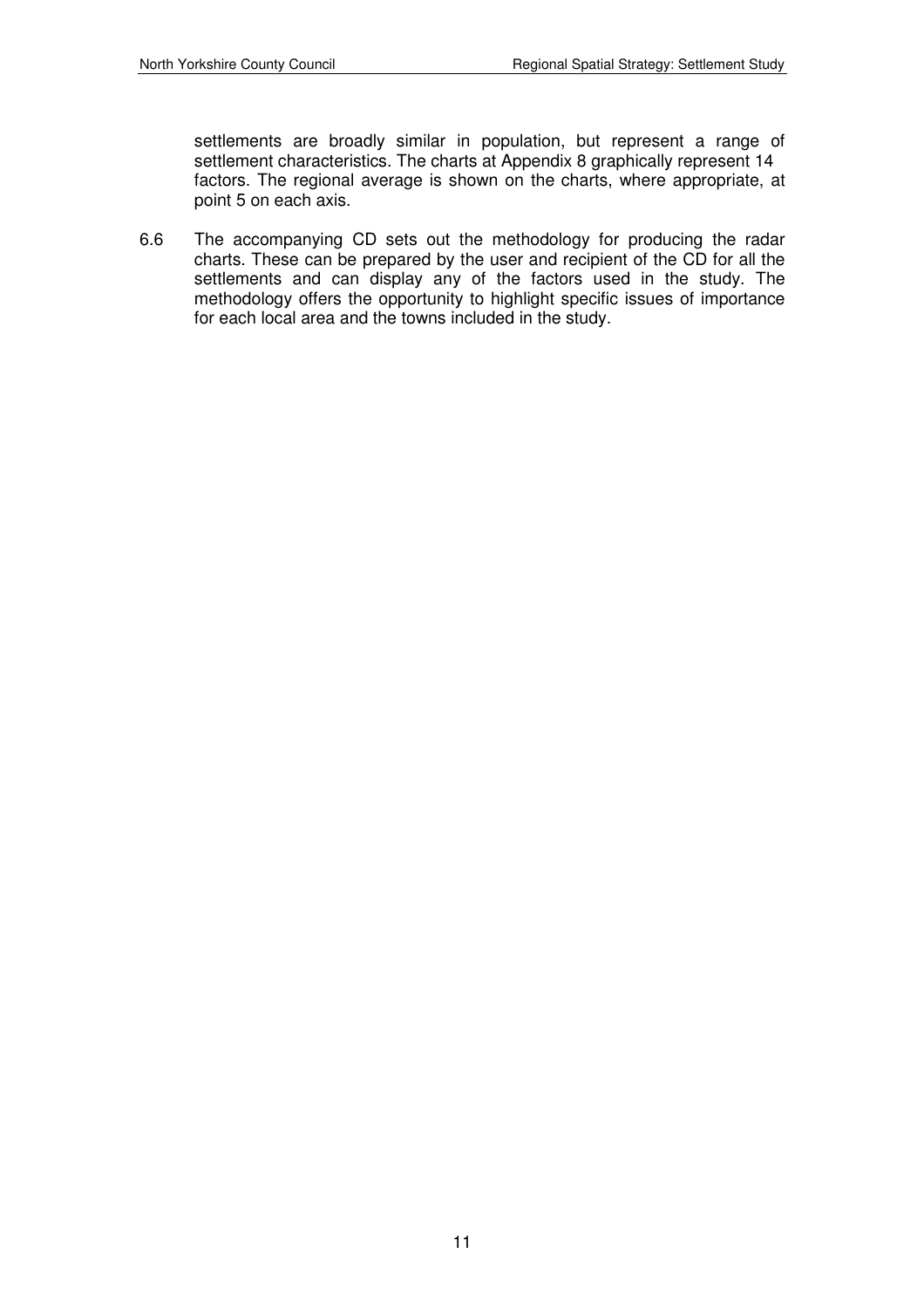### **7. CLASSIFICATION OF SETTLEMENTS**

- 7.1 A prime purpose of the study is to develop a functional classification of settlements in the region. A review of work undertaken elsewhere at the national, regional and local levels suggests that there is no common approach to settlement classification. Several common features do, however, emerge with service role, size and accessibility forming the basis of a number of classifications. The differing circumstances and purposes of these studies suggest that none would be directly applicable to this project.
- 7.2 Having considered the options and the range of settlements in the region it was concluded that no single classification would provide the comprehensive understanding of the current characteristics, roles, functions and interrelationships of settlements required by the brief to inform the development of a settlement strategy.
- 7.3 Rather than limit the scope of the study by attempting to classify settlements in terms of a single set of criteria, an alternative approach was adopted which considered each settlement in terms of four key areas - its location or physical relationship to other settlements, its service role, its functions and its prosperity. Each of these was divided into several categories:
	- location
		- linked settlements
		- stand alone settlements within an urban hinterland
		- stand alone settlements outside an urban hinterland
		- remote settlements
	- service role
		- sub-regional centres
		- principal service centres
		- local service centres
		- basic service centres
	- functions
		- commuter settlements
		- employment centres
		- tourist centres
		- settlements with no dominant role
	- **prosperity** 
		- prosperous
		- stable
		- less prosperous
- 7.4 Criteria were developed for each category based on the data that had been collected. These criteria are set out at Appendix 9. In relation to the classifications :
	- the location categories are based solely on physical location, notably on distance and do not take account of accessibility factors;
	- the service roles used in the analysis exclude regional centres as a category as Leeds, Sheffield, Hull and Bradford had been excluded from the study.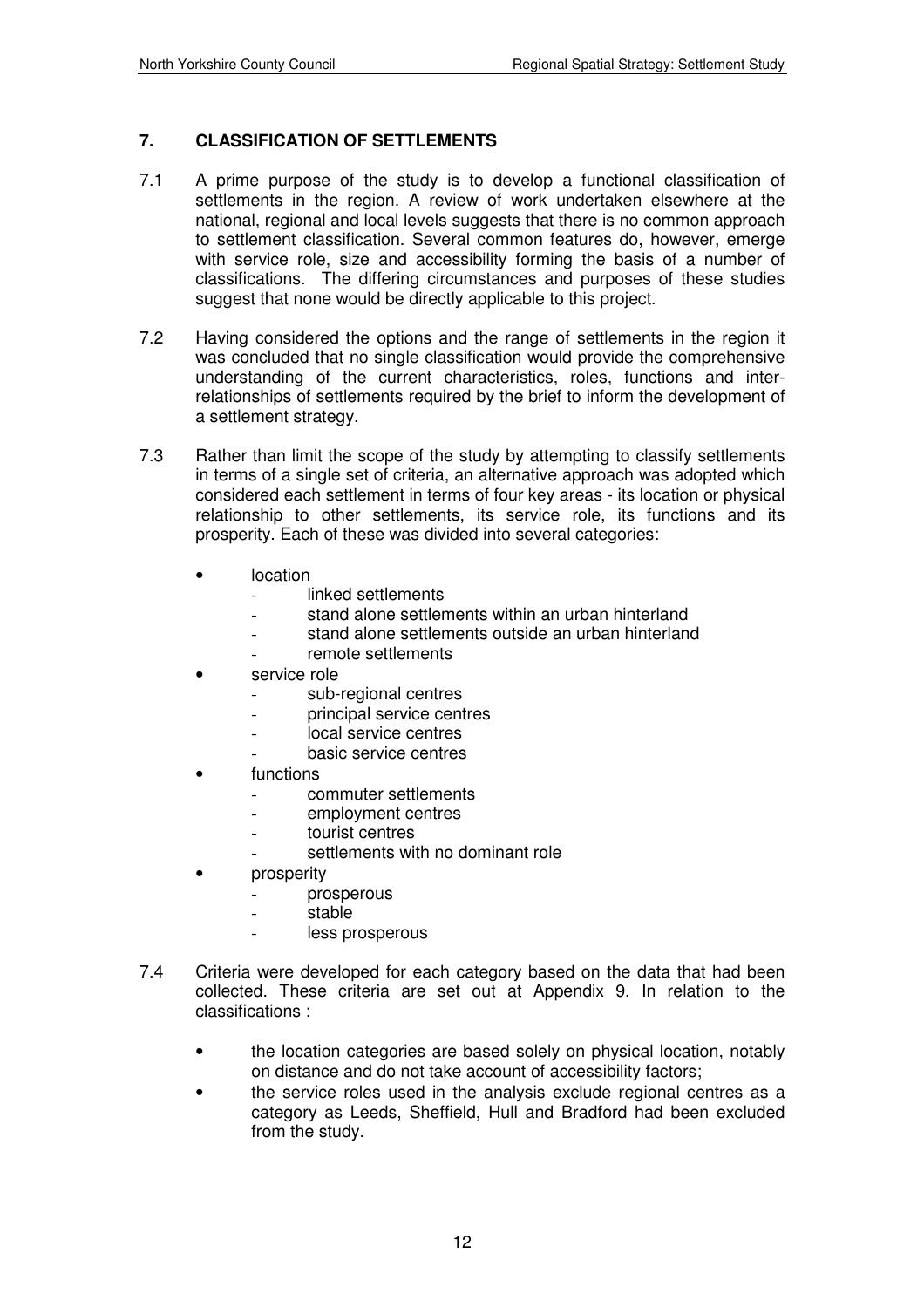- 7.5 Each settlement was considered in the context of these criteria and classified in terms of its location, service role, function (which could cover more than one category) and prosperity. The analysis used the ranking scores referred to in paragraph 6.2 for retail services, financial and professional services, health, education, leisure and public services. For the other criteria the analysis was based on the actual data collected.
- 7.6 In classifying settlements the study has adopted a best-fit approach which takes account of the performance of the settlement across the range of criteria. A schedule of the settlement classifications is Set out on the following pages.

#### Mapping the Settlement Classification

- 7.7 The settlement classification has been mapped at local authority and regional level on the accompanying CD in Mapinfo format with workspaces. To view the maps will require Mapinfo version 6.50 or above. Other GIS system users will find the Mapinfo professional Interchange Format (MIF) directory on the CD which contains the files needed to import the data into other GIS systems.
- 7.8 Maps showing all the settlements in the study have been included for each of the four classifications at the regional level - location, service role, function and prosperity. A further map incorporates all the four classifications into a single pie chart for each settlement. The results of the classification have also been mapped at local authority level.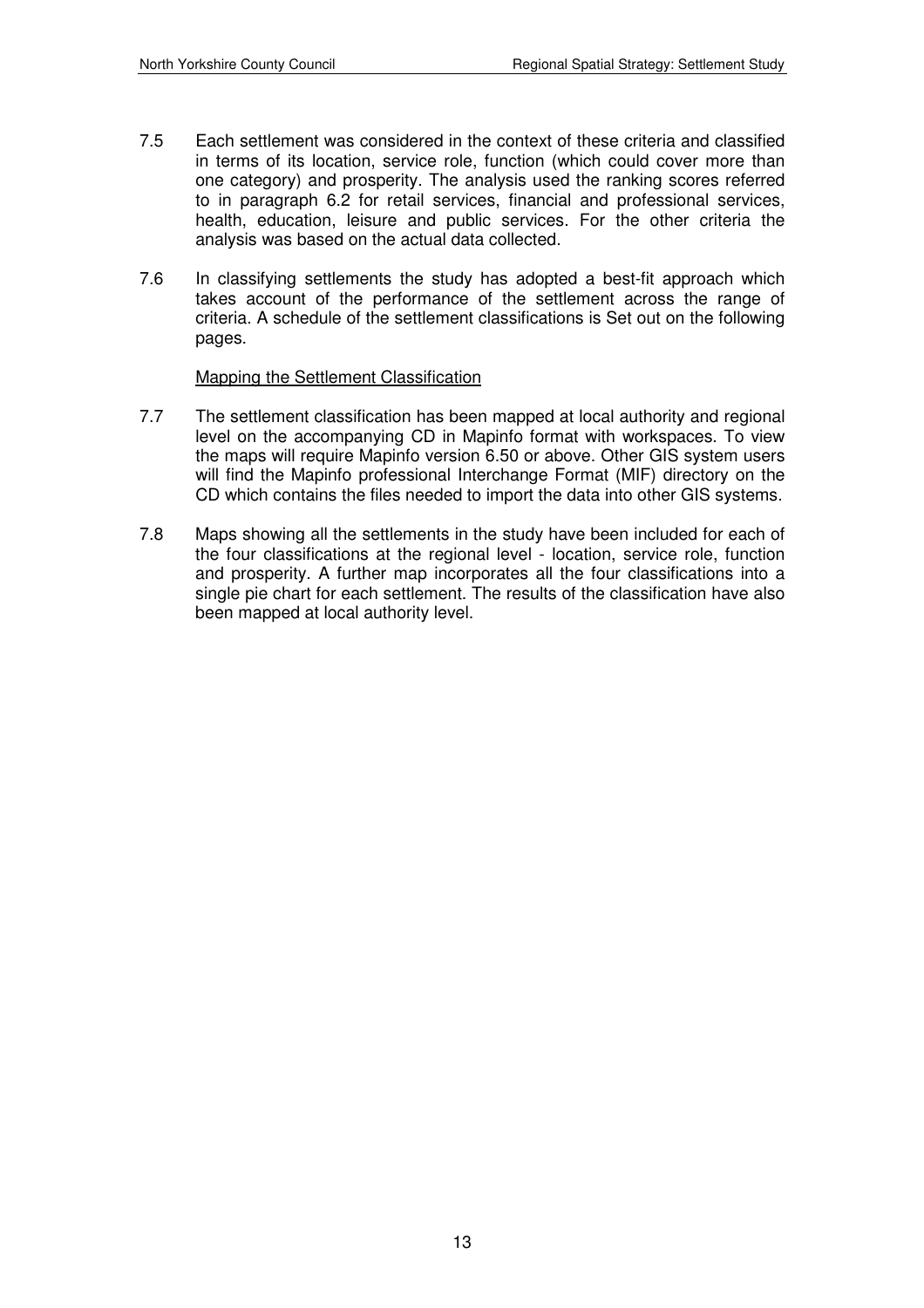# **CLASSIFICATION OF SETTLEMENTS**

|                       |                              |                   | <b>LOCATION</b>                                |                                                 |                   |                     |                          | <b>SERVICE</b>         |                      |                        |                        | <b>FUNCTION</b>        |                                  |                        | <b>PROSPERITY</b> |                 |
|-----------------------|------------------------------|-------------------|------------------------------------------------|-------------------------------------------------|-------------------|---------------------|--------------------------|------------------------|----------------------|------------------------|------------------------|------------------------|----------------------------------|------------------------|-------------------|-----------------|
|                       |                              |                   |                                                |                                                 |                   |                     |                          |                        |                      |                        |                        |                        |                                  |                        |                   |                 |
|                       |                              | Linked settlement | Stand alone settlement within urban hinterland | Stand alone settlement outside urban hinterland | Remote settlement | Sub regional centre | Principal service centre | Local service centre   | Basic service centre | Commuter settlement    | Employment centre      | Tourist centre         | Settlement with no dominant role | Prosperous             | Stable            | Less prosperous |
| <b>Authority</b>      | <b>Settlement</b><br>Bentham |                   |                                                | $\bullet$                                       |                   |                     |                          | $\bullet$              |                      |                        |                        |                        | $\bullet$                        |                        | $\bullet$         |                 |
|                       | Crosshills/Glusburn/Sutton   |                   | $\bullet$                                      |                                                 |                   |                     |                          | $\bullet$              |                      |                        | $\bullet$              |                        |                                  | $\bullet$              |                   |                 |
| Craven                | Grassington/Threshfield      |                   |                                                |                                                 | $\bullet$         |                     |                          | $\bullet$              |                      | $\bullet$              | $\bullet$              | $\bullet$              |                                  | $\bullet$              |                   |                 |
|                       | Settle                       |                   |                                                |                                                 | $\bullet$         |                     |                          | $\bullet$              |                      |                        | $\bullet$              | $\bullet$              |                                  | $\bullet$              |                   |                 |
|                       | Skipton                      |                   |                                                | $\bullet$                                       | $\bullet$         |                     | $\bullet$                |                        |                      |                        | $\bullet$              | $\bullet$              |                                  | $\bullet$<br>$\bullet$ |                   |                 |
|                       | Bedale<br>Easingwold         |                   |                                                | $\bullet$                                       |                   |                     | $\bullet$                | $\bullet$              |                      | $\bullet$<br>$\bullet$ | $\bullet$<br>$\bullet$ | $\bullet$<br>$\bullet$ |                                  | $\bullet$              |                   |                 |
|                       | <b>Great Ayton</b>           |                   |                                                | $\bullet$                                       |                   |                     |                          | $\bullet$              |                      | $\bullet$              |                        |                        |                                  | $\bullet$              |                   |                 |
| Hambleton             | Northallerton                |                   |                                                |                                                 | $\bullet$         |                     | $\bullet$                |                        |                      |                        | $\bullet$              |                        |                                  | $\bullet$              |                   |                 |
|                       | Stokesley                    |                   |                                                | $\bullet$                                       |                   |                     |                          | $\bullet$              |                      | $\bullet$              | $\bullet$              |                        |                                  | $\bullet$              |                   |                 |
|                       | <b>Thirsk</b>                |                   |                                                |                                                 | $\bullet$         |                     | $\bullet$                |                        |                      | $\bullet$              | $\bullet$              | $\bullet$              |                                  | $\bullet$              |                   |                 |
|                       | Boroughbridge<br>Harrogate   |                   |                                                | $\bullet$<br>$\bullet$                          |                   | $\bullet$           |                          | $\bullet$              |                      | $\bullet$<br>$\bullet$ | $\bullet$<br>$\bullet$ | $\bullet$<br>$\bullet$ |                                  | $\bullet$<br>$\bullet$ |                   |                 |
|                       | Knaresborough                |                   | $\bullet$                                      |                                                 |                   |                     | $\bullet$                |                        |                      | $\bullet$              |                        |                        |                                  | $\bullet$              |                   |                 |
| Harrogate             | Masham                       |                   |                                                |                                                 | $\bullet$         |                     |                          | $\bullet$              |                      |                        | $\bullet$              | $\bullet$              |                                  | $\bullet$              |                   |                 |
|                       | <b>Pateley Bridge</b>        |                   |                                                | $\bullet$                                       |                   |                     |                          | $\bullet$              |                      | $\bullet$              |                        | $\bullet$              |                                  | $\bullet$              |                   |                 |
|                       | Ripon                        |                   |                                                | $\bullet$                                       |                   |                     | $\bullet$                |                        |                      | $\bullet$              | $\bullet$              | $\bullet$              |                                  | $\bullet$              |                   |                 |
|                       | <b>Catterick Garrison</b>    |                   |                                                |                                                 | $\bullet$         |                     |                          | $\bullet$              |                      | $\bullet$              |                        |                        |                                  |                        | $\bullet$         |                 |
| Richmondshire         | Hawes                        |                   |                                                |                                                 | $\bullet$         |                     |                          | $\bullet$<br>$\bullet$ |                      | $\bullet$<br>$\bullet$ | $\bullet$<br>$\bullet$ | $\bullet$              |                                  | $\bullet$<br>$\bullet$ |                   |                 |
|                       | Leyburn<br>Richmond          |                   |                                                | $\bullet$                                       | $\bullet$         |                     | $\bullet$                |                        |                      |                        | $\bullet$              | $\bullet$<br>$\bullet$ |                                  | $\bullet$              |                   |                 |
|                       | Helmsley                     |                   |                                                |                                                 | $\bullet$         |                     |                          | $\bullet$              |                      |                        | $\bullet$              | $\bullet$              |                                  | $\bullet$              |                   |                 |
|                       | Kirkbymoorside               |                   |                                                |                                                 | $\bullet$         |                     |                          | $\bullet$              |                      |                        | $\bullet$              | $\bullet$              |                                  | $\bullet$              |                   |                 |
| <b>Ryedale</b>        | Malton                       |                   |                                                |                                                 | $\bullet$         |                     | $\bullet$                |                        |                      |                        | $\bullet$              | $\bullet$              |                                  | $\bullet$              |                   |                 |
|                       | Norton                       |                   |                                                |                                                 | $\bullet$         |                     |                          | $\bullet$              |                      |                        | $\bullet$              | $\bullet$              |                                  | $\bullet$              |                   |                 |
|                       | Pickering                    |                   |                                                |                                                 | $\bullet$         |                     |                          | $\bullet$              |                      |                        | $\bullet$              | $\bullet$              |                                  | $\bullet$              |                   |                 |
|                       | Filey                        |                   |                                                | $\bullet$<br>$\bullet$                          |                   |                     |                          | $\bullet$<br>$\bullet$ |                      |                        | $\bullet$              | $\bullet$<br>$\bullet$ |                                  |                        | $\bullet$         | $\bullet$       |
| Scarborough           | Hunmanby<br>Scarborough      |                   |                                                | $\bullet$                                       |                   | $\bullet$           |                          |                        |                      |                        | $\bullet$              | $\bullet$              |                                  |                        |                   | $\bullet$       |
|                       | Whitby                       |                   |                                                |                                                 | $\bullet$         |                     | $\bullet$                |                        |                      |                        | $\bullet$              | $\bullet$              |                                  |                        |                   | $\bullet$       |
|                       | Selby                        |                   |                                                | $\bullet$                                       |                   |                     | $\bullet$                |                        |                      |                        | $\bullet$              |                        |                                  |                        |                   | $\bullet$       |
| Selby                 | Sherburn in Elmet            |                   |                                                | $\bullet$                                       |                   |                     |                          | $\bullet$              |                      | $\bullet$              | $\bullet$              |                        |                                  | $\bullet$              |                   |                 |
|                       | Tadcaster                    |                   |                                                | $\bullet$                                       |                   |                     |                          | $\bullet$              |                      | $\bullet$              | $\bullet$              | $\bullet$              |                                  | $\bullet$              |                   |                 |
|                       | Bishopthorpe                 |                   | $\bullet$                                      |                                                 |                   |                     |                          | $\bullet$              |                      | $\bullet$              |                        | $\bullet$              |                                  | $\bullet$              |                   |                 |
|                       | Copmanthorpe<br>Dunnington   |                   | $\bullet$<br>$\bullet$                         |                                                 |                   |                     |                          | $\bullet$<br>$\bullet$ |                      | $\bullet$<br>$\bullet$ | $\bullet$              | $\bullet$              |                                  | $\bullet$<br>$\bullet$ |                   |                 |
|                       | Haxby/Wigginton              |                   | $\bullet$                                      |                                                 |                   |                     |                          | $\bullet$              |                      | $\bullet$              |                        |                        |                                  | $\bullet$              |                   |                 |
| <b>City of York</b>   | Strensall/Towthorpe          |                   | $\bullet$                                      |                                                 |                   |                     |                          | $\bullet$              |                      | $\bullet$              |                        |                        |                                  | $\bullet$              |                   |                 |
|                       | Upper/Nether Poppleton       |                   | $\bullet$                                      |                                                 |                   |                     |                          | $\bullet$              |                      | $\bullet$              |                        | $\bullet$              |                                  | $\bullet$              |                   |                 |
|                       | Wheldrake                    |                   |                                                | $\bullet$                                       |                   |                     |                          |                        | $\bullet$            | $\bullet$              |                        | $\bullet$              |                                  | $\bullet$              |                   |                 |
|                       | York                         |                   |                                                | $\bullet$                                       |                   | $\bullet$           |                          |                        |                      |                        | $\bullet$              | $\bullet$              |                                  |                        | $\bullet$         |                 |
| South Lakeland        | Sedburgh                     |                   |                                                | $\bullet$<br>$\bullet$                          |                   |                     |                          | $\bullet$              |                      | $\bullet$              | $\bullet$              |                        |                                  | $\bullet$<br>$\bullet$ |                   |                 |
| <b>East Riding of</b> | Beverley<br>Bridlington      |                   |                                                | $\bullet$                                       |                   |                     | $\bullet$<br>$\bullet$   |                        |                      |                        |                        | $\bullet$              |                                  |                        |                   | $\bullet$       |
| Yorkshire             | <b>Driffield</b>             |                   |                                                | $\bullet$                                       |                   |                     | $\bullet$                |                        |                      |                        | $\bullet$              |                        |                                  | $\bullet$              |                   |                 |
|                       | Elloughton/Brough            |                   |                                                | $\bullet$                                       |                   |                     |                          | $\bullet$              |                      | ●                      | $\bullet$              |                        |                                  | $\bullet$              |                   |                 |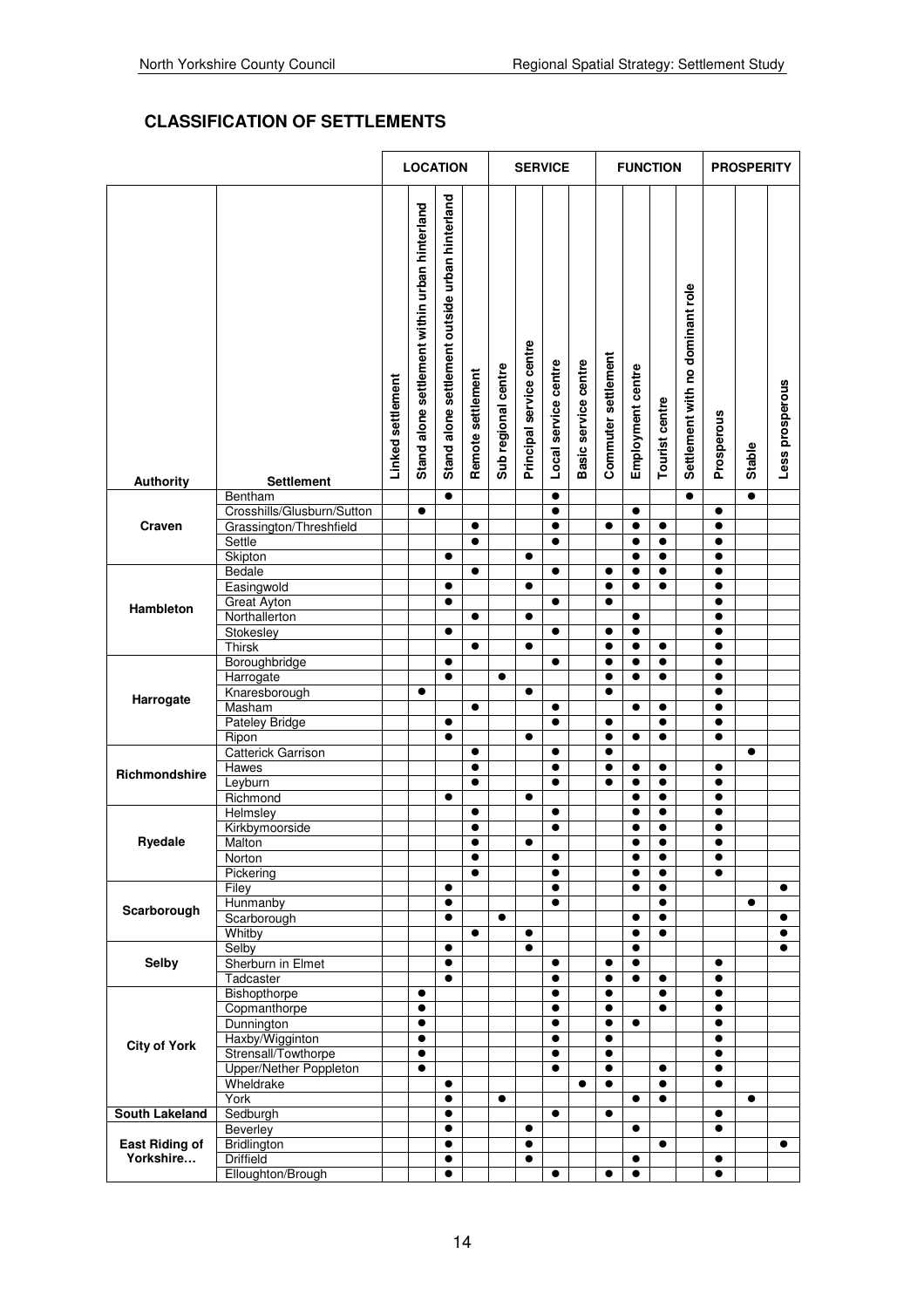|                   |                                     |                   | <b>LOCATION</b>                                |                                                 |                   |                     |                          | <b>SERVICE</b>       |                      |                     |                        | <b>FUNCTION</b> |                                  | <b>PROSPERITY</b> |           |                        |
|-------------------|-------------------------------------|-------------------|------------------------------------------------|-------------------------------------------------|-------------------|---------------------|--------------------------|----------------------|----------------------|---------------------|------------------------|-----------------|----------------------------------|-------------------|-----------|------------------------|
| Authority         | <b>Settlement</b>                   | Linked settlement | Stand alone settlement within urban hinterland | Stand alone settlement outside urban hinterland | Remote settlement | Sub regional centre | Principal service centre | Local service centre | Basic service centre | Commuter settlement | Employment centre      | Tourist centre  | Settlement with no dominant role | Prosperous        | Stable    | Less prosperous        |
|                   | Goole                               |                   |                                                | $\bullet$                                       |                   |                     | $\bullet$                |                      |                      |                     |                        |                 | $\bullet$                        |                   |           | $\bullet$              |
|                   | Hedon                               |                   | $\bullet$                                      |                                                 |                   |                     |                          | $\bullet$            |                      | $\bullet$           | $\bullet$              |                 |                                  | $\bullet$         |           |                        |
|                   | Hornsea<br>Howden                   |                   |                                                | $\bullet$<br>$\bullet$                          |                   |                     | $\bullet$                | $\bullet$            |                      | $\bullet$           | $\bullet$              |                 | $\bullet$                        | $\bullet$         | $\bullet$ |                        |
| East Riding       | Market Weighton                     |                   |                                                | $\bullet$                                       |                   |                     |                          | $\bullet$            |                      | $\bullet$           | $\bullet$              |                 |                                  | $\bullet$         |           |                        |
| of Yorkshire      | Pocklington                         |                   |                                                | $\bullet$                                       |                   |                     |                          | $\bullet$            |                      | $\bullet$           | $\bullet$              |                 |                                  | $\bullet$         |           |                        |
|                   | Snaith                              |                   |                                                | $\bullet$                                       |                   |                     |                          | $\bullet$            |                      | $\bullet$           | $\bullet$              |                 |                                  | $\bullet$         |           |                        |
|                   | Withernsea                          |                   |                                                | $\bullet$                                       |                   |                     |                          | $\bullet$            |                      |                     |                        |                 | $\bullet$                        |                   |           | $\bullet$              |
|                   | Barton-upon-Humber                  |                   | $\bullet$                                      |                                                 |                   |                     |                          | $\bullet$            |                      |                     |                        |                 | $\bullet$                        |                   |           | $\bullet$              |
|                   | <b>Brigg</b>                        |                   |                                                | $\bullet$                                       |                   |                     |                          | $\bullet$            |                      |                     | $\bullet$              | $\bullet$       |                                  |                   | $\bullet$ |                        |
|                   | Broughton                           |                   | $\bullet$                                      |                                                 |                   |                     |                          |                      | $\bullet$            |                     | $\bullet$              | $\bullet$       |                                  | $\bullet$         |           |                        |
| <b>North</b>      | Crowle                              |                   |                                                | $\bullet$                                       |                   |                     |                          | $\bullet$            |                      |                     |                        |                 | $\bullet$                        |                   |           | $\bullet$              |
| Lincolnshire      | Epworth                             |                   |                                                | $\bullet$                                       |                   |                     |                          | $\bullet$            |                      | $\bullet$           |                        |                 |                                  | $\bullet$         |           |                        |
|                   | Kirton in Lyndsey                   |                   |                                                | $\bullet$                                       |                   |                     |                          | $\bullet$            |                      | $\bullet$           |                        |                 |                                  | $\bullet$         |           |                        |
|                   | Messingham                          |                   | $\bullet$                                      |                                                 |                   |                     |                          | $\bullet$            |                      | $\bullet$           |                        |                 |                                  | $\bullet$         |           |                        |
|                   | Scunthorpe/Bottlesford<br>Winterton |                   |                                                | $\bullet$                                       |                   | $\bullet$           |                          | $\bullet$            |                      | $\bullet$           |                        |                 | $\bullet$                        |                   | $\bullet$ | $\bullet$              |
| <b>North East</b> | Grimsby/Cleethorpes                 |                   |                                                | $\bullet$                                       |                   | $\bullet$           |                          |                      |                      |                     | $\bullet$              |                 |                                  |                   |           | $\bullet$              |
| Lincolnshire      | Immingham                           |                   |                                                | $\bullet$                                       |                   |                     |                          | $\bullet$            |                      |                     | $\bullet$              |                 |                                  |                   |           | $\bullet$              |
|                   | Barnsley                            |                   | $\bullet$                                      |                                                 |                   |                     | $\bullet$                |                      |                      |                     | $\bullet$              |                 |                                  |                   |           | $\bullet$              |
|                   | Bolton-upon-Dearne                  |                   |                                                | $\bullet$                                       |                   |                     |                          | $\bullet$            |                      |                     |                        |                 | $\bullet$                        |                   |           | $\bullet$              |
|                   | Cudworth                            |                   | $\bullet$                                      |                                                 |                   |                     |                          | $\bullet$            |                      |                     |                        |                 | $\bullet$                        |                   |           | $\bullet$              |
|                   | Darfield                            |                   | $\bullet$                                      |                                                 |                   |                     |                          | $\bullet$            |                      |                     |                        |                 | $\bullet$                        |                   |           | $\bullet$              |
|                   | Darton                              | $\bullet$         |                                                |                                                 |                   |                     |                          | $\bullet$            |                      |                     |                        |                 | $\bullet$                        |                   | $\bullet$ |                        |
|                   | Dodworth                            | $\bullet$         |                                                |                                                 |                   |                     |                          | $\bullet$            |                      |                     |                        | $\bullet$       |                                  |                   | $\bullet$ |                        |
| <b>Barnsley</b>   | Goldthorpe                          |                   |                                                | $\bullet$                                       |                   |                     |                          | $\bullet$            |                      |                     |                        |                 | $\bullet$                        |                   |           | $\bullet$              |
|                   | Grimethorpe                         |                   | $\bullet$                                      |                                                 |                   |                     |                          | $\bullet$            |                      |                     |                        |                 | $\bullet$                        |                   |           | $\bullet$              |
|                   | Hoyland                             |                   | $\bullet$                                      |                                                 |                   |                     |                          | $\bullet$            |                      |                     |                        |                 | $\bullet$                        | $\bullet$         |           |                        |
|                   | Penistone                           |                   |                                                | $\bullet$                                       |                   |                     |                          | $\bullet$            |                      |                     | $\bullet$<br>$\bullet$ |                 |                                  |                   | $\bullet$ |                        |
|                   | Royston<br>Shafton                  |                   | $\bullet$<br>$\bullet$                         |                                                 |                   |                     |                          | $\bullet$            | $\bullet$            |                     |                        |                 | $\bullet$                        |                   |           | $\bullet$<br>$\bullet$ |
|                   | Thurnscoe                           |                   |                                                | $\bullet$                                       |                   |                     |                          | $\bullet$            |                      |                     |                        |                 | $\bullet$                        |                   |           | $\bullet$              |
|                   | Wombwell                            |                   | $\bullet$                                      |                                                 |                   |                     |                          | $\bullet$            |                      |                     |                        |                 | $\bullet$                        |                   |           | $\bullet$              |
|                   | Armthorpe                           | $\bullet$         |                                                |                                                 |                   |                     |                          | $\bullet$            |                      |                     |                        |                 | $\bullet$                        |                   |           | $\bullet$              |
|                   | Askern                              |                   |                                                | $\bullet$                                       |                   |                     |                          | $\bullet$            |                      |                     |                        |                 | $\bullet$                        |                   |           | $\bullet$              |
|                   | <b>Barnby Dun</b>                   | $\bullet$         |                                                |                                                 |                   |                     |                          | $\bullet$            |                      |                     |                        |                 | $\bullet$                        |                   |           | $\bullet$              |
|                   | <b>Bawtry</b>                       |                   |                                                | $\bullet$                                       |                   |                     |                          | $\bullet$            |                      | $\bullet$           |                        | $\bullet$       |                                  |                   | $\bullet$ |                        |
|                   | Carcroft                            |                   | $\bullet$                                      |                                                 |                   |                     |                          | $\bullet$            |                      |                     |                        |                 | $\bullet$                        |                   |           | $\bullet$              |
|                   | Conisborough                        |                   | $\bullet$                                      |                                                 |                   |                     |                          | $\bullet$            |                      |                     |                        |                 | $\bullet$                        |                   |           | $\bullet$              |
|                   | Denaby Main<br>Doncaster            |                   | $\bullet$<br>$\bullet$                         |                                                 |                   | $\bullet$           |                          | $\bullet$            |                      |                     | $\bullet$              |                 | $\bullet$                        |                   |           | $\bullet$<br>$\bullet$ |
| Doncaster         | Dunscroft                           |                   | $\bullet$                                      |                                                 |                   |                     |                          |                      | $\bullet$            |                     |                        |                 | $\bullet$                        |                   |           | $\bullet$              |
|                   | <b>Dunsville</b>                    |                   | $\bullet$                                      |                                                 |                   |                     |                          |                      | $\bullet$            |                     |                        |                 | $\bullet$                        |                   |           | $\bullet$              |
|                   | Edenthorpe                          | $\bullet$         |                                                |                                                 |                   |                     |                          | $\bullet$            |                      |                     |                        |                 | $\bullet$                        |                   | $\bullet$ |                        |
|                   | Edlington                           |                   | $\bullet$                                      |                                                 |                   |                     |                          | $\bullet$            |                      |                     |                        |                 | $\bullet$                        |                   |           | $\bullet$              |
|                   | Hatfield                            |                   |                                                | $\bullet$                                       |                   |                     |                          | $\bullet$            |                      |                     |                        | $\bullet$       |                                  |                   |           | $\bullet$              |
|                   | <b>Kirk Sandall</b>                 | $\bullet$         |                                                |                                                 |                   |                     |                          |                      | $\bullet$            |                     |                        |                 | $\bullet$                        |                   | $\bullet$ |                        |
|                   | Mexborough                          |                   | $\bullet$                                      |                                                 |                   |                     |                          | $\bullet$            |                      |                     |                        |                 | $\bullet$                        |                   |           | $\bullet$              |
|                   | Moorends                            |                   |                                                | $\bullet$                                       |                   |                     |                          | $\bullet$            |                      |                     |                        |                 | $\bullet$                        |                   |           | $\bullet$              |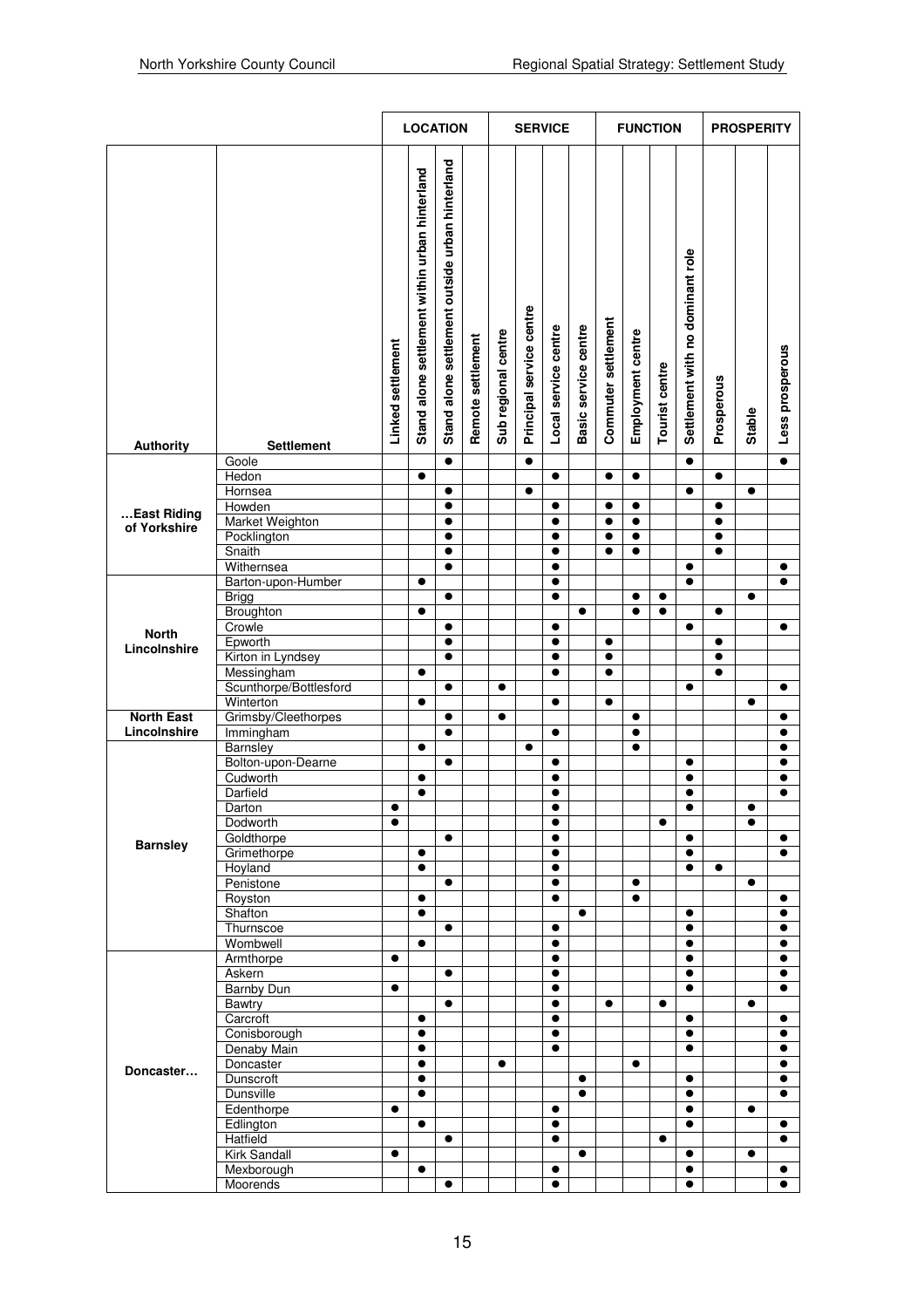|                  |                                            |                   | <b>LOCATION</b>                                |                                                 |                   |                     |                          | <b>SERVICE</b>         |                      |                     |                        | <b>FUNCTION</b>       |                                  | <b>PROSPERITY</b>      |           |                        |
|------------------|--------------------------------------------|-------------------|------------------------------------------------|-------------------------------------------------|-------------------|---------------------|--------------------------|------------------------|----------------------|---------------------|------------------------|-----------------------|----------------------------------|------------------------|-----------|------------------------|
| <b>Authority</b> | Settlement                                 | Linked settlement | Stand alone settlement within urban hinterland | Stand alone settlement outside urban hinterland | Remote settlement | Sub regional centre | Principal service centre | Local service centre   | Basic service centre | Commuter settlement | Employment centre      | <b>Tourist centre</b> | Settlement with no dominant role | Prosperous             | Stable    | Less prosperous        |
|                  | Rossington                                 |                   | $\bullet$                                      |                                                 |                   |                     |                          | $\bullet$              |                      |                     |                        |                       | $\bullet$                        |                        |           | $\bullet$              |
|                  | Skellow                                    |                   | $\bullet$                                      |                                                 |                   |                     |                          |                        | $\bullet$            |                     |                        | $\bullet$             |                                  |                        |           | $\bullet$              |
|                  | Sprotborough<br>Stainforth                 | $\bullet$         |                                                |                                                 |                   |                     |                          | $\bullet$              |                      | $\bullet$           |                        |                       |                                  | $\bullet$              |           |                        |
| <b>Doncaster</b> | Thorne                                     |                   |                                                | $\bullet$<br>$\bullet$                          |                   |                     |                          | $\bullet$<br>$\bullet$ |                      |                     |                        |                       | $\bullet$<br>$\bullet$           |                        |           | $\bullet$<br>$\bullet$ |
|                  | Tickhill                                   |                   |                                                | $\bullet$                                       |                   |                     |                          | $\bullet$              |                      | $\bullet$           |                        |                       |                                  | $\bullet$              |           |                        |
|                  | Warmsworth                                 | $\bullet$         |                                                |                                                 |                   |                     |                          | $\bullet$              |                      |                     |                        | $\bullet$             |                                  |                        |           | $\bullet$              |
|                  | Woodlands                                  |                   | $\bullet$                                      |                                                 |                   |                     |                          | $\bullet$              |                      |                     |                        |                       | $\bullet$                        |                        |           | $\bullet$              |
|                  | Aughton/Ashton/                            | $\bullet$         |                                                |                                                 |                   |                     |                          | $\bullet$              |                      |                     |                        |                       | $\bullet$                        |                        | $\bullet$ |                        |
|                  | Swallownest                                |                   |                                                |                                                 |                   |                     |                          |                        |                      |                     |                        |                       |                                  |                        |           |                        |
|                  | Blackburn                                  | $\bullet$         |                                                |                                                 |                   |                     |                          |                        | $\bullet$            |                     |                        |                       | $\bullet$                        |                        |           | $\bullet$              |
|                  | Bramley/Wickersley<br>Brampton/West Melton | $\bullet$         | $\bullet$                                      |                                                 |                   |                     |                          | $\bullet$<br>$\bullet$ |                      |                     |                        |                       | $\bullet$<br>$\bullet$           |                        |           | $\bullet$<br>$\bullet$ |
|                  | Brinsworth                                 | $\bullet$         |                                                |                                                 |                   |                     |                          | $\bullet$              |                      |                     |                        |                       | $\bullet$                        |                        |           | $\bullet$              |
|                  | Greasbrough                                | $\bullet$         |                                                |                                                 |                   |                     |                          | $\bullet$              |                      |                     |                        |                       | $\bullet$                        |                        |           | $\bullet$              |
|                  | Kimberworth                                | $\bullet$         |                                                |                                                 |                   |                     |                          | $\bullet$              |                      |                     |                        |                       | $\bullet$                        |                        |           | $\bullet$              |
|                  | Kimberworth Park                           | $\bullet$         |                                                |                                                 |                   |                     |                          | $\bullet$              |                      |                     |                        |                       | $\bullet$                        |                        |           | $\bullet$              |
|                  | Maltby                                     |                   | $\bullet$                                      |                                                 |                   |                     |                          | $\bullet$              |                      |                     |                        |                       | $\bullet$                        |                        |           | $\bullet$              |
| Rotherham        | Rawmarsh/Parkgate                          | $\bullet$         |                                                |                                                 |                   |                     |                          | $\bullet$              |                      |                     | $\bullet$              |                       |                                  |                        |           | $\bullet$              |
|                  | Rotherham                                  |                   | $\bullet$                                      |                                                 |                   | $\bullet$           |                          |                        |                      |                     | $\bullet$              |                       |                                  |                        |           | $\bullet$              |
|                  | Swinton/Kilnhurst                          |                   | $\bullet$                                      |                                                 |                   |                     |                          | $\bullet$              |                      |                     |                        |                       | $\bullet$                        |                        |           | $\bullet$              |
|                  | <b>Thorpe Hesley</b>                       |                   | $\bullet$                                      |                                                 |                   |                     |                          | $\bullet$              |                      |                     |                        |                       | $\bullet$                        |                        |           | $\bullet$              |
|                  | Throapham/Dinnington/                      |                   |                                                | $\bullet$                                       |                   |                     |                          |                        |                      |                     |                        |                       |                                  |                        |           |                        |
|                  | N&S Anston<br>Thrybergh                    | $\bullet$         |                                                |                                                 |                   |                     |                          | $\bullet$              |                      |                     |                        |                       | $\bullet$                        |                        |           | $\bullet$              |
|                  | Thurcroft                                  |                   | $\bullet$                                      |                                                 |                   |                     |                          | $\bullet$              |                      |                     |                        |                       | $\bullet$                        |                        |           | $\bullet$              |
|                  | Wales/Kiveton                              |                   |                                                | $\bullet$                                       |                   |                     |                          | $\bullet$              |                      | $\bullet$           | $\bullet$              |                       |                                  |                        | $\bullet$ |                        |
|                  | Wath upon Dearne                           |                   |                                                | $\bullet$                                       |                   |                     |                          | $\bullet$              |                      |                     |                        |                       | $\bullet$                        |                        |           | $\bullet$              |
|                  | Whiston                                    | $\bullet$         |                                                |                                                 |                   |                     |                          |                        | $\bullet$            |                     |                        | $\bullet$             |                                  |                        |           | $\bullet$              |
| <b>Sheffield</b> | Chapeltown/High Green                      |                   | $\bullet$                                      |                                                 |                   |                     |                          | $\bullet$              |                      | $\bullet$           |                        |                       |                                  | $\bullet$              |           |                        |
|                  | Stocksbridge                               |                   | $\bullet$                                      |                                                 |                   |                     |                          | $\bullet$              |                      |                     | $\bullet$              |                       |                                  |                        | $\bullet$ |                        |
|                  | Addingham                                  |                   | $\bullet$                                      |                                                 |                   |                     |                          | $\bullet$              |                      | $\bullet$           | $\bullet$              |                       |                                  | $\bullet$              |           |                        |
|                  | Bingley<br><b>Burley in Wharfedale</b>     |                   | $\bullet$<br>$\bullet$                         |                                                 |                   |                     |                          | $\bullet$<br>$\bullet$ |                      | $\bullet$           | $\bullet$              |                       |                                  | $\bullet$<br>$\bullet$ |           |                        |
|                  | Cottingley                                 | $\bullet$         |                                                |                                                 |                   |                     |                          |                        | $\bullet$            | $\bullet$           | $\bullet$              |                       |                                  | $\bullet$              |           |                        |
|                  | Cullingworth                               |                   | $\bullet$                                      |                                                 |                   |                     |                          |                        | $\bullet$            | $\bullet$           |                        |                       |                                  | $\bullet$              |           |                        |
|                  | Denholme                                   |                   | $\bullet$                                      |                                                 |                   |                     |                          | $\bullet$              |                      | $\bullet$           |                        |                       |                                  |                        | $\bullet$ |                        |
|                  | East Morton                                |                   | $\bullet$                                      |                                                 |                   |                     |                          |                        | $\bullet$            | $\bullet$           | $\bullet$              | $\bullet$             |                                  |                        | $\bullet$ |                        |
|                  | Harden                                     |                   | $\bullet$                                      |                                                 |                   |                     |                          |                        | $\bullet$            | $\bullet$           |                        |                       |                                  | $\bullet$              |           |                        |
| Bradford         | Harwood/Crossroads/                        |                   | $\bullet$                                      |                                                 |                   |                     |                          | $\bullet$              |                      |                     |                        |                       | $\bullet$                        |                        | $\bullet$ |                        |
|                  | Lees                                       |                   |                                                |                                                 |                   |                     |                          |                        |                      |                     |                        |                       |                                  |                        |           |                        |
|                  | <b>Ilkley</b><br>Keighley                  |                   | $\bullet$<br>$\bullet$                         |                                                 |                   |                     | $\bullet$<br>$\bullet$   |                        |                      | $\bullet$           | $\bullet$<br>$\bullet$ | $\bullet$             |                                  | $\bullet$              |           | $\bullet$              |
|                  | Menston                                    |                   | $\bullet$                                      |                                                 |                   |                     |                          | $\bullet$              |                      | $\bullet$           |                        |                       |                                  | $\bullet$              |           |                        |
|                  | Oakworth                                   |                   | $\bullet$                                      |                                                 |                   |                     |                          |                        | $\bullet$            | $\bullet$           |                        |                       |                                  |                        | $\bullet$ |                        |
|                  | Oxenhope                                   |                   | $\bullet$                                      |                                                 |                   |                     |                          |                        | $\bullet$            | $\bullet$           |                        |                       |                                  | $\bullet$              |           |                        |
|                  | Queensbury                                 |                   | $\bullet$                                      |                                                 |                   |                     |                          | $\bullet$              |                      |                     |                        |                       | $\bullet$                        |                        |           | $\bullet$              |
|                  | Silsden                                    |                   | $\bullet$                                      |                                                 |                   |                     |                          | $\bullet$              |                      | $\bullet$           | $\bullet$              |                       |                                  | $\bullet$              |           |                        |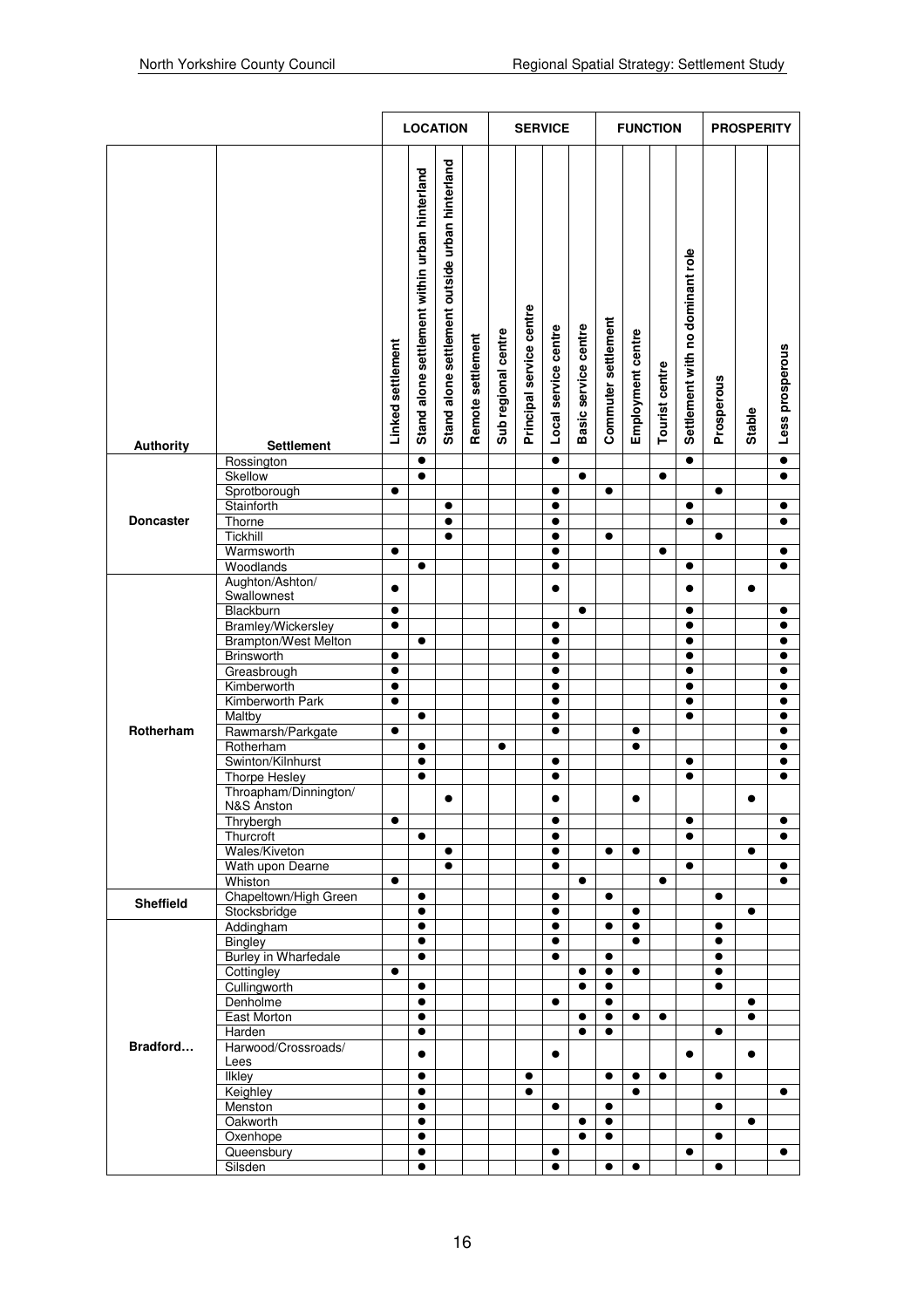|                  |                                                |                        | <b>LOCATION</b>                                |                                                 |                   |                     |                          | <b>SERVICE</b>         |                      |                     |                   | <b>FUNCTION</b> |                                  | <b>PROSPERITY</b> |           |                 |
|------------------|------------------------------------------------|------------------------|------------------------------------------------|-------------------------------------------------|-------------------|---------------------|--------------------------|------------------------|----------------------|---------------------|-------------------|-----------------|----------------------------------|-------------------|-----------|-----------------|
| <b>Authority</b> | Settlement                                     | Linked settlement      | Stand alone settlement within urban hinterland | Stand alone settlement outside urban hinterland | Remote settlement | Sub regional centre | Principal service centre | Local service centre   | Basic service centre | Commuter settlement | Employment centre | Tourist centre  | Settlement with no dominant role | Prosperous        | Stable    | Less prosperous |
| <b>Bradford</b>  | Steeton with Eastburn                          | $\bullet$              | $\bullet$                                      |                                                 |                   |                     |                          | $\bullet$<br>$\bullet$ |                      | $\bullet$           | $\bullet$         |                 | $\bullet$                        | $\bullet$         |           | $\bullet$       |
|                  | Thornton<br>Wilsden                            |                        | $\bullet$                                      |                                                 |                   |                     |                          |                        | $\bullet$            | $\bullet$           |                   |                 |                                  | $\bullet$         |           |                 |
|                  | Brighouse                                      |                        | $\bullet$                                      |                                                 |                   |                     | $\bullet$                |                        |                      |                     | $\bullet$         | $\bullet$       |                                  |                   |           | $\bullet$       |
|                  | Elland                                         |                        | $\bullet$                                      |                                                 |                   |                     |                          | $\bullet$              |                      |                     | $\bullet$         |                 |                                  |                   |           | $\bullet$       |
|                  | <b>Halifax</b>                                 |                        | $\bullet$                                      |                                                 |                   | $\bullet$           |                          |                        |                      |                     | $\bullet$         |                 |                                  |                   |           | $\bullet$       |
|                  | Hebden Bridge                                  |                        | $\bullet$                                      |                                                 |                   |                     |                          | $\bullet$              |                      |                     |                   |                 | $\bullet$                        |                   |           | $\bullet$       |
|                  | Hipperholme/Lightcliffe<br>Luddenden/Luddenden |                        | $\bullet$                                      |                                                 |                   |                     |                          | $\bullet$              |                      | $\bullet$           | $\bullet$         |                 |                                  | $\bullet$         |           |                 |
|                  | Foot                                           |                        | $\bullet$                                      |                                                 |                   |                     |                          | $\bullet$              |                      |                     |                   |                 | $\bullet$                        |                   | $\bullet$ |                 |
|                  | Mytholmroyd                                    |                        | $\bullet$                                      |                                                 |                   |                     |                          | $\bullet$              |                      |                     | $\bullet$         |                 |                                  |                   | $\bullet$ |                 |
| Calderdale       | Northowram<br>Rastrick                         |                        | $\bullet$<br>$\bullet$                         |                                                 |                   |                     |                          | $\bullet$              | $\bullet$            | $\bullet$           | $\bullet$         |                 |                                  | $\bullet$         | $\bullet$ |                 |
|                  | Ripponden                                      |                        | $\bullet$                                      |                                                 |                   |                     |                          | $\bullet$              |                      | $\bullet$           |                   |                 |                                  |                   |           |                 |
|                  | Shelf                                          |                        | $\bullet$                                      |                                                 |                   |                     |                          |                        | $\bullet$            | $\bullet$           | $\bullet$         |                 |                                  | $\bullet$         |           |                 |
|                  | Southowram                                     |                        | $\bullet$                                      |                                                 |                   |                     |                          | $\bullet$              |                      |                     |                   |                 | $\bullet$                        |                   |           | $\bullet$       |
|                  | Sowerby Bridge                                 | $\bullet$              |                                                |                                                 |                   |                     |                          | $\bullet$              |                      |                     | $\bullet$         |                 |                                  |                   |           | $\bullet$       |
|                  | Stainland/Holywell Green                       |                        | $\bullet$                                      |                                                 |                   |                     |                          | $\bullet$              |                      | $\bullet$           | $\bullet$         |                 |                                  | $\bullet$         |           |                 |
|                  | Todmorden                                      |                        |                                                | $\bullet$                                       |                   |                     |                          | $\bullet$              |                      |                     |                   |                 | $\bullet$                        |                   |           | $\bullet$       |
|                  | West Vale/Greetland                            |                        | $\bullet$                                      |                                                 |                   |                     |                          | $\bullet$              |                      | $\bullet$           |                   |                 |                                  | $\bullet$         |           |                 |
|                  | <b>Batley</b>                                  |                        | $\bullet$                                      |                                                 |                   |                     | $\bullet$                |                        |                      |                     | $\bullet$         |                 |                                  |                   |           | $\bullet$       |
|                  | Berry Brow/ Armitage<br><b>Bridge</b>          | $\bullet$              |                                                |                                                 |                   |                     |                          |                        | $\bullet$            |                     |                   |                 | $\bullet$                        |                   |           | $\bullet$       |
|                  | Birkenshaw                                     |                        | $\bullet$                                      |                                                 |                   |                     |                          |                        | $\bullet$            | $\bullet$           | $\bullet$         |                 |                                  | $\bullet$         |           |                 |
|                  | <b>Birstall</b>                                | $\bullet$              |                                                |                                                 |                   |                     |                          | $\bullet$              |                      |                     | $\bullet$         |                 |                                  |                   |           | $\bullet$       |
|                  | <b>Brockholes</b>                              |                        | $\bullet$                                      |                                                 |                   |                     |                          |                        | $\bullet$            | $\bullet$           |                   |                 |                                  | $\bullet$         |           |                 |
|                  | Cleckheaton                                    |                        | $\bullet$                                      |                                                 |                   |                     |                          | $\bullet$              |                      |                     | $\bullet$         |                 |                                  |                   | $\bullet$ |                 |
|                  | <b>Crossland Moor</b>                          | $\bullet$              |                                                |                                                 |                   |                     |                          |                        | $\bullet$            |                     |                   |                 | $\bullet$                        |                   |           | $\bullet$       |
|                  | Denby Dale                                     |                        |                                                | $\bullet$                                       |                   |                     |                          |                        | $\bullet$            | $\bullet$           |                   |                 |                                  | $\bullet$         |           |                 |
|                  | Dewsbury                                       | $\bullet$              |                                                |                                                 |                   |                     | $\bullet$                |                        |                      |                     | $\bullet$         |                 |                                  |                   |           | $\bullet$       |
|                  | Golcar                                         | $\bullet$              |                                                |                                                 |                   |                     |                          | $\bullet$              |                      |                     |                   |                 | $\bullet$                        |                   | $\bullet$ |                 |
|                  | Gomersal<br>Heckmondwike                       | $\bullet$<br>$\bullet$ |                                                |                                                 |                   |                     |                          | $\bullet$              | $\bullet$            | $\bullet$           | $\bullet$         | $\bullet$       |                                  | ٠                 | $\bullet$ |                 |
|                  | Highburton/Kirkburton                          |                        | $\bullet$                                      |                                                 |                   |                     |                          | $\bullet$              |                      | $\bullet$           |                   | $\bullet$       |                                  | $\bullet$         |           |                 |
| Kirklees         | Hightown                                       |                        | $\bullet$                                      |                                                 |                   |                     |                          |                        | $\bullet$            | $\bullet$           | $\bullet$         |                 |                                  | $\bullet$         |           |                 |
|                  | Holmfirth                                      | $\bullet$              |                                                |                                                 |                   |                     | $\bullet$                |                        |                      | $\bullet$           |                   | $\bullet$       |                                  | $\bullet$         |           |                 |
|                  | Honley                                         |                        | $\bullet$                                      |                                                 |                   |                     |                          | $\bullet$              |                      | $\bullet$           |                   |                 |                                  | $\bullet$         |           |                 |
|                  | Huddersfield                                   |                        | $\bullet$                                      |                                                 |                   | $\bullet$           |                          |                        |                      |                     |                   |                 |                                  |                   |           |                 |
|                  | Lepton                                         |                        | $\bullet$                                      |                                                 |                   |                     |                          |                        | $\bullet$            | $\bullet$           |                   |                 |                                  | $\bullet$         |           |                 |
|                  | Linthwaite                                     | $\bullet$              |                                                |                                                 |                   |                     |                          |                        | $\bullet$            |                     |                   |                 | $\bullet$                        |                   |           | $\bullet$       |
|                  | Liversedge                                     | $\bullet$              |                                                |                                                 |                   |                     |                          | $\bullet$              |                      |                     |                   |                 | $\bullet$                        |                   |           | $\bullet$       |
|                  | Marsden                                        |                        |                                                | $\bullet$                                       |                   |                     |                          | $\bullet$              |                      |                     |                   |                 | $\bullet$                        |                   |           | $\bullet$       |
|                  | Meltham                                        | $\bullet$              | $\bullet$                                      |                                                 |                   |                     |                          | $\bullet$              |                      | $\bullet$           |                   |                 | $\bullet$                        | $\bullet$         |           | $\bullet$       |
|                  | Mirfield<br>Netherton/South                    |                        |                                                |                                                 |                   |                     |                          | $\bullet$              |                      |                     |                   |                 |                                  |                   |           |                 |
|                  | Crossland                                      |                        | $\bullet$                                      |                                                 |                   |                     |                          |                        | $\bullet$            | $\bullet$           |                   |                 |                                  | $\bullet$         |           |                 |
|                  | Norristhorpe                                   | $\bullet$              |                                                |                                                 |                   |                     |                          |                        | $\bullet$            | $\bullet$           | $\bullet$         |                 |                                  | $\bullet$         |           |                 |
|                  | Roberttown/Hartshead                           | $\bullet$              |                                                |                                                 |                   |                     |                          |                        | $\bullet$            |                     | $\bullet$         |                 |                                  | $\bullet$         |           |                 |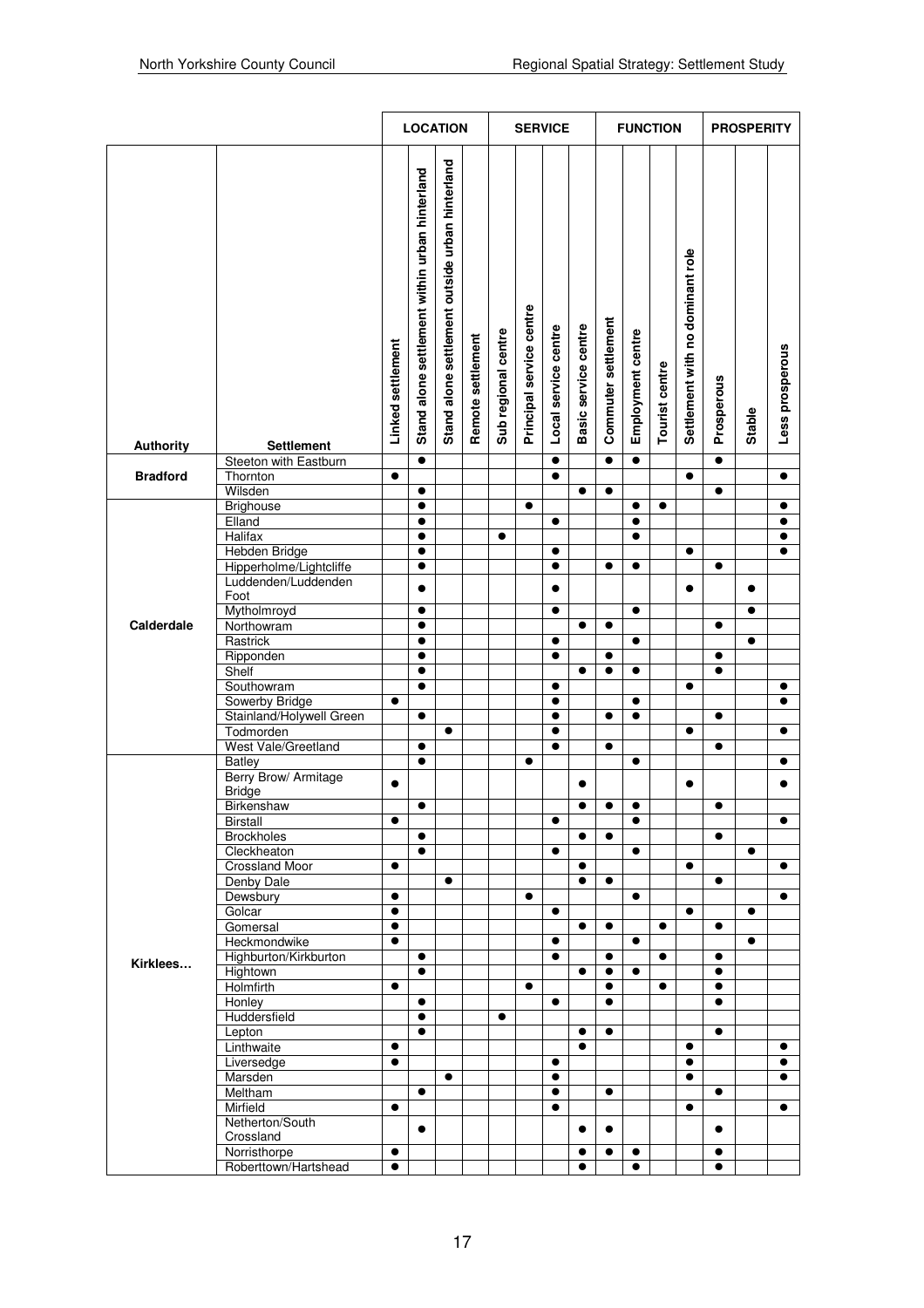|                  |                                    |                   | <b>LOCATION</b>                                |                                                 |                   |                     |                          | <b>SERVICE</b>         |                      |                     |                   | <b>FUNCTION</b> |                                  | <b>PROSPERITY</b> |                        |                 |
|------------------|------------------------------------|-------------------|------------------------------------------------|-------------------------------------------------|-------------------|---------------------|--------------------------|------------------------|----------------------|---------------------|-------------------|-----------------|----------------------------------|-------------------|------------------------|-----------------|
| <b>Authority</b> | Settlement                         | Linked settlement | Stand alone settlement within urban hinterland | Stand alone settlement outside urban hinterland | Remote settlement | Sub regional centre | Principal service centre | Local service centre   | Basic service centre | Commuter settlement | Employment centre | Tourist centre  | Settlement with no dominant role | Prosperous        | Stable                 | Less prosperous |
|                  | Scholes (Spen)                     |                   | $\bullet$                                      |                                                 |                   |                     |                          |                        | $\bullet$            |                     |                   |                 | $\bullet$                        |                   | $\bullet$              |                 |
|                  | Shelley                            |                   | $\bullet$                                      |                                                 |                   |                     |                          |                        | $\bullet$            | $\bullet$           |                   |                 |                                  | $\bullet$         |                        |                 |
| <b>Kirklees</b>  | Shepley<br>Skelmanthorpe/Scissett/ |                   | $\bullet$                                      |                                                 |                   |                     |                          |                        | $\bullet$            | $\bullet$           |                   |                 |                                  | $\bullet$         |                        |                 |
|                  | <b>Clayton West</b>                |                   |                                                | $\bullet$                                       |                   |                     |                          | $\bullet$              |                      | $\bullet$           |                   |                 |                                  | $\bullet$         |                        |                 |
|                  | Slaithwaite                        | $\bullet$         |                                                |                                                 |                   |                     |                          | $\bullet$              |                      | $\bullet$           |                   |                 |                                  |                   |                        | $\bullet$       |
|                  | Allerton Bywater                   |                   | $\bullet$                                      |                                                 |                   |                     |                          | $\bullet$              |                      |                     |                   |                 | $\bullet$                        |                   | $\bullet$              |                 |
|                  | <b>Boston Spa</b>                  |                   |                                                | $\bullet$                                       |                   |                     |                          | $\bullet$              |                      | $\bullet$           | $\bullet$         |                 |                                  | $\bullet$         |                        |                 |
|                  | <b>Bramhope</b>                    |                   | $\bullet$                                      |                                                 |                   |                     |                          |                        | $\bullet$            | $\bullet$           | $\bullet$         | $\bullet$       |                                  | $\bullet$         |                        |                 |
|                  | Calverley                          | $\bullet$         |                                                |                                                 |                   |                     |                          | $\bullet$              |                      | $\bullet$           | $\bullet$         |                 |                                  | $\bullet$         |                        |                 |
|                  | Drighlington                       |                   | $\bullet$                                      |                                                 |                   |                     |                          |                        | $\bullet$            | $\bullet$           | $\bullet$         |                 |                                  | $\bullet$         |                        |                 |
|                  | <b>East Ardsley</b>                |                   | $\bullet$                                      |                                                 |                   |                     |                          |                        | $\bullet$            |                     | $\bullet$         |                 |                                  | $\bullet$         |                        |                 |
|                  | Garforth                           |                   | $\bullet$                                      |                                                 |                   |                     |                          | $\bullet$              |                      | $\bullet$           |                   |                 |                                  | $\bullet$         |                        |                 |
|                  | <b>Great Preston</b>               |                   | $\bullet$                                      |                                                 |                   |                     |                          |                        | $\bullet$            | $\bullet$           |                   | $\bullet$       |                                  |                   | $\bullet$              |                 |
|                  | Gildersome                         |                   | $\bullet$                                      |                                                 |                   |                     |                          |                        | $\bullet$            |                     | $\bullet$         |                 |                                  | $\bullet$         |                        |                 |
| Leeds            | Guiseley/Yeadon                    |                   | $\bullet$                                      |                                                 |                   |                     |                          | $\bullet$              |                      | $\bullet$           | $\bullet$         |                 |                                  | $\bullet$         |                        |                 |
|                  | Kippax                             |                   | $\bullet$                                      |                                                 |                   |                     |                          | $\bullet$              |                      | $\bullet$           |                   |                 |                                  | $\bullet$         |                        |                 |
|                  | Lofthouse/ Robin Hood              |                   | $\bullet$                                      |                                                 |                   |                     |                          | $\bullet$              |                      | $\bullet$           |                   |                 |                                  |                   |                        | $\bullet$       |
|                  | Mickeltown/ Methley                |                   | $\bullet$<br>$\bullet$                         |                                                 |                   |                     |                          | $\bullet$<br>$\bullet$ |                      | $\bullet$           | $\bullet$         |                 |                                  |                   | $\bullet$<br>$\bullet$ |                 |
|                  | Morley<br>Otley                    |                   | $\bullet$                                      |                                                 |                   |                     |                          | $\bullet$              |                      |                     | $\bullet$         |                 |                                  | $\bullet$         |                        |                 |
|                  | Rothwell/Woodlesford/              |                   |                                                |                                                 |                   |                     |                          |                        |                      |                     |                   |                 |                                  |                   |                        |                 |
|                  | Oulton                             | $\bullet$         |                                                |                                                 |                   |                     |                          | $\bullet$              |                      | $\bullet$           |                   |                 |                                  |                   | $\bullet$              |                 |
|                  | Swillington                        |                   | $\bullet$                                      |                                                 |                   |                     |                          | $\bullet$              |                      | $\bullet$           |                   | $\bullet$       |                                  |                   | $\bullet$              |                 |
|                  | Tingley/West Ardsley               |                   | $\bullet$                                      |                                                 |                   |                     |                          |                        | $\bullet$            | $\bullet$           | $\bullet$         |                 |                                  | $\bullet$         |                        |                 |
|                  | Wetherby                           |                   |                                                | $\bullet$                                       |                   |                     | $\bullet$                |                        |                      | $\bullet$           | $\bullet$         |                 |                                  | $\bullet$         |                        |                 |
|                  | Ackworth (Moor Top)                |                   | $\bullet$                                      |                                                 |                   |                     |                          | $\bullet$              |                      | $\bullet$           |                   |                 |                                  | $\bullet$         |                        |                 |
|                  | Castleford                         |                   | $\bullet$                                      |                                                 |                   |                     | $\bullet$                |                        |                      |                     | $\bullet$         |                 |                                  |                   |                        | $\bullet$       |
|                  | Crofton                            |                   | $\bullet$                                      |                                                 |                   |                     |                          | $\bullet$              |                      | $\bullet$           |                   |                 |                                  | $\bullet$         |                        |                 |
|                  | Darrington                         |                   | $\bullet$                                      |                                                 |                   |                     |                          |                        | $\bullet$            | $\bullet$           |                   | $\bullet$       |                                  | $\bullet$         |                        |                 |
|                  | Featherstone                       |                   | $\bullet$                                      |                                                 |                   |                     |                          | $\bullet$              |                      |                     |                   |                 | $\bullet$                        |                   |                        | $\bullet$       |
|                  | Fitzwilliam/Kinsley                |                   | $\bullet$                                      |                                                 |                   |                     |                          | $\bullet$              |                      |                     |                   |                 | $\bullet$                        |                   |                        | $\bullet$       |
|                  | Hemsworth                          |                   | $\bullet$                                      |                                                 |                   |                     |                          | $\bullet$              |                      |                     |                   |                 | $\bullet$                        |                   |                        | $\bullet$       |
|                  | Horbury                            | $\bullet$         |                                                |                                                 |                   |                     |                          | $\bullet$              |                      | $\bullet$           |                   |                 |                                  | $\bullet$         |                        |                 |
|                  | Knottingley (inc.<br>Ferrybridge)  |                   | $\bullet$                                      |                                                 |                   |                     |                          | $\bullet$              |                      |                     | $\bullet$         |                 |                                  |                   |                        | $\bullet$       |
|                  | Middlestown                        |                   | $\bullet$                                      |                                                 |                   |                     |                          | $\bullet$              |                      | $\bullet$           |                   | $\bullet$       |                                  | $\bullet$         |                        |                 |
| Wakefield        | Netherton                          |                   | $\bullet$                                      |                                                 |                   |                     |                          |                        | $\bullet$            | $\bullet$           |                   |                 |                                  | $\bullet$         |                        |                 |
|                  | Normanton (inc. Altofts)           |                   | $\bullet$                                      |                                                 |                   |                     |                          | $\bullet$              |                      |                     |                   |                 | $\bullet$                        |                   |                        | $\bullet$       |
|                  | North Featherstone                 |                   | $\bullet$                                      |                                                 |                   |                     |                          | $\bullet$              |                      |                     |                   |                 | $\bullet$                        |                   |                        | $\bullet$       |
|                  | Ossett                             | $\bullet$         |                                                |                                                 |                   |                     |                          | $\bullet$              |                      | $\bullet$           | $\bullet$         | $\bullet$       |                                  | $\bullet$         |                        |                 |
|                  | Pontefract                         |                   | $\bullet$                                      |                                                 |                   |                     | $\bullet$                |                        |                      |                     | $\bullet$         |                 |                                  |                   |                        | $\bullet$       |
|                  | Ryhill/Havercroft                  |                   | $\bullet$                                      |                                                 |                   |                     |                          | $\bullet$              |                      |                     |                   |                 | $\bullet$                        |                   | $\bullet$              |                 |
|                  | Sharlston                          |                   | $\bullet$                                      |                                                 |                   |                     |                          |                        | $\bullet$            |                     |                   |                 | $\bullet$                        |                   |                        | $\bullet$       |
|                  | South Hiendley                     |                   | $\bullet$                                      |                                                 |                   |                     |                          |                        | $\bullet$            |                     |                   | $\bullet$       |                                  |                   |                        | $\bullet$       |
|                  | South Kirby/ South Elmsall         |                   | $\bullet$                                      |                                                 |                   |                     |                          | $\bullet$              |                      |                     |                   |                 | $\bullet$                        |                   |                        | $\bullet$       |
|                  | Stanley/Outwood                    | $\bullet$         |                                                |                                                 |                   |                     |                          | $\bullet$              |                      | $\bullet$           | $\bullet$         |                 |                                  | $\bullet$         |                        |                 |
|                  | Streethouse                        |                   | $\bullet$                                      |                                                 |                   |                     |                          |                        | $\bullet$            |                     |                   |                 | $\bullet$                        |                   |                        | $\bullet$       |
|                  | Upton/North Elmsall                |                   | $\bullet$                                      |                                                 |                   |                     |                          | $\bullet$              |                      |                     |                   |                 | $\bullet$                        |                   |                        | $\bullet$       |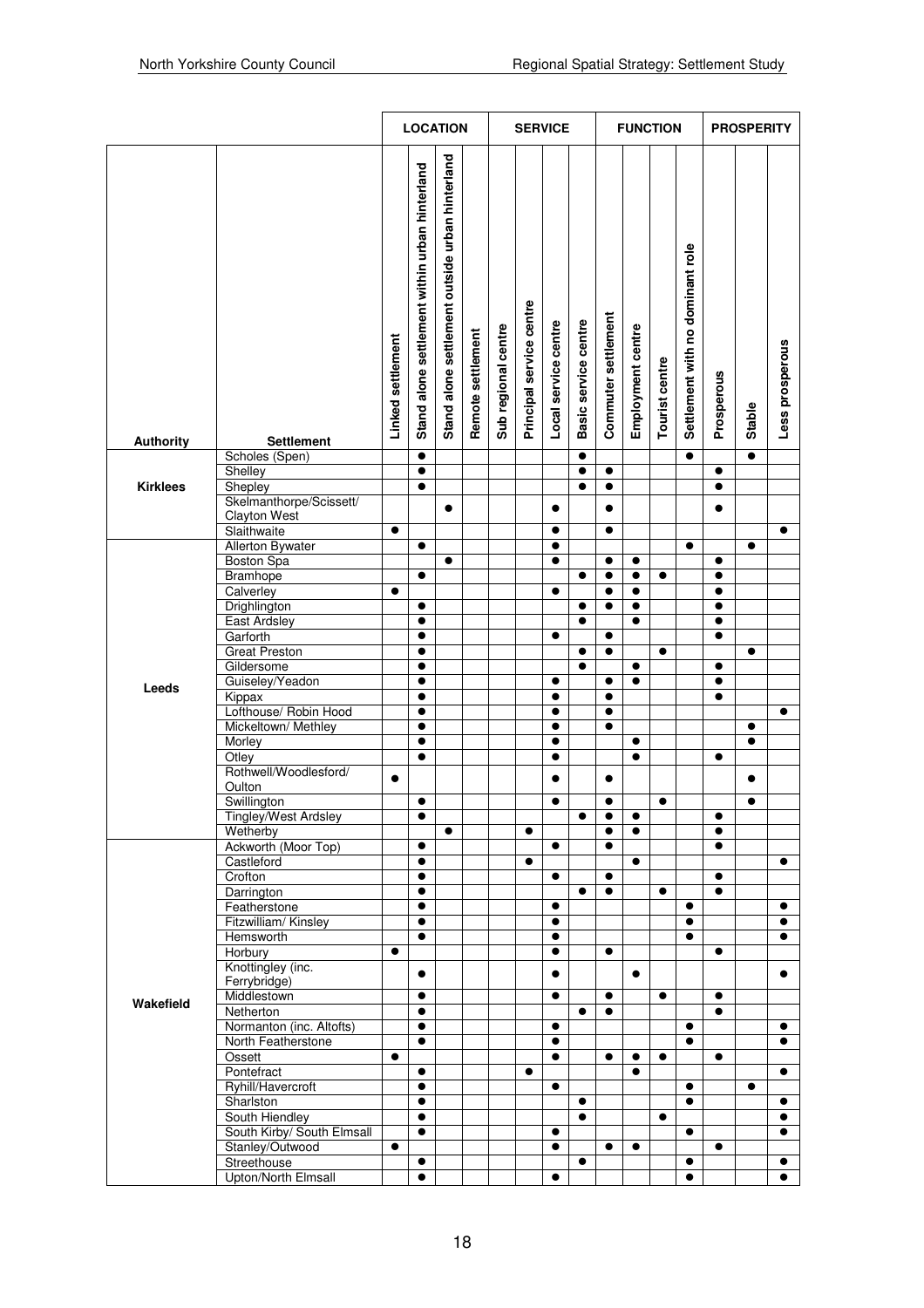|                  |                   |                      | <b>LOCATION</b>                                                     |                                                                |                      | <b>SERVICE</b>                   |                                |                            |                                   |                        |                                   | <b>FUNCTION</b>   | <b>PROSPERITY</b>                                    |            |        |                                 |
|------------------|-------------------|----------------------|---------------------------------------------------------------------|----------------------------------------------------------------|----------------------|----------------------------------|--------------------------------|----------------------------|-----------------------------------|------------------------|-----------------------------------|-------------------|------------------------------------------------------|------------|--------|---------------------------------|
| <b>Authority</b> | <b>Settlement</b> | settlement<br>Linked | settlement within urban hinterland<br>alone<br>Stand a<br>$\bullet$ | hinterland<br>urban<br>outside<br>settlement<br>alone<br>Stand | settlement<br>Remote | centre<br>regional<br><b>Sub</b> | centre<br>service<br>Principal | centre<br>service<br>Local | centre<br>service<br><b>Basic</b> | settlement<br>Commuter | centre<br>Employment<br>$\bullet$ | centre<br>Tourist | <u>e</u><br>dominant<br>۰<br>c<br>with<br>Settlement | Prosperous | Stable | prosperous<br>Less<br>$\bullet$ |
|                  | Wakefield         |                      |                                                                     |                                                                |                      | $\bullet$                        |                                |                            |                                   |                        |                                   |                   |                                                      |            |        |                                 |
|                  | Walton            |                      |                                                                     |                                                                |                      |                                  |                                |                            |                                   |                        |                                   | $\bullet$         |                                                      | $\bullet$  |        |                                 |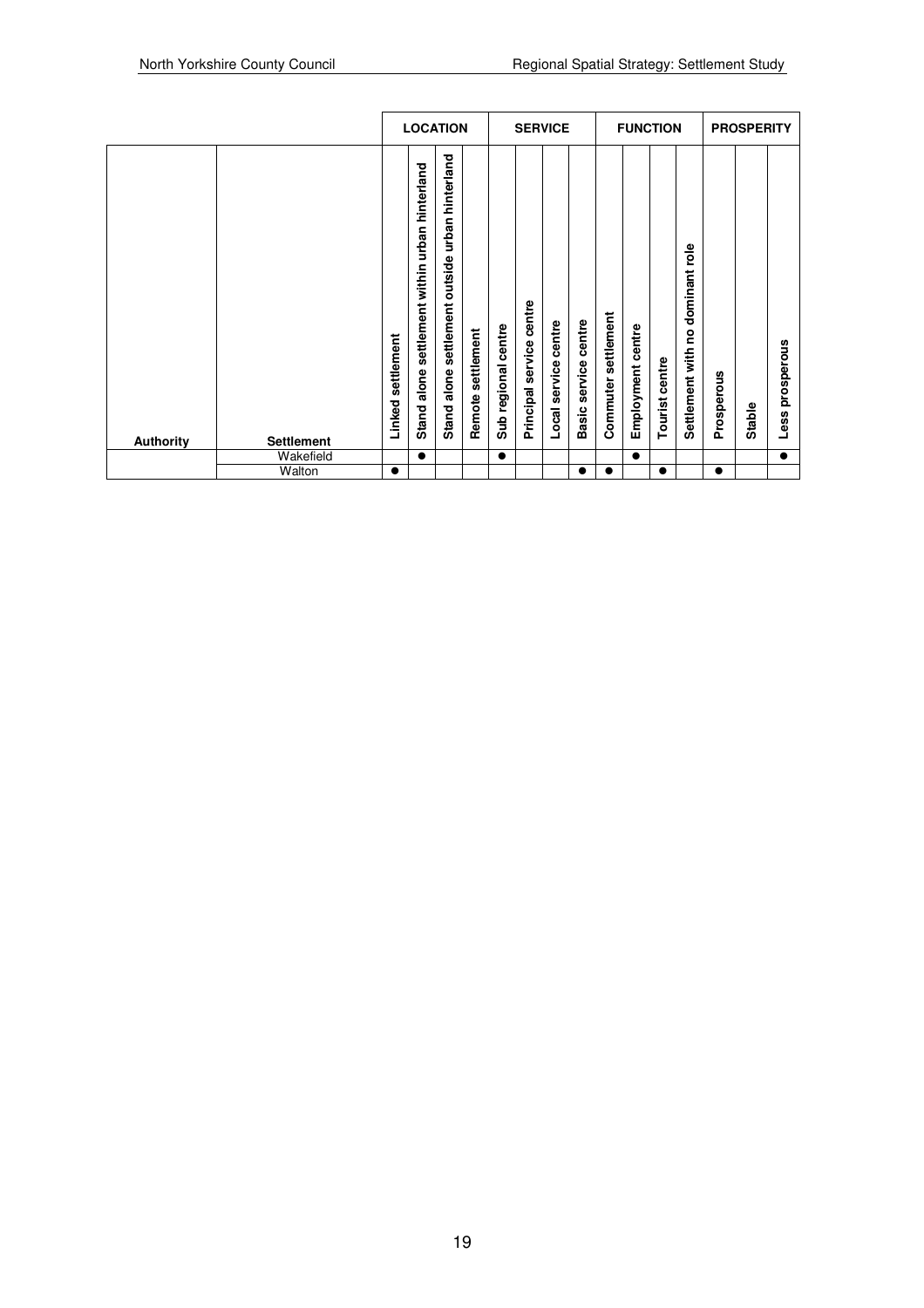### **8. RESULTS OF THE CLASSIFICATION**

- 8.1 The study has adopted a number of indicators of role and function. It is not, however, intended to be a definitive or comprehensive definition or assessment. The main value of the exercise is in providing an initial understanding of the characteristics of settlements across the region and identifying linkages, where this has been possible. Further analysis using new data or additional criteria will refine the results of this study.
- 8.2 Some of the main points arising from the study are summarised below.

#### Service role

- the study identified 11 sub-regional centres Barnsley, Doncaster, Grimsby/Cleethorpes Harrogate, Halifax, Huddersfield, Rotherham, Scarborough, Scunthorpe, Wakefield and York
- of the 24 principal service centres identified in the study, 15 are in the more rural parts of the region, in North Yorkshire and the East Riding. There are relatively few settlements with the level of services required to meet the principal service centre classification within the conurbations of South and West Yorkshire. This may well reflect the degree to which larger rural towns act as the focus for the delivery of many key public and private services and the relative accessibility of higher level service centres in South and West Yorkshire.

#### Function

- commuting is focused in West Yorkshire around Leeds, Bradford and Huddersfield, around York and Scunthorpe, to the south of Teesside and along the A1 corridor in North Yorkshire. Accessibility to the main employment centres and the physical and social environment appear to be key factors. Relatively few settlements in South Yorkshire were identified as having high levels of commuting.
- settlements identified as employment centres are found across the region, although relatively few settlements in South Yorkshire have been identified as meeting the criteria.
- as might be expected tourism is focused on the coastal and rural settlements.
- settlements with no dominant characteristics are concentrated in South Yorkshire and may reflect the changes in the role of settlements that have occurred in recent years and issues surrounding regeneration and renaissance.

#### **Prosperity**

- the analysis suggests a major divide within the region between the more and less prosperous areas. The economic problems facing South Yorkshire and the coastal area are evident from the analysis.
- the more prosperous areas are concentrated in the rural parts of the region and in settlements in west Yorkshire. There appears to be a strong link between prosperity and commuting.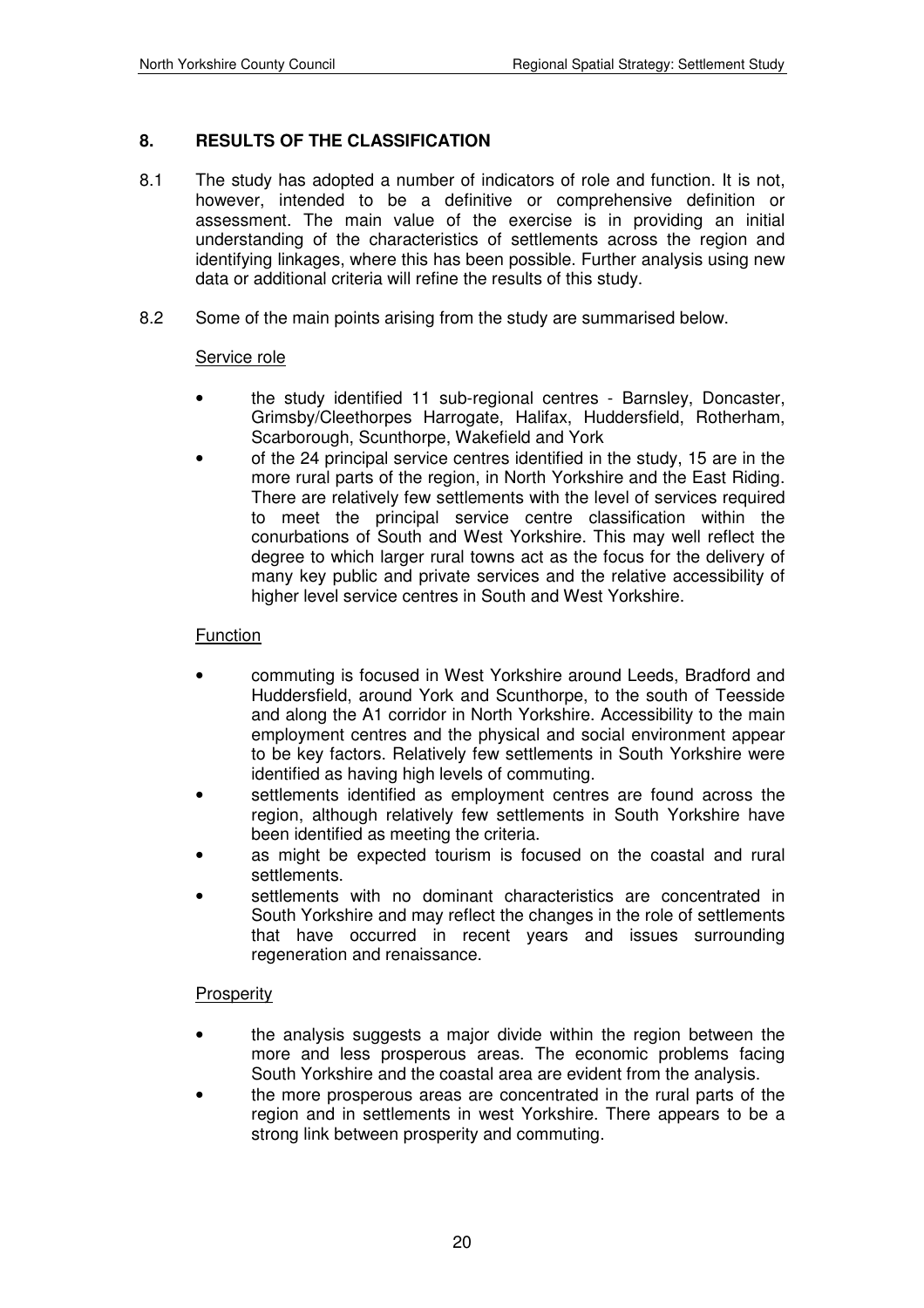### Location

• the analysis of settlement location has been based on the distance of settlements from each other rather than on accessibility and journey times. Although further work needs to be undertaken in this area, particularly in relation to public transport, the study data has highlighted the differing degrees to which settlements are accessible in journey times by car from major service centres. Few settlements in the North Yorkshire and Humberside sub-regions are within a 30 minute drive time of more than 2 settlements with a population of 20,000 or more (including those in adjoining regions). This contrasts markedly with those settlements with good access to the motorway network, particularly along the M1/M62 corridors in South and West Yorkshire, where many settlements are within a 30 minute drive time of 10 or more settlements with 20,000+ population. This has important implications in terms of access to services and employment, the function of settlements and their relationships.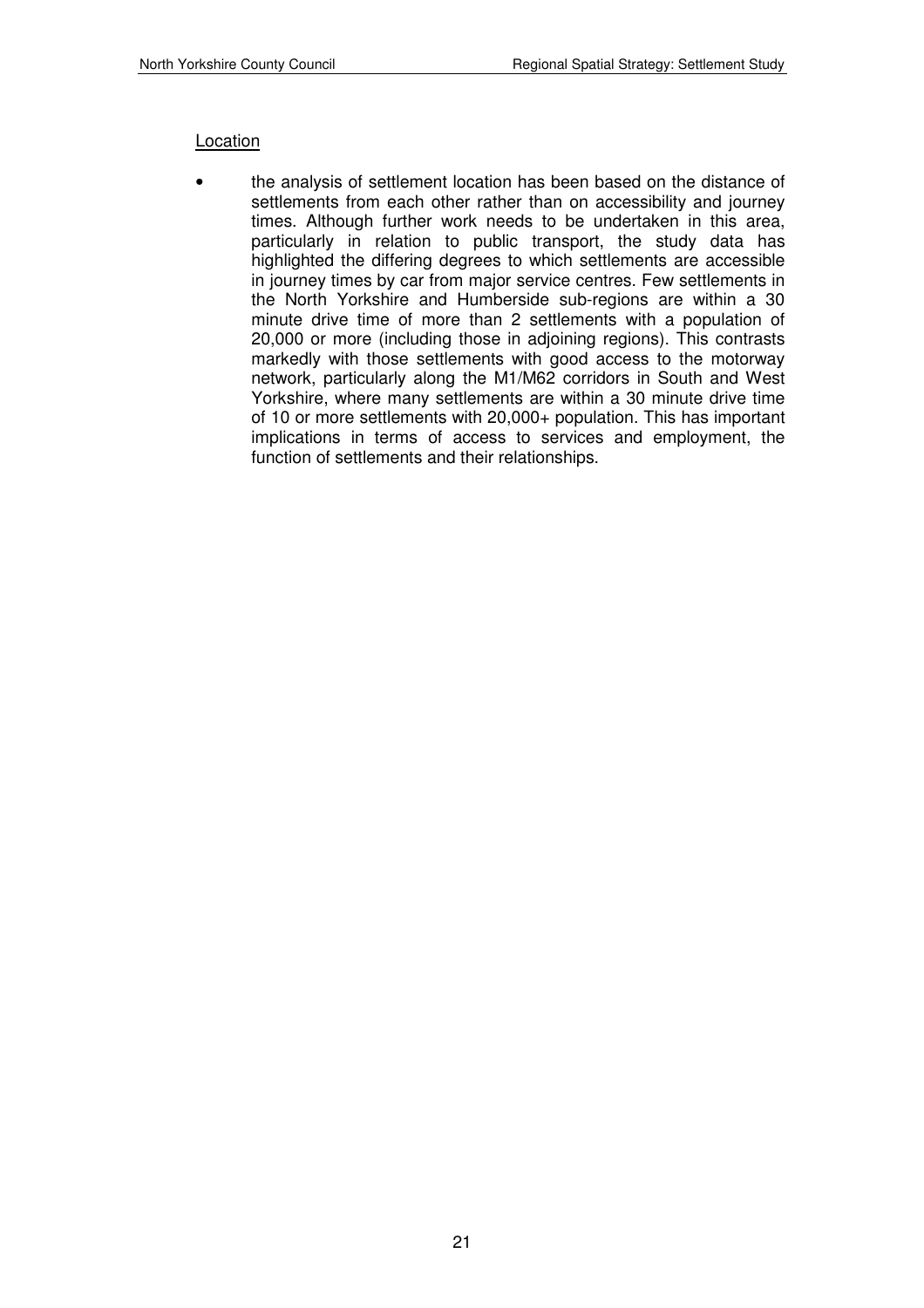### **9. FURTHER DEVELOPMENT AND ANALYSIS**

- 9.1 The study has highlighted a number of areas where further refinement is needed and which would make an important contribution to the development of a settlement strategy.
- 9.2 On a general level there are three broad issues which have raised concern.
- 9.3 First, this report has already referred to the lack of readily available information at the settlement level. Wards are the main areas for much of the statistical information used in the study, but in too many cases their boundaries do not 'fit' the boundaries of settlements, particularly for small to medium sized settlements. Similar problems arise with Census output areas and postcode sectors. This inevitably poses problems over the reliability of the data, but no alternative sources of information are currently available. It is hoped that later releases of 2001 Census data at Super Output Area level may help to fill these gaps.
- 9.4 A further drawback of wards as statistical geographic units is that their boundaries change on a rolling basis as the need to re-adjust local political representation arises. This, together with changes to reporting areas between Censuses, makes it difficult to establish and quantify trends and changes over time. As a result the study is able to present a snapshot in time, but not to look at how settlements are developing and responding to challenges. Again, the proposed Super Output Area level geographies are expected to be more stable over time.
- 9.5 Thirdly, the study contains a great deal of information about settlements themselves but limited direct information on how settlements relate to each other. Information on, for example, movements and catchment areas for services has been difficult to obtain and is mostly available on an ad hoc basis where it has been collected for a specific local purpose. Given the role of the study in informing the development of a settlement strategy for the region this is an area that needs to be considered further. In this respect it is noted that:
	- travel to work information should shortly be available from the 2001 census;
	- the Government is commissioning research on accessibility which should provide the basis for authorities to undertake further work as part of their LTPs;
	- further information on public transport provision should become available through strategic public transport work.
- 9.6 Nevertheless, this is an area where consideration should be given to further work.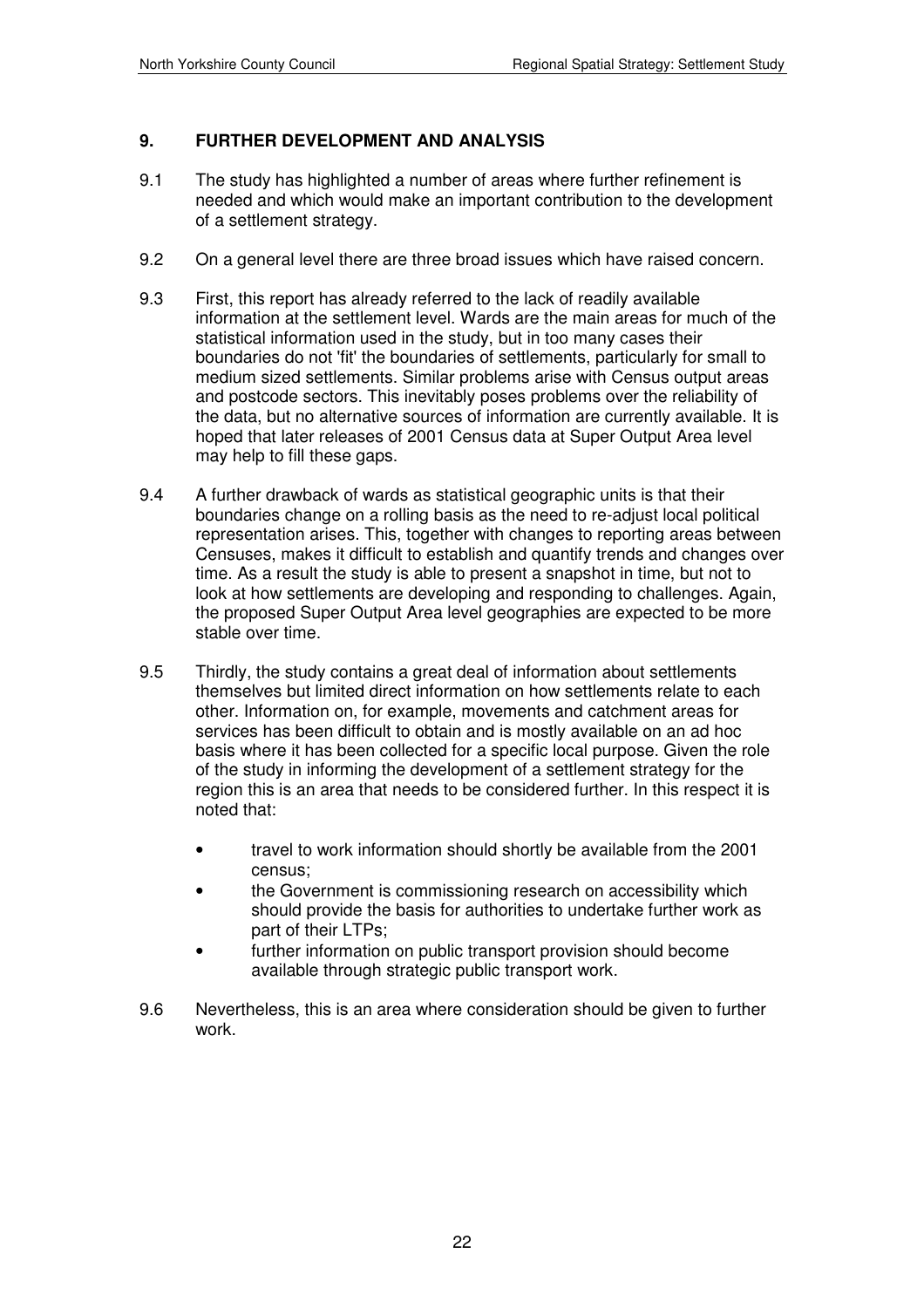## **10. BIBLIOGRAPHY**

(to be inserted)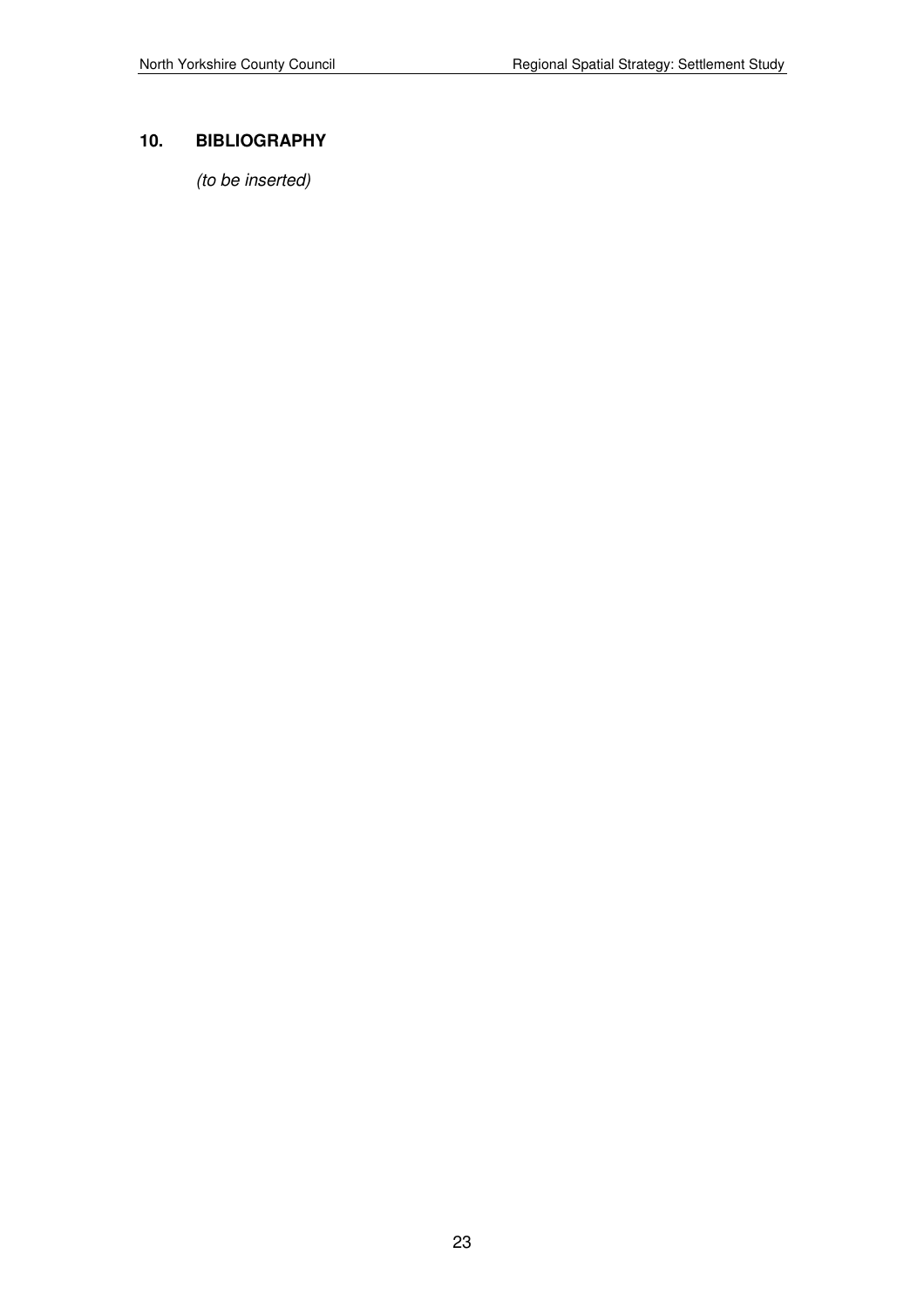## **APPENDIX 1: MEMBERS OF THE REFERENCE GROUP**

- Bob Wallens<br>
Andy Haigh Manus Bradford Andy Haigh<br>Tom Barnes David Williams<br>
Simon Smales<br>
North Yorkshi
- Dr Jenny Poxon Yorkshire and Humber Assembly<br>David Smethurst Yorkshire and Humber Assembly David Smethurst Yorkshire and Humber Assembly (seconded)<br>
Rhona Pringle Yorkshire Forward Yorkshire Forward Mike Feist Countryside Agency<br>Bob Wallens Doncaster Tom Barnes<br>
David Williams<br>
Carborough<br>
Scarborough Simon Smales North Yorkshire County Council<br>Malcolm Spittle North Yorkshire County Council North Yorkshire County Council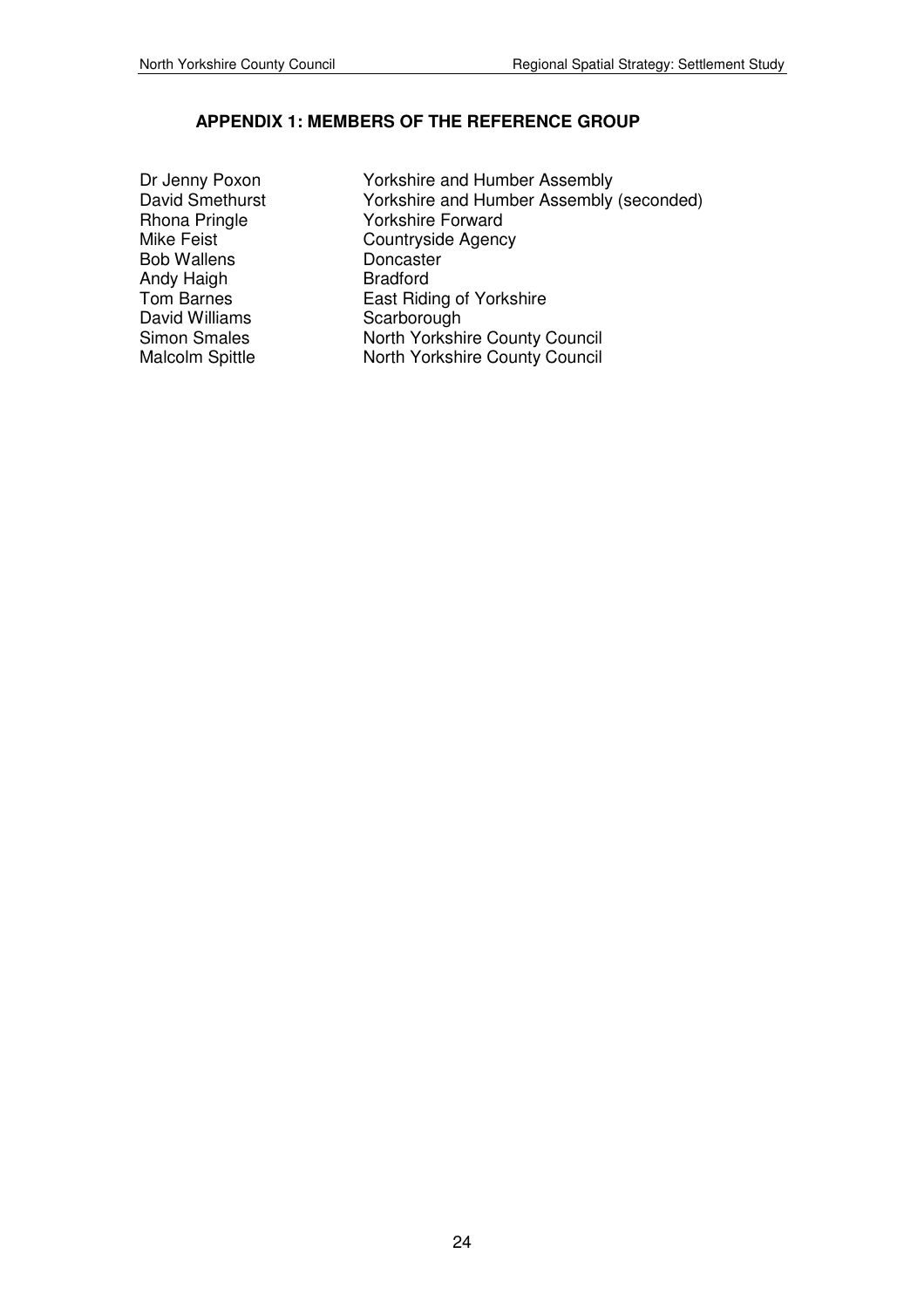## **APPENDIX 2: REVIEW OF CURRENT PRACTICE**

#### ONS 2001 Area Classification of Local Authorities

The 2001 Area Classification of Local Authorities groups together geographic areas at local authority level according to key characteristics common to the population. Authorities have been analysed in terms of 42 variables from the 2001 Census, split into six main census dimensions: demographic structure, household composition, housing, socio-economic character, employment and industry sector.

Based on this analysis local authorities have been identified in terms of 8 'super groups', with 13 groups:

- cities and services
	- regional centres
	- centres with industry
		- thriving London periphery
- London suburbs
- London centre
- London cosmopolitan
- prospering UK
	- prospering smaller towns
	- new and growing towns
	- prospering southern England
- coastal and countryside
- mining and manufacturing
	- industrial hinterlands
	- manufacturing towns
- Northern Ireland countryside

This national classification has only been undertaken at the local authority level and relies solely on census data.

#### Scottish Household Survey: Urban Rural Classification

This classification is based on population (settlement size) and remoteness (measured by drive times). Based on these two criteria settlements are classified as:

- large urban areas over 125.000 population
- other urban areas 10,000 125,000 population
- accessible small towns settlements of 3,000 10,000 population within 30 minutes drive of a settlement of 10,000 or more
- remote small towns settlements of 3,000 10,000 population more than 30 minutes drive to a settlement of 10,000 or more
- accessible rural settlements of less than 3,000 population and within 30 drive of a settlement of 10,000 or more
- remote rural settlements of less than 3,000 population more than 30 minutes drive to a settlement of 10,000 or more.

Although this study has been undertaken at settlement level, it does not directly address either the service role or wider function of settlements.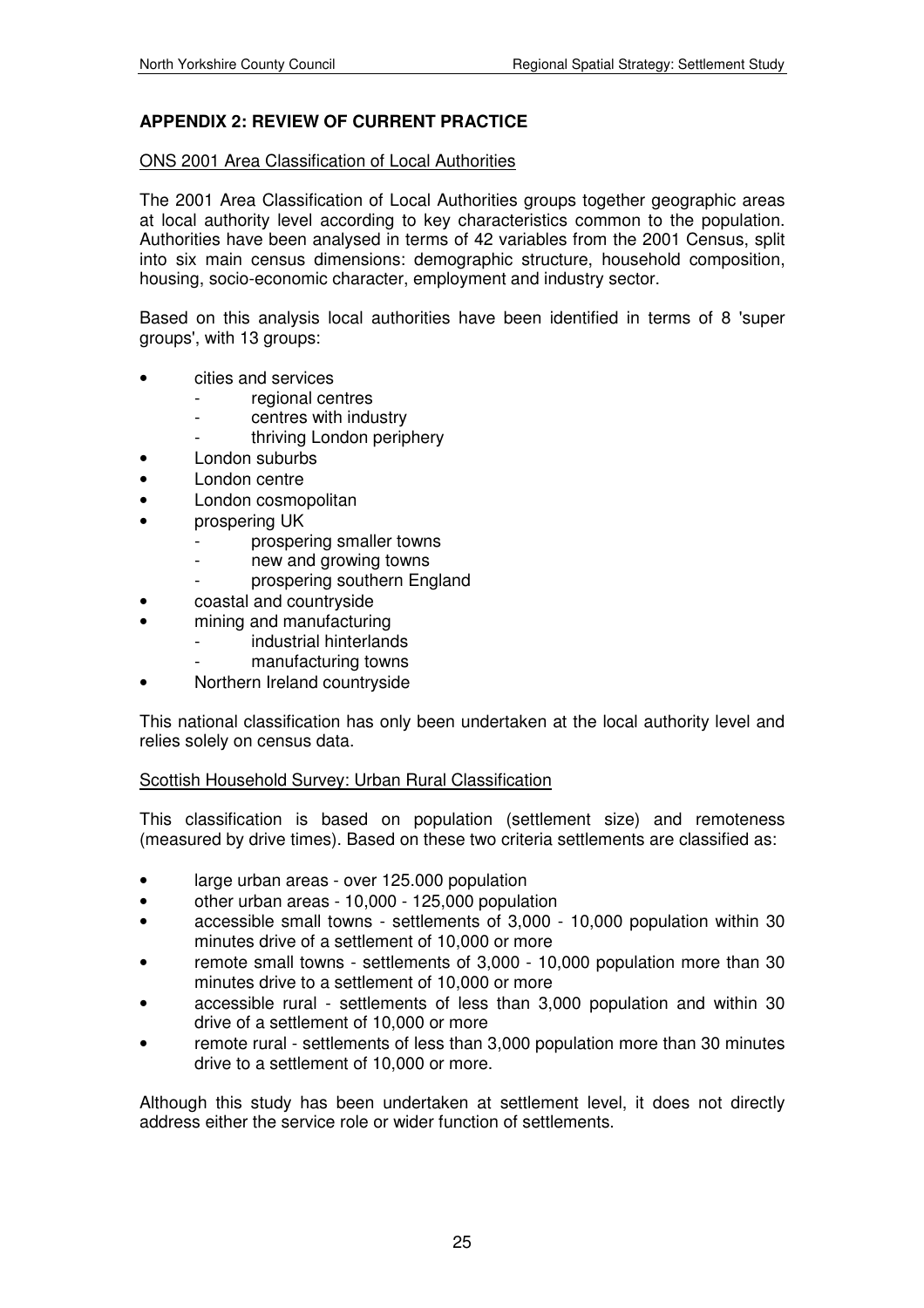#### 'The State of the Countryside 2020' - Countryside Agency

The Countryside Agency has undertaken considerable work on settlements, services and accessibility. This has proved to be extremely helpful in guiding the project in terms of identifying key data and potential sources. In terms of settlement classification the Agency has undertaken an assessment of trends and suggests that by 2020 there are likely to be four types of rural or countryside settlements:

- settlements orientated to large towns or conurbations
- smaller freestanding rural settlements offering tourism and leisure opportunities, increasingly attractive locations for employment
- small settlements and villages remaining dependant on agriculture and the rural economy
- ex-industrial areas in transition

#### Market Towns Study: A Typology of Market Towns in the West Midlands

Undertaken by KPMG on behalf of Advantage West Midlands and the Countryside Agency the purpose of the study was to examine est practice in the regeneration of market towns in order to help identify ways forward to aid their development. As part of this work a typology of market towns was developed, based on a wide range socio-economic data. The study also used this data to identify the vulnerability of the towns to future socio-economic decline.

The data collected covered seven main areas: population, social, governance, location and communication, economic, uniqueness of town and performance. Based on objective criteria and a degree of subjective judgement the towns were classified in five distinct categories:

- large towns
- tourist towns
- commuter towns
- rural towns
- service and governance centres

The study recognised that towns may well fall into more than one category.

#### Stansted/M11 Corridor Development Options Study

Undertaken by Colin Buchanen and Partners this sets out an analysis of settlement role and function based on service provision within each town in the study area of over 5,000 people. The study aims to provide an understanding of the characteristics of the main settlements, identifying linkages between settlements and defining relationships within their surrounding areas. It is alsi designed to demonstrate the impacts of future growth scenarios at a settlement level.

The assessment of role and function was carried out by collecting data on service provision within each settlement, specifically in relation to health, education, retail and facilities, administration, transport and tourism. A weighting was assigned to each service to provide a score for each settlement. Settlements were then ranked to enable comparisons to be drawn between settlements and between population levels and service provision. Based on this analysis a settlement hierarchy was identified: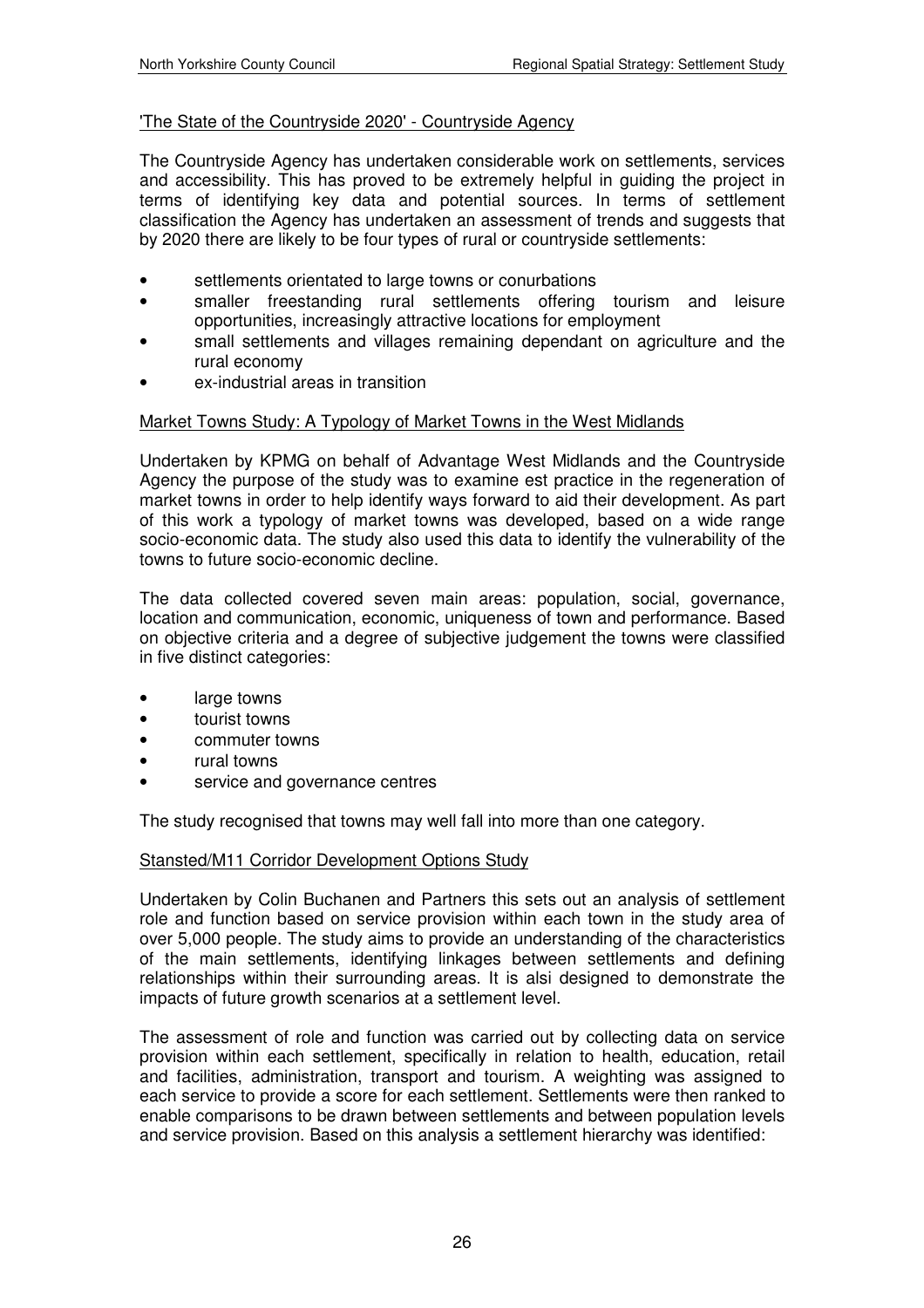- level 1 large concentration of regional services. Major retail centre and large representation of professional services. Strong regional/county administrative function. Serves large catchment area.
- level 2 large concentration of sub-regional services. Some regional level services. Large retail centre and large representation of professional services. County/district administrative function. Serves large sub-regional catchment area.
- level 3 large concentration of district level services. Some sub-regional level services. Medium sizes retail centre with good representation of professional services. District level administrative function. Serves district level catchment
- level 4 large concentration of local services. Some district level services. Small retail centre and limited representation of professional services. Local administrative function. Serves local catchment.
- level 5 more limited range of local services. No district level services. Local administrative function. Serves daily needs of the resident population. Likely to have strong relationship with other centres for services.

#### Local Studies

Settlement classifications at the local level are primarily linked to either policy formulation in development plans or to studies aimed at addressing specific issues. The classifications in development plans tend to reflect service roles - regional, subregional, district and local centres - or deal with settlements in terms of their growth potential - main growth centres, secondary growth centres, restraint settlements. Few address the wider functional role of settlements.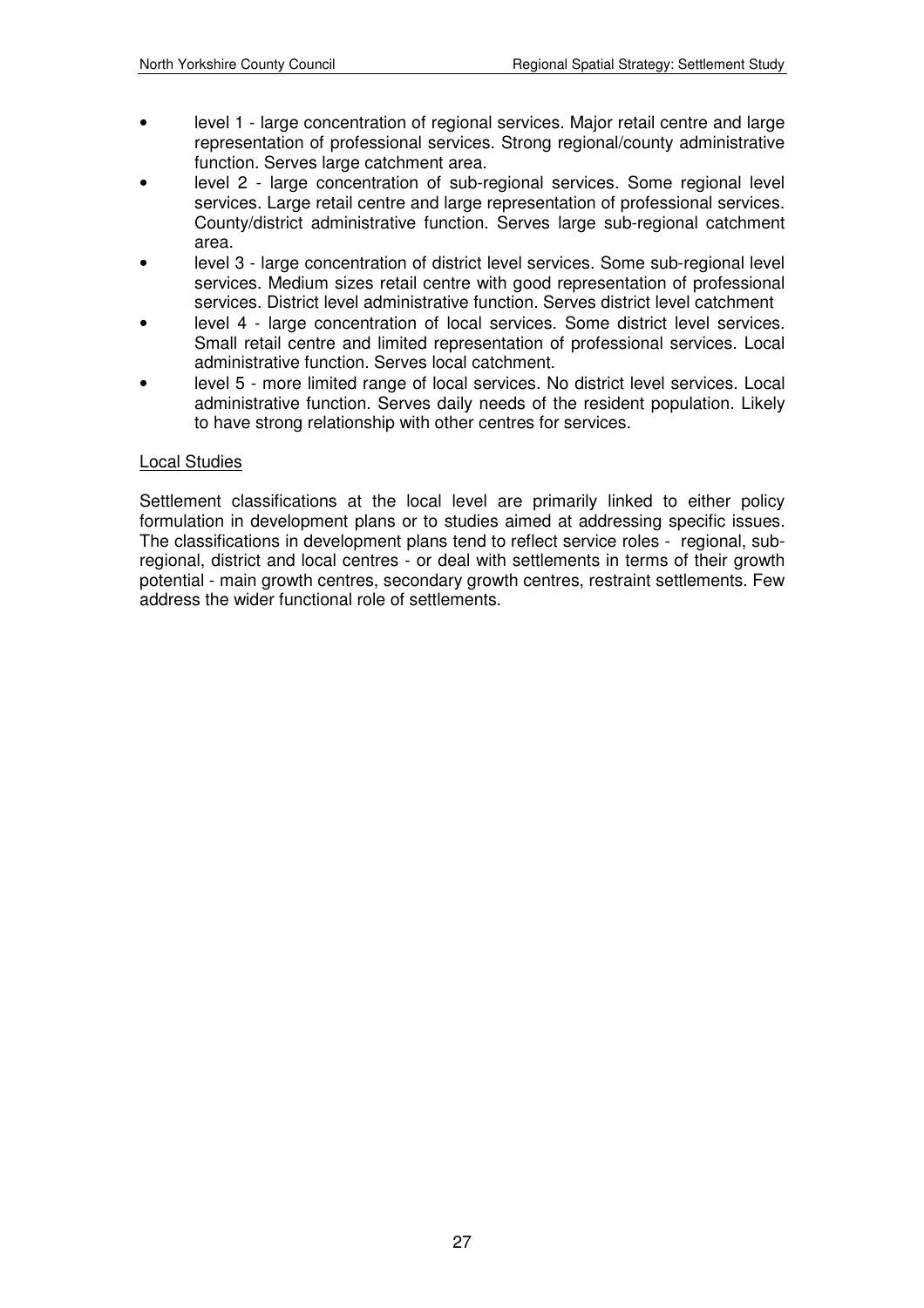### **APPENDIX 3: SETTLEMENTS INCLUDED IN THE STUDY**

#### **North Yorkshire**

## **Craven**

Bentham Crosshills/Glusburn/Sutton Grassington/Threshfield Settle Skipton

#### **Hambleton**

Bedale **Easingwold** Great Ayton **Northallerton Stokesley** Thirsk

#### **Harrogate**

Boroughbridge **Harrogate** Knaresborough Masham Pateley Bridge Ripon

#### **Richmondshire**

Catterick Garrison Hawes Leyburn Richmond

#### **Ryedale**

**Helmsley** Kirkbymoorside **Malton** Norton Pickering

#### **Scarborough**

Filey **Hunmanby Scarborough Whitby** 

### **Selby**

Selby Sherburn in Elmet **Tadcaster** 

**South Lakeland** Sedburgh

**City of York**  Bishopthorpe **Copmanthorpe Dunnington** Haxby/Wigginton Strensall/Towthorpe Upper/Nether Poppleton Wheldrake York

### **East Riding of Yorkshire**

Beverley **Bridlington Driffield** Elloughton/Brough Goole Hedon Hornsea Howden Market Weighton Pocklington **Snaith Withernsea** 

#### **North Lincolnshire**

Barton-upon-Humber Brigg **Broughton Crowle** Epworth Kirton in Lyndsey Messingham Scunthorpe/Bottesford Winterton

#### **North East Lincolnshire**

Grimsby/Cleethorpes Immingham

#### **Barnsley**

**Barnsley** Bolton-upon-Dearne Cudworth Darfield Darton Dodworth **Goldthorpe Grimethorpe** Hoyland Penistone Royston **Shafton Thurnscoe** Wombwell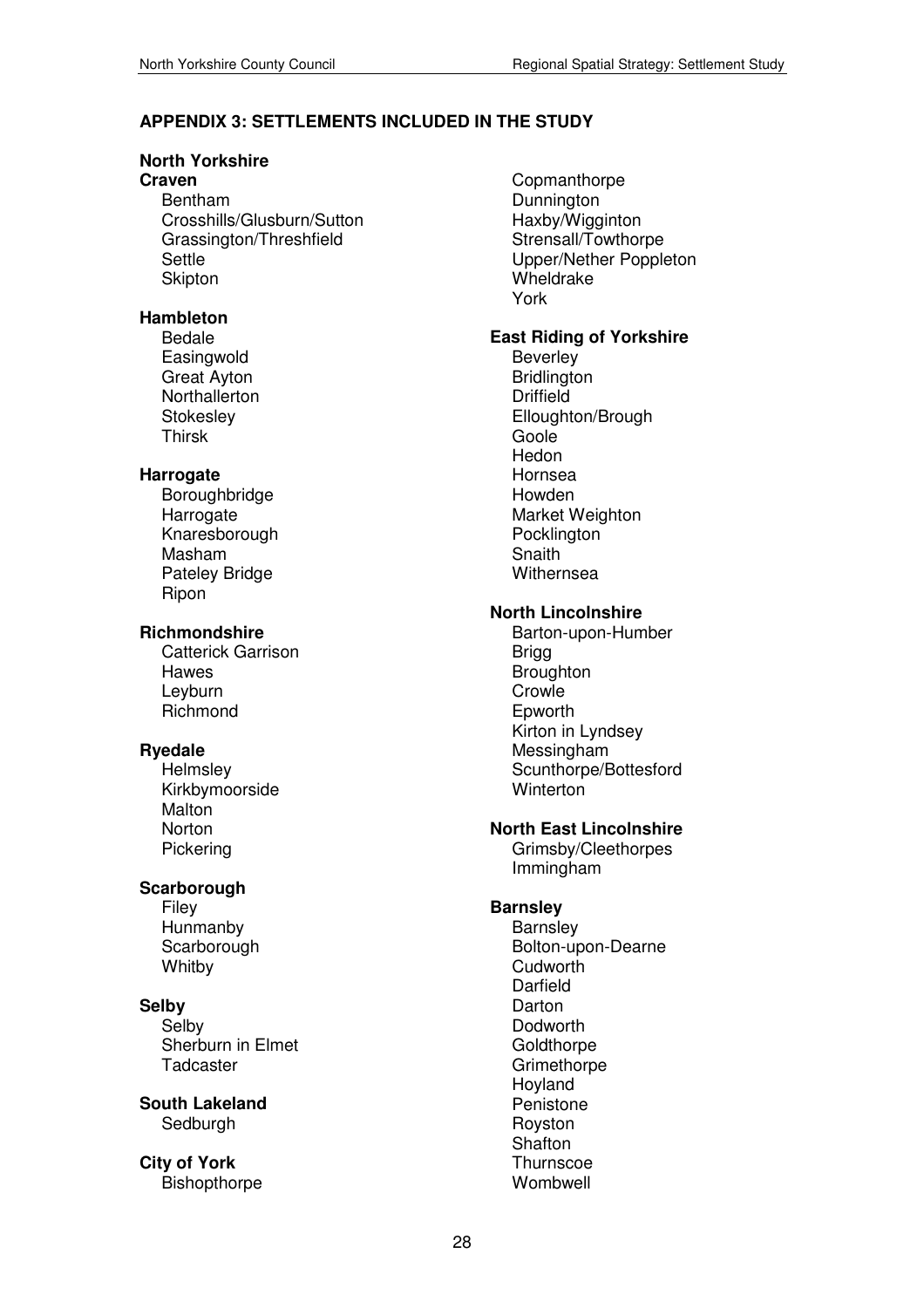#### **Doncaster**

Armthorpe Askern Barnby Dun Bawtry Carcroft **Conisborough** Denaby Main Doncaster Dunscroft Dunsville **Edenthorpe Edlington** Hatfield Kirk Sandall **Mexborough** Moorends **Rossington** Skellow **Sprotborough Stainforth Thorne Tickhill Warmsworth** Woodlands

#### **Rotherham**

Aughton/Ashton/Swallownest **Blackburn** Bramley/Wickersley Brampton/West Melton **Brinsworth Greasbrough** Kimberworth Kimberworth Park Maltby Rawmarsh/Parkgate Rotherham Swinton/Kilnhurst Thorpe Hesley Throapham/Dinnington/N&S Anston **Thrybergh Thurcroft** Wales/Kiveton Wath upon Dearne Whiston

#### **Sheffield**

Chapeltown/High Green Stocksbridge

#### **Bradford**

Addingham **Bingley** 

Burley in Wharfedale **Cottingley Cullingworth** Denholme East Morton Harden Harwood/Crosssroads/Lees Ilkley Keighley Menston **Oakworth Oxenhope Queensbury** Silsden Steeton with Eastburn **Thornton** Wilsden

#### **Calderdale**

**Brighouse** Elland **Halifax** Hebden Bridge Hipperholme/Lightcliffe Luddenden/Luddenden Foot Mytholmroyd Northowram **Rastrick** Ripponden Shelf Southowram Sowerby Bridge Stainland/Holywell Green Todmorden West Vale/Greetland

#### **Kirklees**

**Batley** Berry Brow/ Armitage Bridge **Birkenshaw Birstall Brockholes** Cleckheaton Crossland Moor Denby Dale **Dewsbury Golcar Gomersal** Heckmondwike Highburton/Kirkburton **Hightown** Holmfirth **Honley Huddersfield** Lepton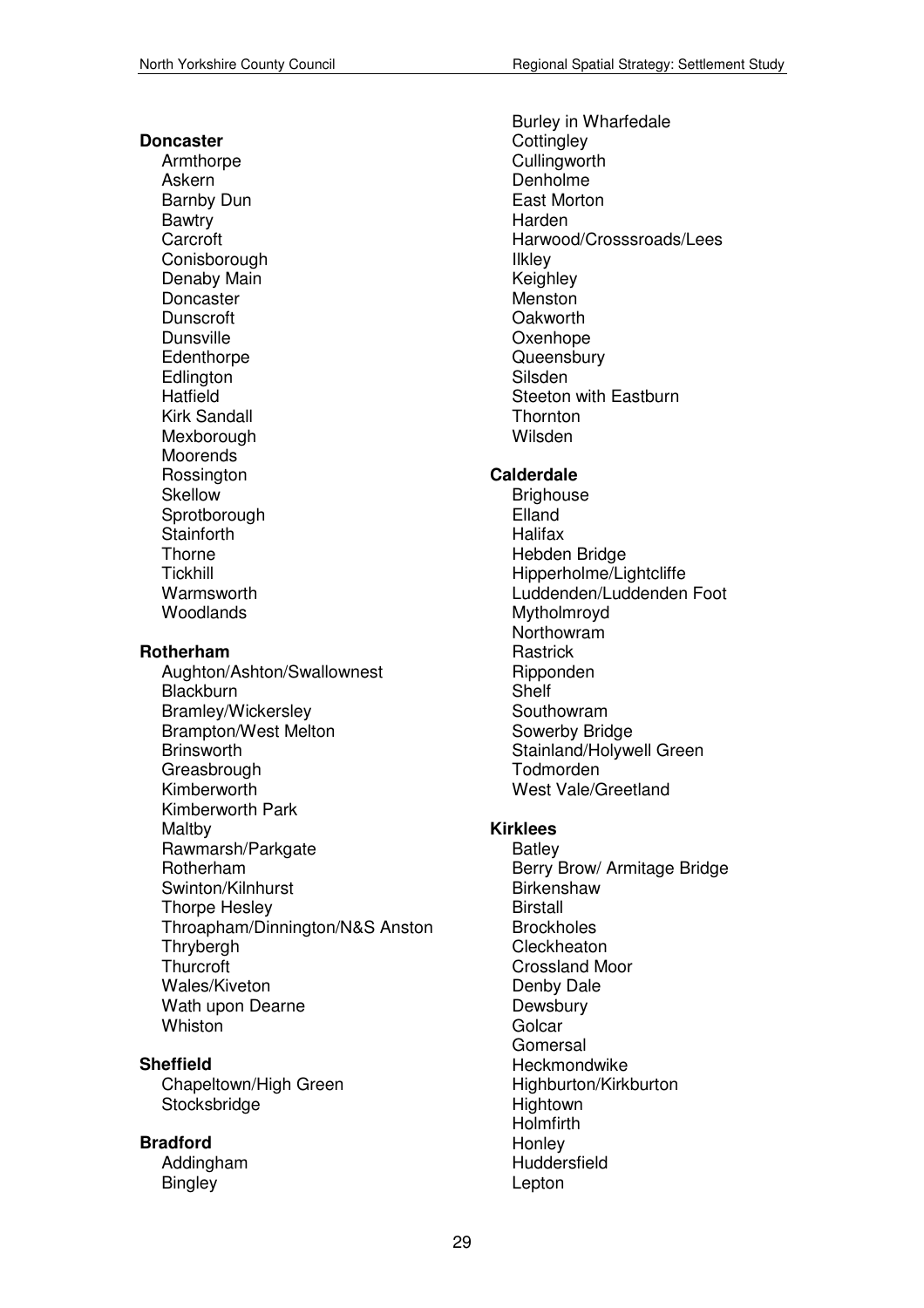Linthwaite Liversedge Marsden Meltham Mirfield Netherton/South Crossland **Norristhorpe** Roberttown/Hartshead Scholes (Spen) **Shelley Shepley** Skelmanthorpe/Scissett/ Clayton West **Slaithwaite Leeds**  Allerton Bywater Boston Spa Bramhope **Calverley** Drighlington East Ardsley **Garforth** Great Preston Gildersome Guiseley/Yeadon Kippax Lofthouse/ Robin Hood Mickeltown/ Methley **Morley Otley** Rothwell/Woodlesford/Oulton **Swillington** Tingley/West Ardsley **Wetherby** Ackworth (Moor Top) **Castleford Crofton** Darrington Featherstone Fitzwilliam/ Kinsley Hemsworth **Horbury** Knottingley (inc. Ferrybridge) Middlestown **Netherton** Normanton (inc. Altofts) North Featherstone

Ossett **Pontefract** 

**Sharlston** South Hiendley

Ryhill/Havercroft

Stanley/Outwood

South Kirby/ South Elmsall

**Streethouse** Upton/North Elmsall Wakefield **Walton**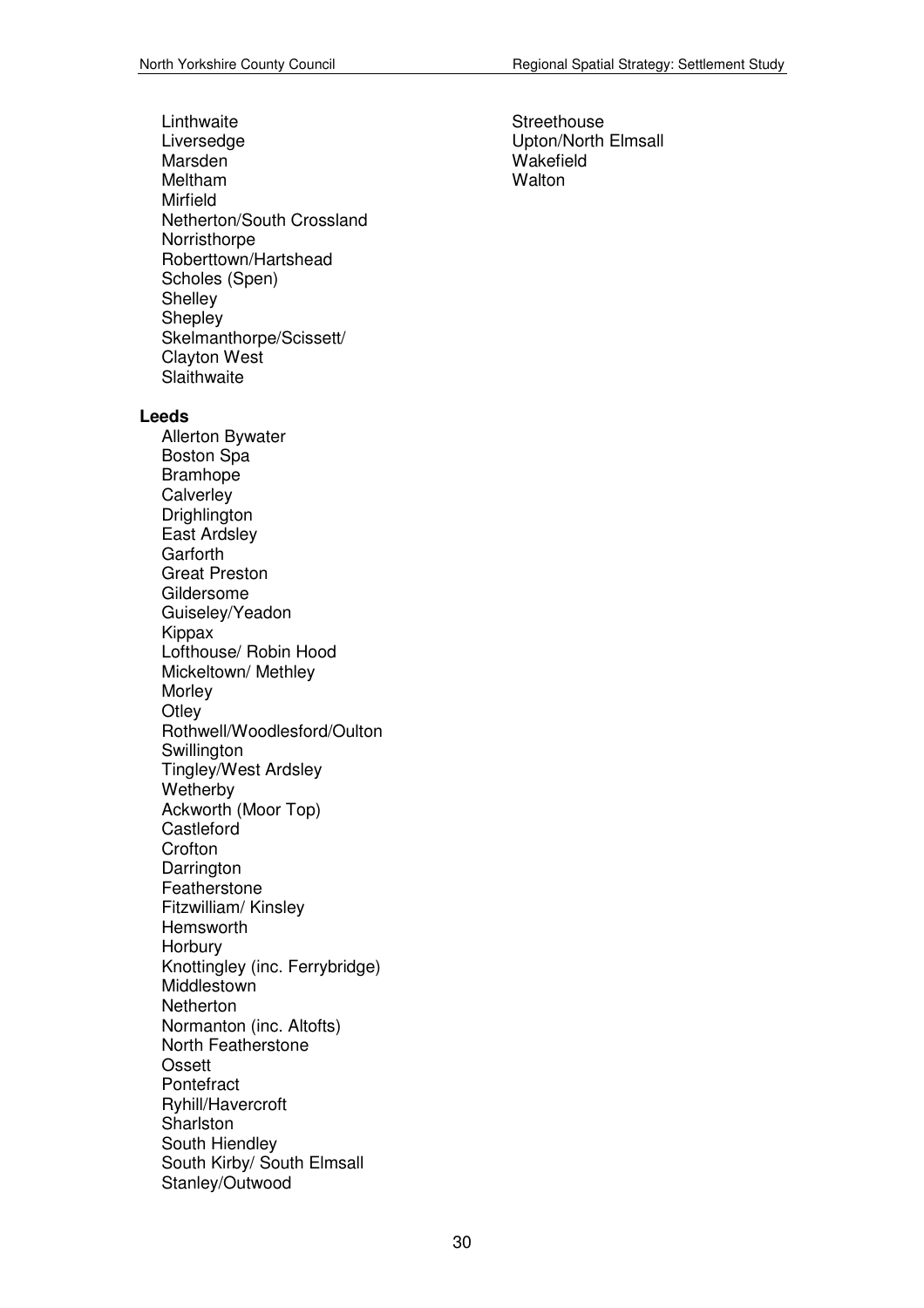### **APPENDIX 4: DATABASE**

Demographic:

Settlement resident population 2001 Age structure 2001 0-14 15-64  $65+$ 

Employment/economy:

 All employee jobs % of employee jobs in primary sector % of employee jobs in secondary sector % of employee jobs in tertiary sector % of economically active claiming job seekers allowance Ratio of employee jobs to number of economically active

Housing:

 Number of dwellings 2001 Tenure 2001 % owner-occupied % rented Housing stock 2001 % detached % semi-detached % terraced % flats House prices July-Sept. 2003

Indices of Deprivation 2000:

 Income Employment Health and disability Education, skills and training **Housing**  Access to services Child poverty Index of multiple deprivation

Services:

Retailing retail floorspace number of retail units supermarkets post offices markets livestock market

Financial/professional services

 banks building societies accountants solicitors estate agents surveyors job centres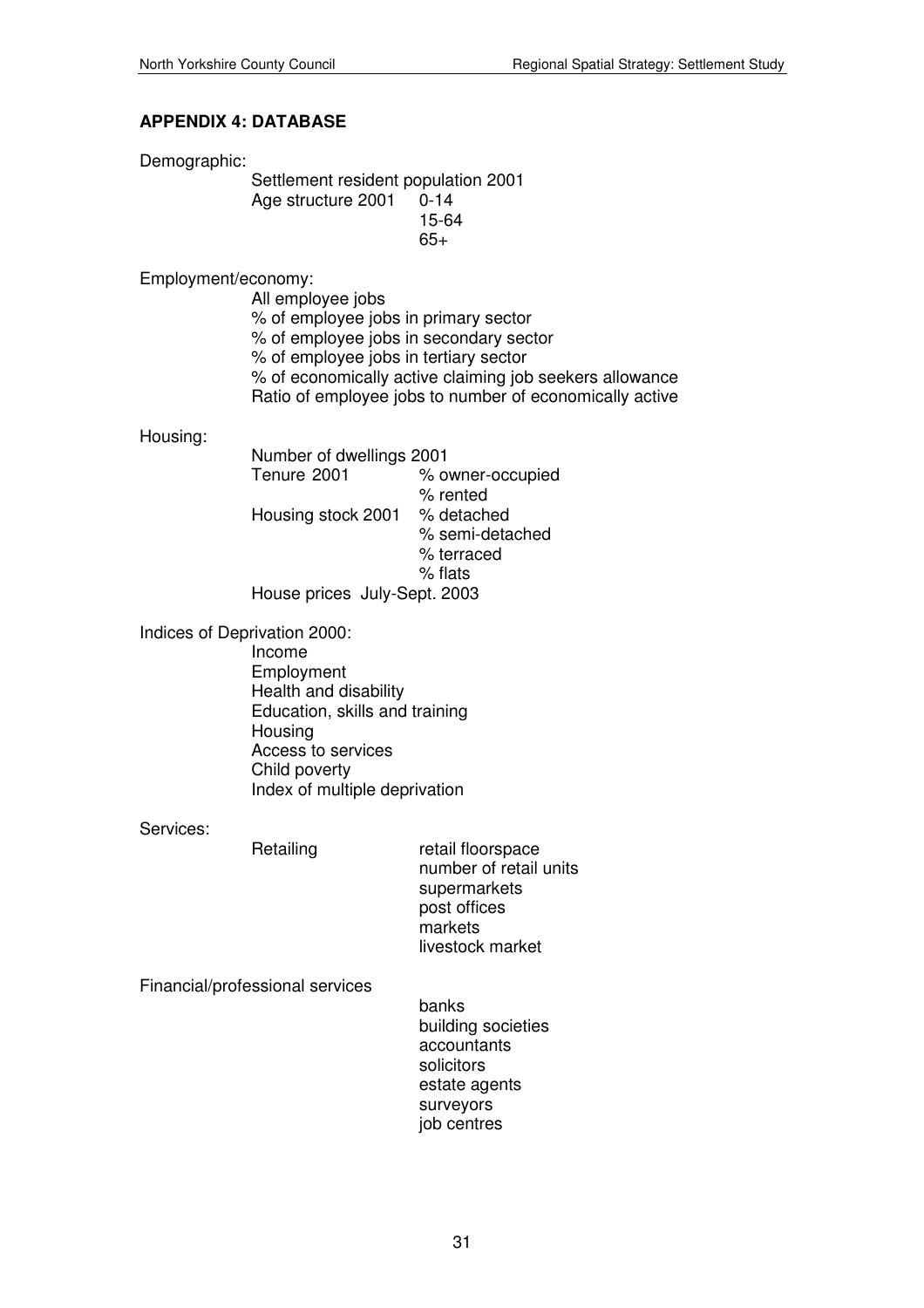|            | Education                                                                  | primary schools<br>secondary schools<br>further/higher education<br>universities                                                                                                                                                                      |
|------------|----------------------------------------------------------------------------|-------------------------------------------------------------------------------------------------------------------------------------------------------------------------------------------------------------------------------------------------------|
|            | Health                                                                     | NHS hospitals with A&E facilities<br>NHS hospitals without A&E faciltities<br>doctors surgeries<br>dental practises<br>pharmacies                                                                                                                     |
|            | <b>Public Services</b>                                                     | police stations (full-time/part-time manning)<br>fire stations (full-time, part-time, retained,<br>voluntary)<br>magistrates courts<br>registry offices                                                                                               |
|            | Recreation/leisure                                                         | local government offices<br>libraries<br>theatres<br>cinemas<br>museums<br>art galleries (public)<br>community/youth centres<br>leisure centres/swimming pools/sports halls<br>public houses<br>restaurants<br>public open space/parks/public gardens |
|            | <b>Access to Broadband</b>                                                 |                                                                                                                                                                                                                                                       |
| Tourism:   | <b>Tourist information offices</b><br>Bedspaces in overnight accommodation | Hotels/hostels/inns/boarding houses/camp sites/caravan parks                                                                                                                                                                                          |
| Transport: |                                                                            | Car ownership 2001 % of households with no car<br>% of households with $2+$ cars<br>Journey times by car to nearest settlement of 20,000+ population                                                                                                  |
|            | Railway stations                                                           | Number of settlements with 20,000+ population within 30 minute drive                                                                                                                                                                                  |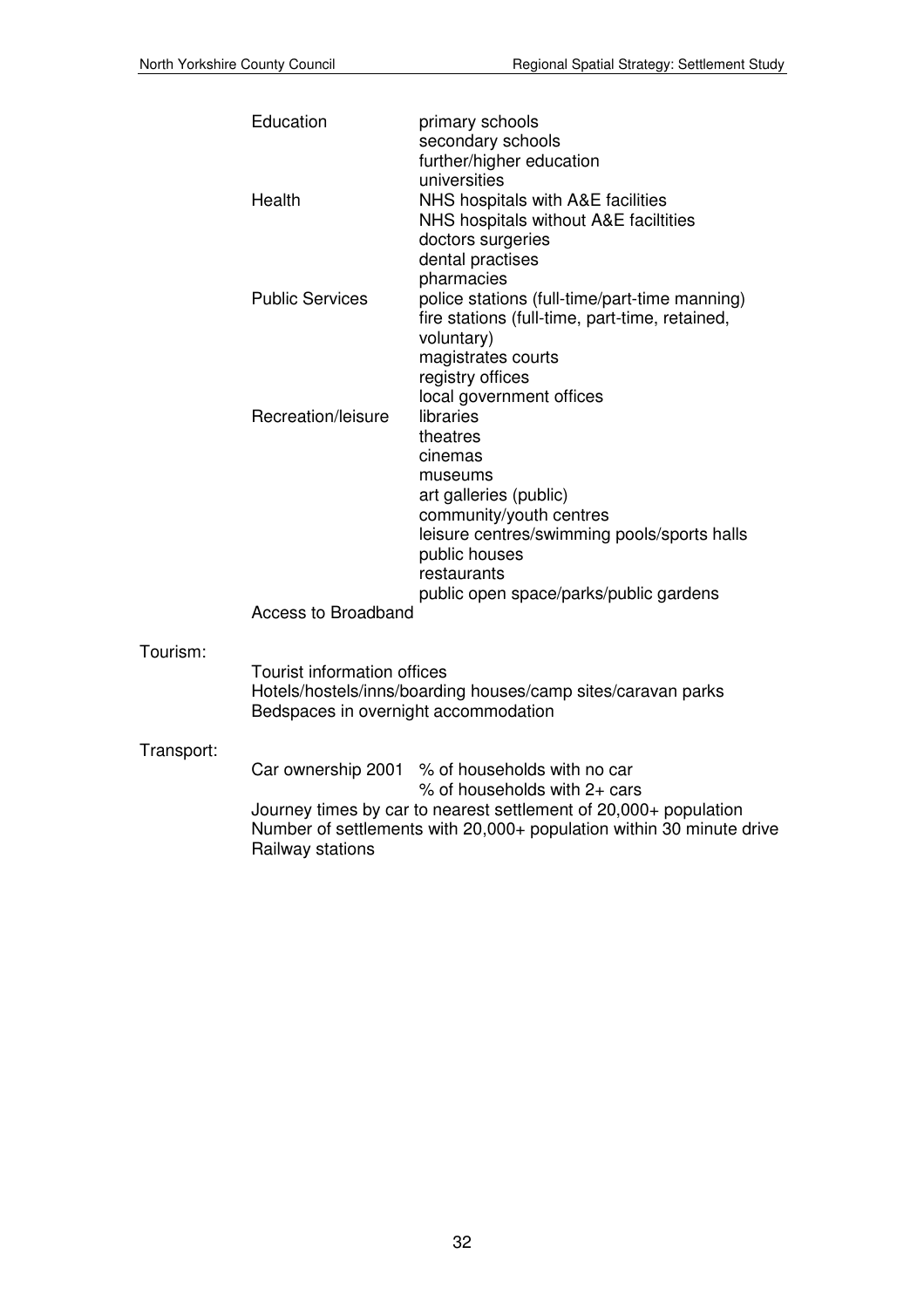# **APPENDIX 5: DATA SOURCES**

| Factor                            | Source                                                                |
|-----------------------------------|-----------------------------------------------------------------------|
|                                   |                                                                       |
| Settlement population             | 2001 Census Key Statistics - www.ons.gov.uk                           |
| Population age structure          | 2001 Census Key Statistics - www.ons.gov.uk                           |
|                                   |                                                                       |
| <b>Employment structure</b>       | Annual Business Inquiry 2002 - Nomis                                  |
| % of economically active claiming | Yorkshire Futures - www.yorkshirefutures.com (August 1998)            |
| job seekers allowance             |                                                                       |
| All employee jobs                 | 1998 Annual Business Inquiry/Yorkshire Futures -                      |
|                                   | www.yorkshirefutures.com                                              |
|                                   |                                                                       |
| Housing tenure                    | 2001 Census Key Statistics - www.ons.gov.uk                           |
| House type                        | 2001 Census Key Statistics - www.ons.gov.uk                           |
| House prices                      | Land Registry - www.landreg.gov.uk                                    |
|                                   |                                                                       |
|                                   |                                                                       |
| Indices of Deprivation, 2000 -    | Department of Transport, Local Government and the Regions/            |
| ward level presentations          | Yorkshire Futures - www.yorkshirefutures.com                          |
|                                   |                                                                       |
| Retail floorspace                 | Experian (Goad)/ Local Authorities                                    |
| Number of retail outlets          | Experian (Goad)/ Local Authorities                                    |
| Supermarkets                      | www.yell.com                                                          |
| Post offices                      | Royal Mail - www.royalmail.com                                        |
| <b>Markets</b>                    | National Market Traders Association - www.nmtf.co.uk/marketz.htm      |
|                                   | Community and local authority websites                                |
| Livestock market                  | Livestock Auctioneers Association - www.laa.co.uk                     |
|                                   |                                                                       |
| Banks/building societies          | www.yell.co.uk                                                        |
| Accountants                       | Institute of Chartered Accountants in England and Wales -             |
|                                   | icaewfirms.co.uk                                                      |
|                                   |                                                                       |
| <b>Solicitors</b>                 | Waterlow's Solicitors Directory - www.newsolicitors.abasoft.co.uk     |
| Estate agents                     | www.yell.co.uk                                                        |
| Surveyors                         | Chartered Surveyors Regional Directory 2003                           |
| Job centres                       | www.jobcentreplus.gov.uk                                              |
|                                   |                                                                       |
| Primary schools                   | Local authority websites                                              |
| Secondary schools                 | Local authority websites                                              |
| Higher and further education      | Local authority websites and www.bubl.ac.uk                           |
|                                   |                                                                       |
| <b>NHS</b> hospitals              | www.nhs.uk/root/localnhsservices/org/hospitals/default.asp and        |
|                                   | www.netdoctor.co.uk for A&E information                               |
| Doctors                           | www.nhs.uk/root/localnhsservices/gp/default.asp                       |
| <b>Dentists</b>                   | www.nhs.uk/root/localnhsservices/dental/default.asp                   |
| Pharmacies                        | www.nhs.uk/root/localnhsservices/pharmacies/default.asp               |
| Police station                    | North Yorkshire, Humberside, South and West Yorkshire Police -        |
|                                   |                                                                       |
|                                   | www.northyorkshire.police.uk and www.westyorkshire.police.uk          |
| <b>Fire stations</b>              | North Yorkshire, Humberside, South and West Yorkshire Fire and        |
|                                   | Rescue Services - www.northyorks999.net/, www.humbersidefire.gov.uk,  |
|                                   | www.syfire.org.uk and htp://fp.wyfcda.f9.co.uk                        |
| Magistrates courts                | Court Service - www.courtservice.gov.uk                               |
|                                   | West Yorkshire Magistrates Court Service - www.yorkshire-magistrates. |
|                                   | gov.uk                                                                |
|                                   | www.yell.com                                                          |
| Registry office                   | General Register Office, local authority websites                     |
|                                   |                                                                       |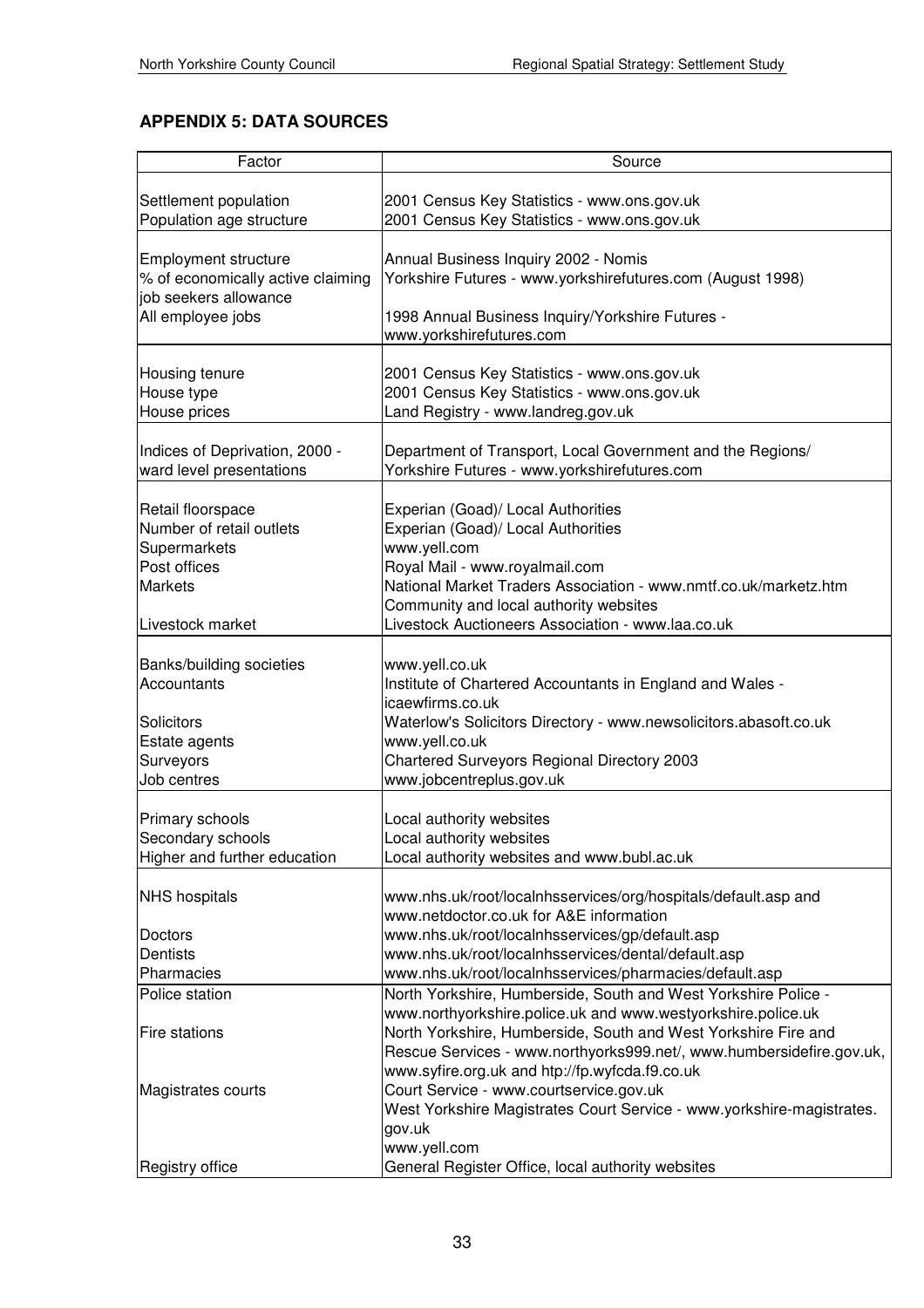| Factor                                                                                                                                                                                                                                                                                           | Source                                                                                                                                                                                                                                                                                                                                                 |
|--------------------------------------------------------------------------------------------------------------------------------------------------------------------------------------------------------------------------------------------------------------------------------------------------|--------------------------------------------------------------------------------------------------------------------------------------------------------------------------------------------------------------------------------------------------------------------------------------------------------------------------------------------------------|
| Access to broadband                                                                                                                                                                                                                                                                              | www.adsiguide.org.uk and http://ybb.vbnlive.com/availability/<br>availability.asp                                                                                                                                                                                                                                                                      |
| Libraries<br><b>Theatres</b><br>Cinemas<br>lMuseums<br>Art galleries (public)<br>Community/youth centres<br>Local government offices<br>Tourist information centres<br>Leisure centres/swimming pools/<br>sports halls<br>Public open space/parks/public<br>gardens<br>Public houses/restaurants | Local authority websites<br>www.yell.com<br>www.yell.com<br>Local authority websites and www.yell.com<br>Local authority websites and www.yell.com<br>Local authority websites and www.yell.com<br>Local authority websites and www.yell.com<br>www.yell.com<br>Local authority websites and www.yell.com<br>Local authority websites and www.yell.com |
| Overnight accommodation<br>Hotels/hostels/boarding houses/<br>camp sites/caravan parks                                                                                                                                                                                                           | www.yell.com<br>Yorkshire Tourist Board<br>www.yell.com                                                                                                                                                                                                                                                                                                |
| Journey times to nearest major<br>centre<br>Number of major centres within<br>30 minute drive time<br>Car ownership<br>Rail services                                                                                                                                                             | Automobile Association - www.theaa.com/travelwatch/planner_main.jsp<br>Automobile Association - www.theaa.com/travelwatch/planner_main.jsp<br>2001 Census Key Statistics - www.ons.gov.uk<br>Network Rail - www.networkrail.co.uk<br>The Train Line - www.thetrainline.com<br>Train timetables                                                         |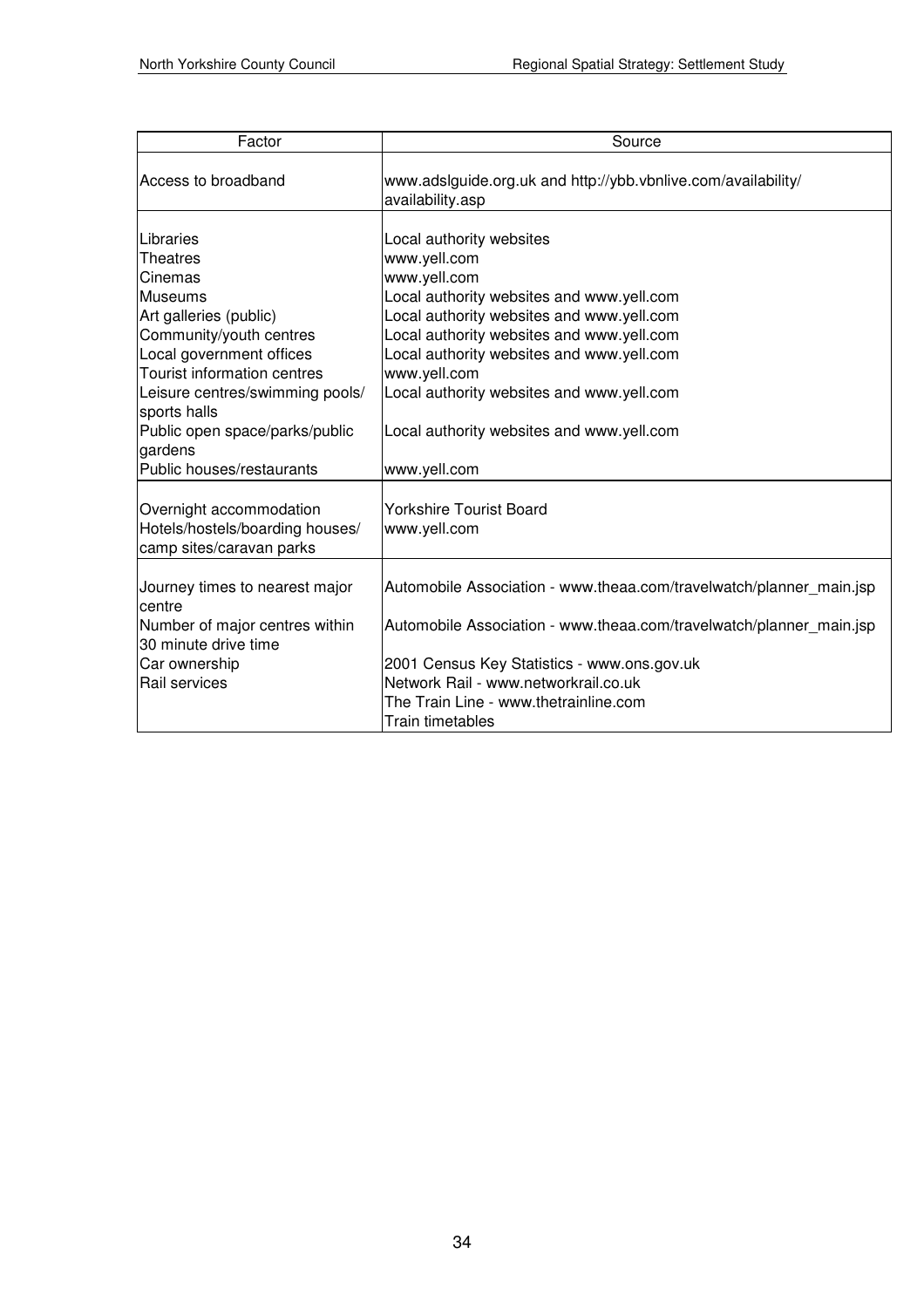## **APPENDIX 6: REGIONAL AVERAGES USED IN RANKING PROCESS**

Factors measured against mean average of settlements in the study:

 Retail floorspace/000 population Retail units/000 population % of employee jobs in primary sector % of employee jobs in secondary sector % of employee jobs in tertiary sector % of economically active claiming job seekers allowance Employee jobs/economically active

Factors measured against median average of settlements in the study

 % of detached houses % of semi-deatached houses % of terraced houses % of flats % of owner-occupied % of rented accommodation % of population aged 0 -14 % of population aged 15 - 64 % of population aged 65+ Income deprivation Employment deprivation Health and disability deprivation Education, skills and training deprivation Housing deprivation Access to services deprivation Child poverty index Index of multiple deprivation % of households with no car % of households with 2+ cars

Factors measured against mean regional average:

House prices

Factors not measured against regional average:

 Retail services Financial and professional services **Health Education** Leisure Public services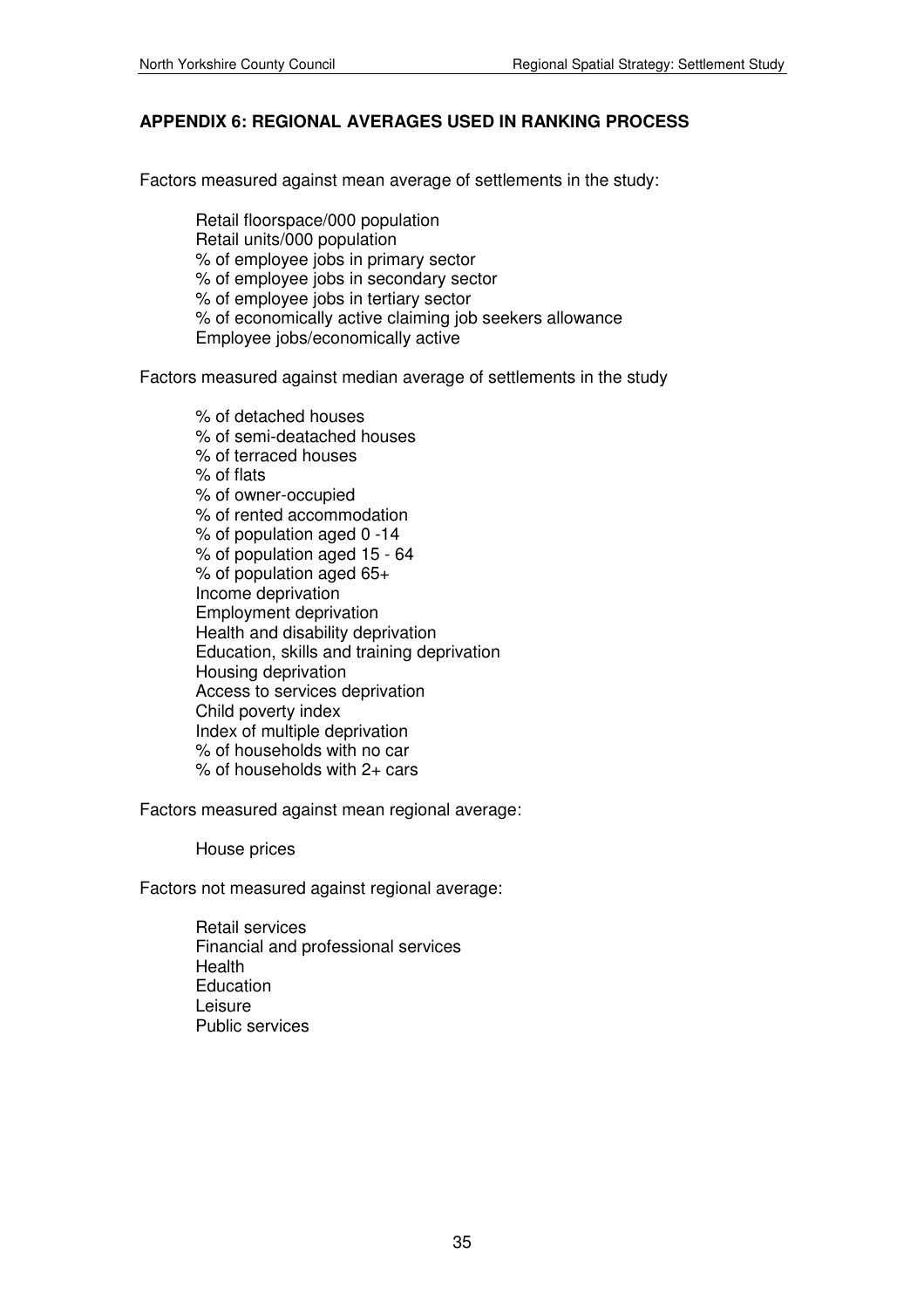## **APPENDIX 7: RANKINGS**

| Financial and professional services - banks/building societies, solicitors, chartered<br>accountants, chartered surveyors, estate agents, job centres. | Ranking  |
|--------------------------------------------------------------------------------------------------------------------------------------------------------|----------|
| All financial and professional services represented with a combined total of 100+ premises                                                             | 10       |
| All financial and professional services represented with a combined total of 50-99 premises                                                            | 9        |
| All financial and professional services represented with a combined total of 25-49 premises                                                            | 8        |
| All financial and professional services represented with a combined total of up to 24 premises                                                         | 7        |
| 5 types of financial/professional service represented, 1 of which must be bank/building society                                                        | 6        |
| 4 types of financial/professional service represented, 1 of which must be bank/building society                                                        | 5        |
| 3 types of financial/professional service represented, 1 of which must be bank/building society                                                        | 4        |
| 2 types of financial/professional service represented, 1 of which must be bank/building society                                                        | 3        |
| 2-4 banks/building societies but no other financial/professional services within the settlement                                                        | 2        |
| Bank/building society within the settlement                                                                                                            |          |
| No financial or professional services within the settlement                                                                                            | $\Omega$ |

| Health Services - hospital with an A&E department, hospital, doctor's surgery, dentist's<br>surgery, pharmacy                |    |  |
|------------------------------------------------------------------------------------------------------------------------------|----|--|
| Hospital with an A&E department and 15 or more doctor's surgeries, dentist's surgeries and<br>pharmacies as a combined total | 10 |  |
| Hospital with an A&E department and up to 14 doctor's surgeries, dentist's surgeries and<br>pharmacies as a combined total   | 9  |  |
| Hospital without A&E department and 15 or more doctor's surgeries, dentist's surgeries and<br>pharmacies as a combined total | 8  |  |
| Hospital without A&E department and up to 14 doctor's surgeries, dentist's surgeries and<br>pharmacies as a combined total   | 7  |  |
| 15 or more doctor's surgeries, dentist's surgeries and pharmacies as a combined total                                        |    |  |
| 10 - 14 doctor's surgeries, dentist's surgeries and pharmacies as a combined total                                           |    |  |
| 6 - 9 doctor's surgeries, dentist's surgeries and pharmacies as a combined total                                             |    |  |
| Doctor's surgery, dentist's surgery and pharmacy within settlement                                                           |    |  |
| 2 services from doctor's surgery, dentist's surgery or pharmacy within settlement                                            | 2  |  |
| 1 service from doctor's surgery, dentist's surgery or pharmacy within settlement                                             |    |  |
| No health services within settlement                                                                                         | 0  |  |

| Public services - police station, fire station, library, local government offices, magistrates   Ranking<br>court, registry office |    |
|------------------------------------------------------------------------------------------------------------------------------------|----|
| All 6 services represented in settlement                                                                                           | 10 |
| 4 or 5 types of services represented in settlement                                                                                 | 8  |
| 3 types of services represented in settlement                                                                                      | 6  |
| 2 types of services represented in settlement                                                                                      |    |
| 1 types of service represented in settlement                                                                                       | 0  |
| No public services within settlement                                                                                               |    |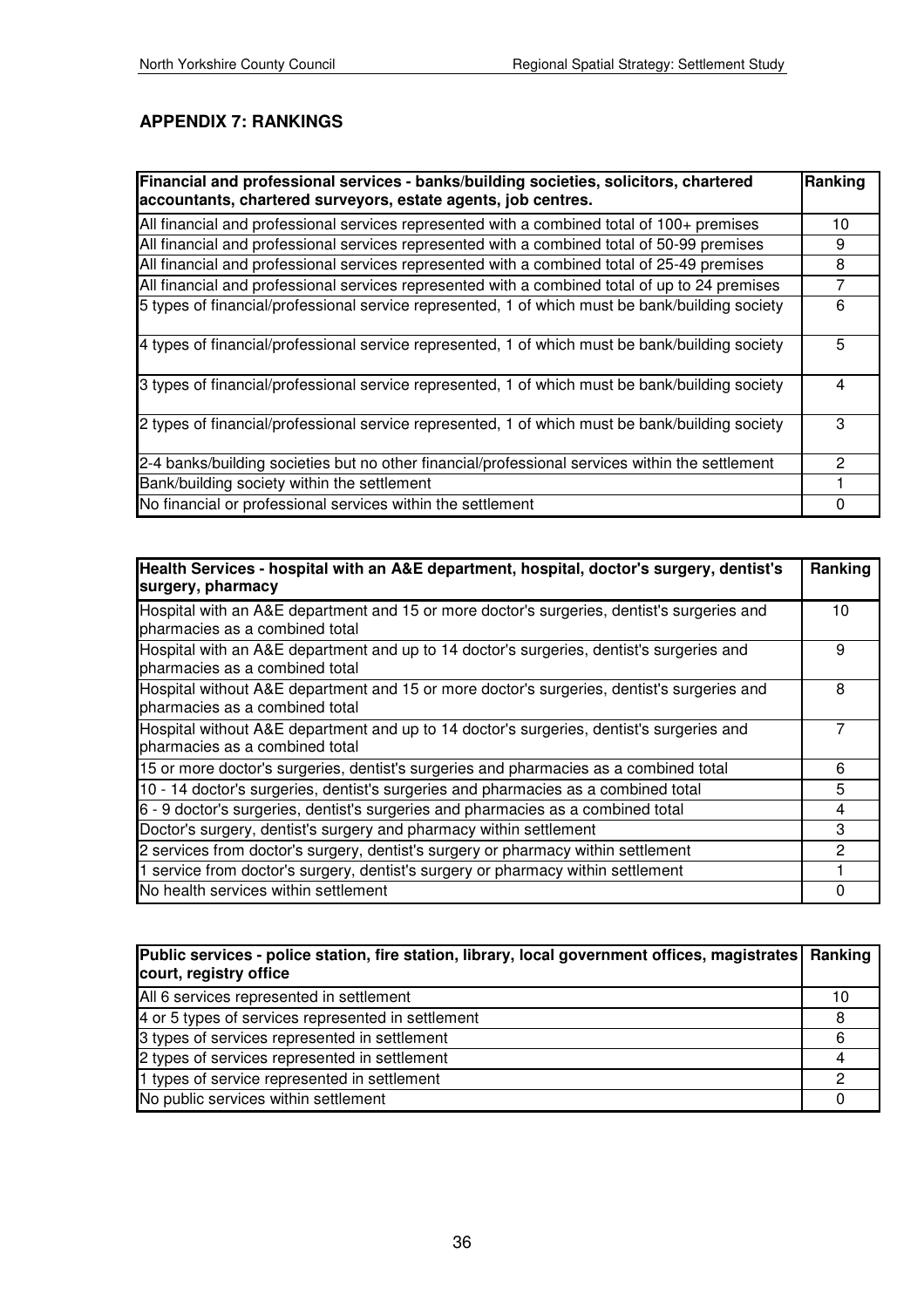| Leisure services - cinema, theatre, museum, art gallery, community centre, leisure<br>centre/swimming pool, Tourist Information centre, restaurant, public house |   |
|------------------------------------------------------------------------------------------------------------------------------------------------------------------|---|
| All leisure services represented in the settlement                                                                                                               |   |
| 8 types of leisure service represented within settlement including a cinema or a theatre and a<br>museum or an art gallery                                       |   |
| 7 types of leisure service represented within settlement including a cinema or a theatre                                                                         |   |
| 6 types of leisure service represented within settlement including a community centre, a leisure<br>centre/swimming pool and a tourist information centre        | 7 |
| 5 types of leisure service represented within settlement including a community centre and a<br>leisure centre/swimming pool                                      |   |
| 4 types of leisure service represented within settlement including a community centre                                                                            |   |
| 4 types of leisure service represented within settlement                                                                                                         |   |
| 3 types of leisure services represented within settlement                                                                                                        |   |
| 2 types of leisure services represented within settlement                                                                                                        |   |
| 1 type of leisure service represented within settlement                                                                                                          |   |
| No leisure services within settlement                                                                                                                            |   |

| Education - university, higher/further education, secondary school, primary school |    |  |
|------------------------------------------------------------------------------------|----|--|
| All education services represented within the settlement                           | 10 |  |
| Primary, secondary and higher/further education within settlement                  |    |  |
| Primary and secondary education within settlement                                  |    |  |
| Primary education only within settlement                                           |    |  |
| No education facilities within settlement                                          |    |  |

| Retail - supermarket, post office, outdoor market                             |    |
|-------------------------------------------------------------------------------|----|
| All categories represented with a combined total of 20 or more establishments | 10 |
| All categories represented with a combined total of 8 - 19 establishments     | 8  |
| All categories represented with a combined total of up to 7 establishments    | 6  |
| Settlement includes post office and supermarket or outdoor market             |    |
| Settlement includes post office or supermarket                                | 2  |
| No retail services within settlement                                          |    |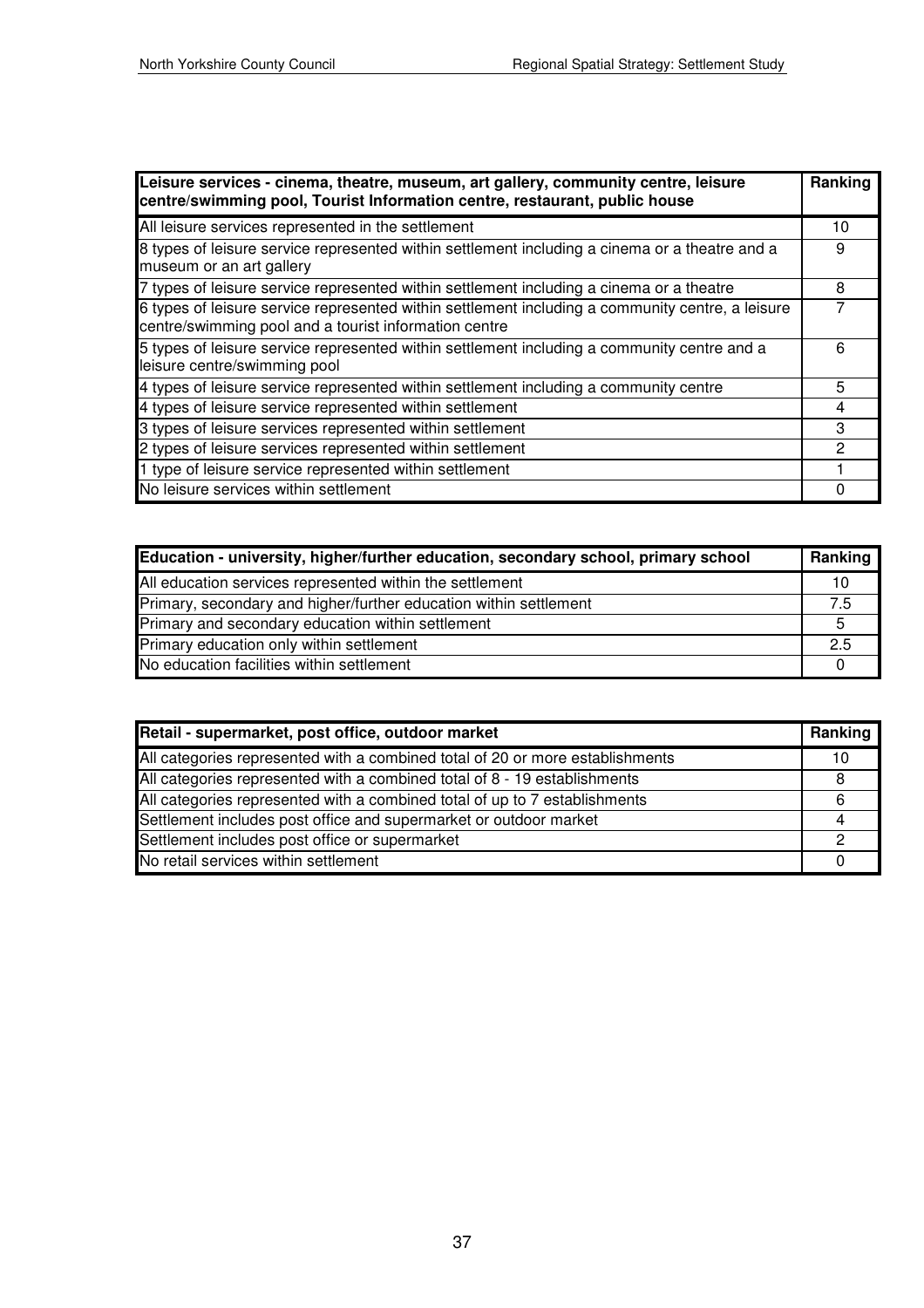### **APPENDIX 8: RADAR CHARTS FOR MEXBOROUGH, NORTHALLERTON AND OTLEY**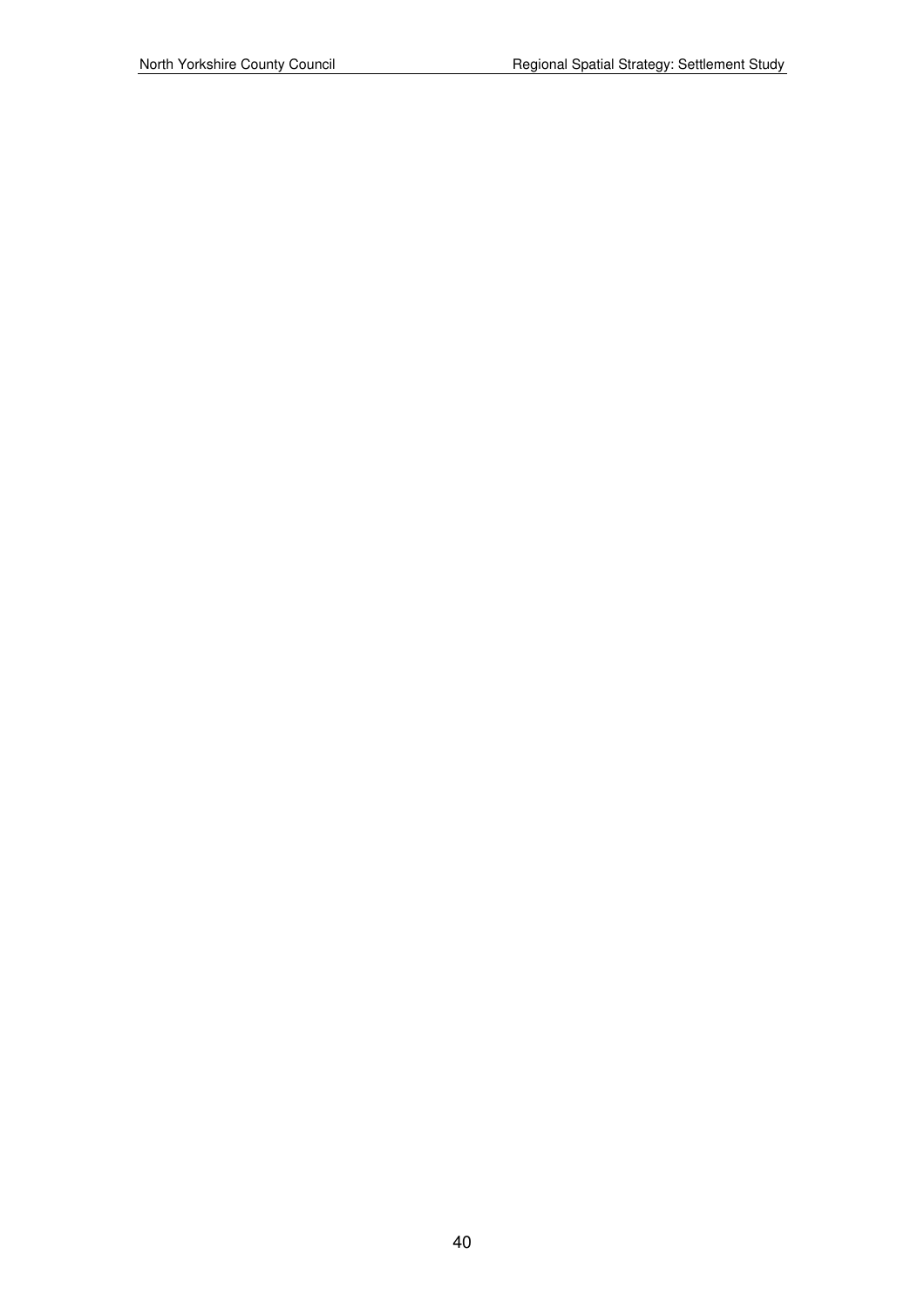# **APPENDIX 9: CLASSIFICATION CRITERIA**

| Location                                           |                                                                                                                                                                                                                                                                                                                                                               |
|----------------------------------------------------|---------------------------------------------------------------------------------------------------------------------------------------------------------------------------------------------------------------------------------------------------------------------------------------------------------------------------------------------------------------|
| Linked settlements                                 | Part of the main urban core of a settlement with a<br>population of more than 20,000                                                                                                                                                                                                                                                                          |
| Stand alone settlement within urban<br>hinterland  | Within 10 km of the centre of a settlement with a<br>population of more than 20,000                                                                                                                                                                                                                                                                           |
| Stand alone settlement outside urban<br>hinterland | Between 10 and 20 km of a settlement with a<br>population of more than 20,000 and settlements<br>beyond 20 km with a population over 20,000                                                                                                                                                                                                                   |
| Remote settlements                                 | Outside 20 km of a settlement with a population of<br>20,000                                                                                                                                                                                                                                                                                                  |
| <b>Service Role</b>                                |                                                                                                                                                                                                                                                                                                                                                               |
| Sub-regional centre                                | Service availability ranked 9 or 10 for health, leisure,<br>financial and professional services, retail, and public<br>services and 7.5 or above for education<br>Higher than regional average % employment in the<br>tertiary sector<br>Higher than regional average jobs/economically active<br>Below regional average deprivation of access to<br>services |
| Principal service centre                           | All service availabilty ranked 5 or above<br>Average or below regional average deprivation of access<br>to services                                                                                                                                                                                                                                           |
| Local service centre<br>Basic service centre       | Most service availablity ranked 2 or above<br>Average deprivation of access to services<br>Most service availablity ranked lower than 2<br>Lower than regional average jobs/economically active<br>Higher then regional average deprivation of access to<br>services                                                                                          |
| <b>Functions</b>                                   |                                                                                                                                                                                                                                                                                                                                                               |
| Commuter settlement                                | Higher than regional average car ownership -<br>households with 2 or more cars<br>Lower than regional average households with no car<br>Lower than regional average employment deprivation<br>Lower than regional average income deprivation<br>Lower than regional average jobs/economically active                                                          |
| <b>Employment centre</b>                           | Higher than regional average jobs/economically active<br>Lower than regional average employment deprivation                                                                                                                                                                                                                                                   |
| <b>Tourist centre</b>                              | High number of bed spaces/population<br>High level of leisure facilities                                                                                                                                                                                                                                                                                      |
| Settlements with no dominant role                  | A settlement is categorised as having no dominant role<br>where its characterisics do not fit the criteria above                                                                                                                                                                                                                                              |